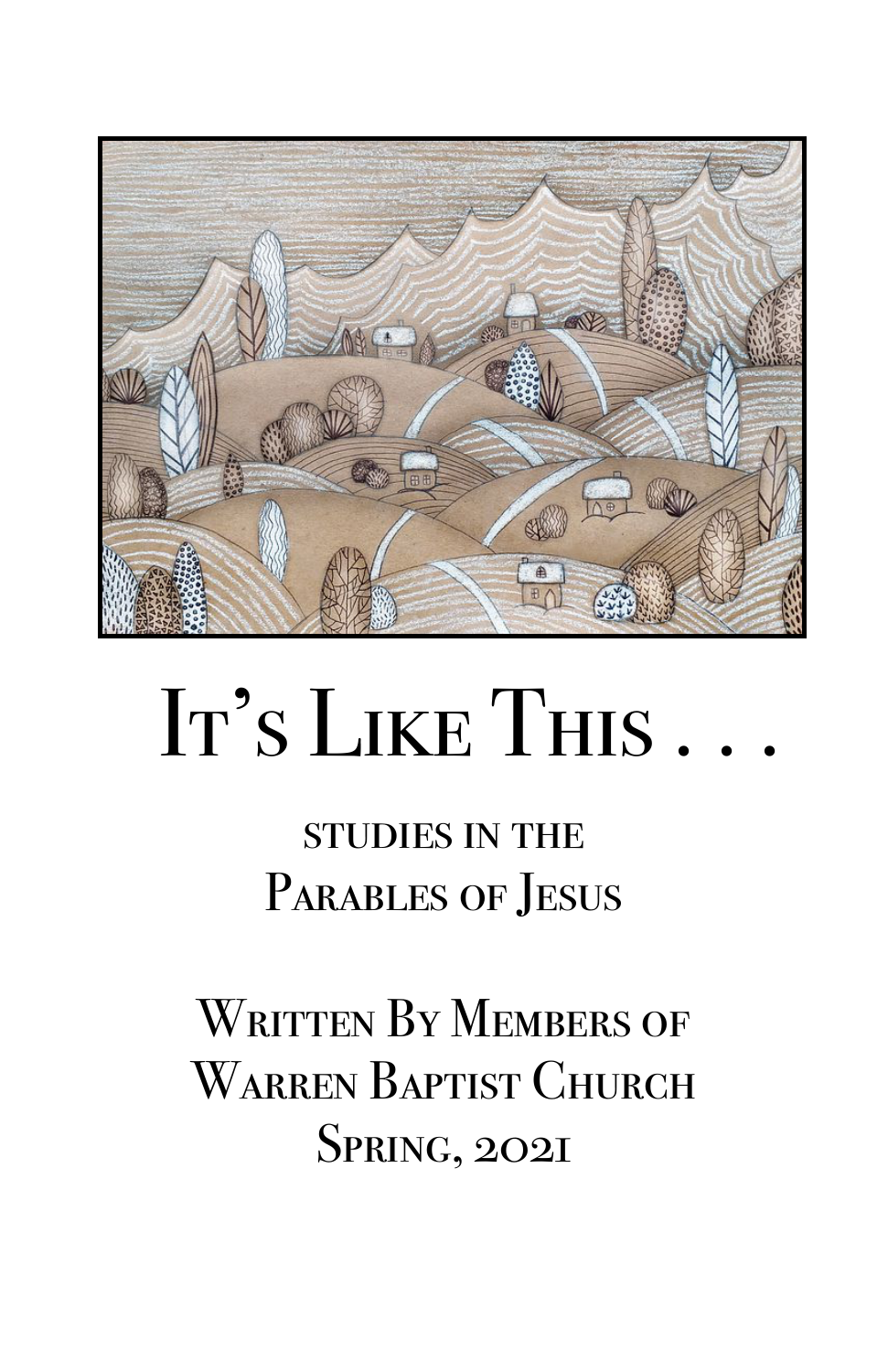# **Thank You!**

A booklet of this undertaking could not have been produced without the help of many. Thanks go to all our writers (listed in order of appearance):

- Savannah Mogray
- Liam Givens & Harmony Givens
- Michelle Settles
- Vivian Ward
- Christopher Ward
- Lamar Freisen
- **Linda Frev**
- Steve Washburn
- **Shelley Harley**
- Bonnie Tipton
- Gary Garner
- **Randy Thomas**
- Joyce Pereira
- Judy Crafton
- Debbie McHugh
- David Harley
- Audrey Ward & Hannah Ward
- **Kathy Thomas**
- Evelyn Schmidt
- Carol Hall
- Pete McHugh
- David Pereira

## **Special Thanks**

Special thanks go to Shelley Harvey who served as the editor of this project. She was kind enough to receive all the submitted devotionals and edit them to enhance both their form and meaning.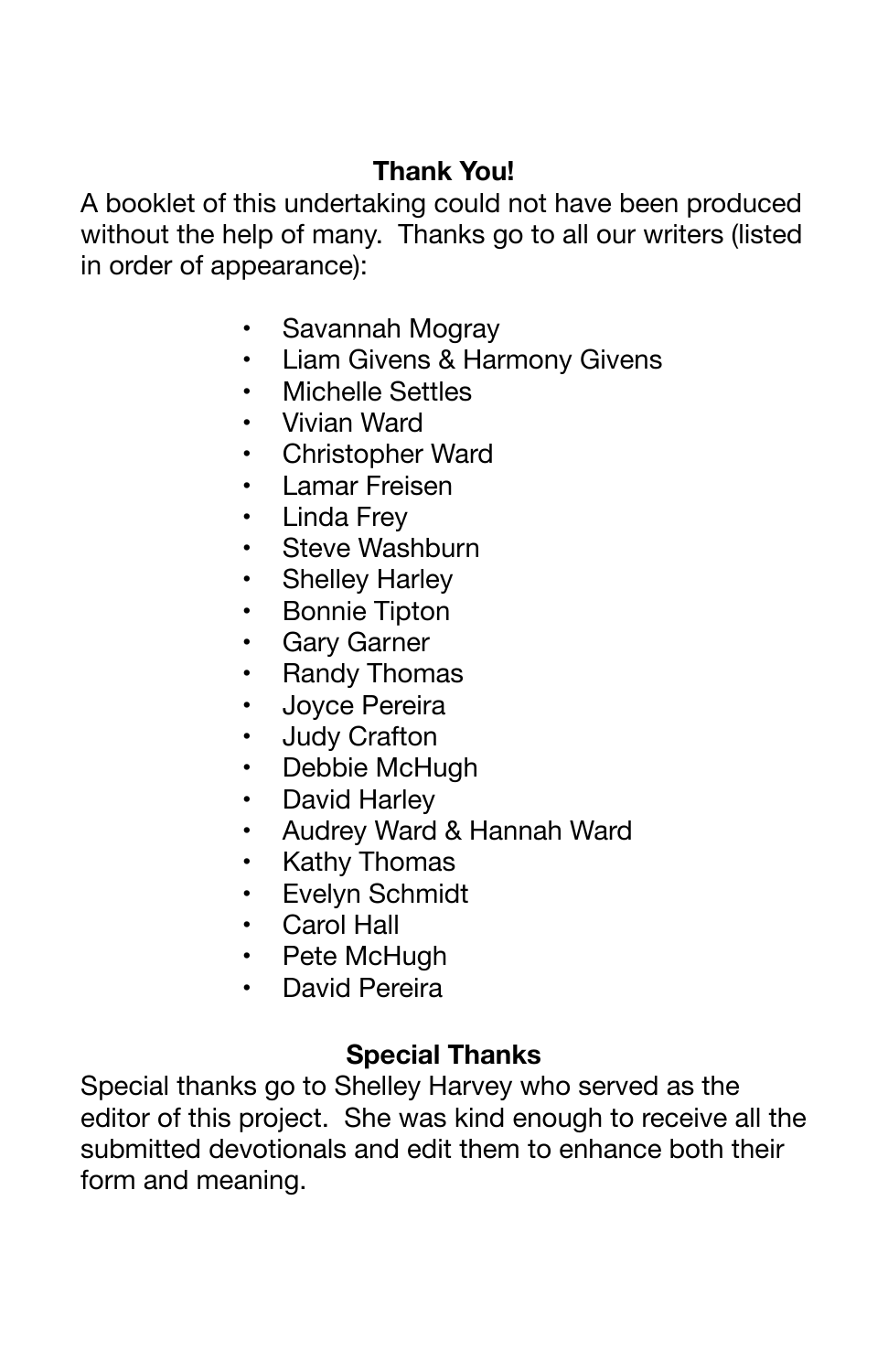#### **Introduction**

When Jesus told stories or painted word pictures, he'd often start with, "The Kingdom of Heaven is like…" This was His way of using everyday experiences to unveil eternal realities – fields and sheep and vineyards helped reveal 'things hidden since the creation of the world.' So if we want to see God's Kingdom the way Jesus did, we need to listen close when Jesus says, "It's like this…"



A master at teaching with parables, Jesus spoke about 35 percent of his recorded words in parables. According to the Tyndale Bible Dictionary, Christ's parables were more than illustrations for his preaching, they were his preaching to a great extent. Much more than simple stories, scholars have described Jesus' parables as both "works of art" and "weapons of warfare."

The purpose of parables in Jesus Christ's teaching was to focus the listener on [God and his kingdom](https://www.learnreligions.com/what-is-the-kingdom-of-god-701988). These stories revealed the [character of God:](https://www.learnreligions.com/basic-christian-beliefs-700357) what he is like, how he works, and what he expects from his followers. They draw listeners and readers into a real and intimate encounter with the living God who is Shepherd, King, Father, and Savior.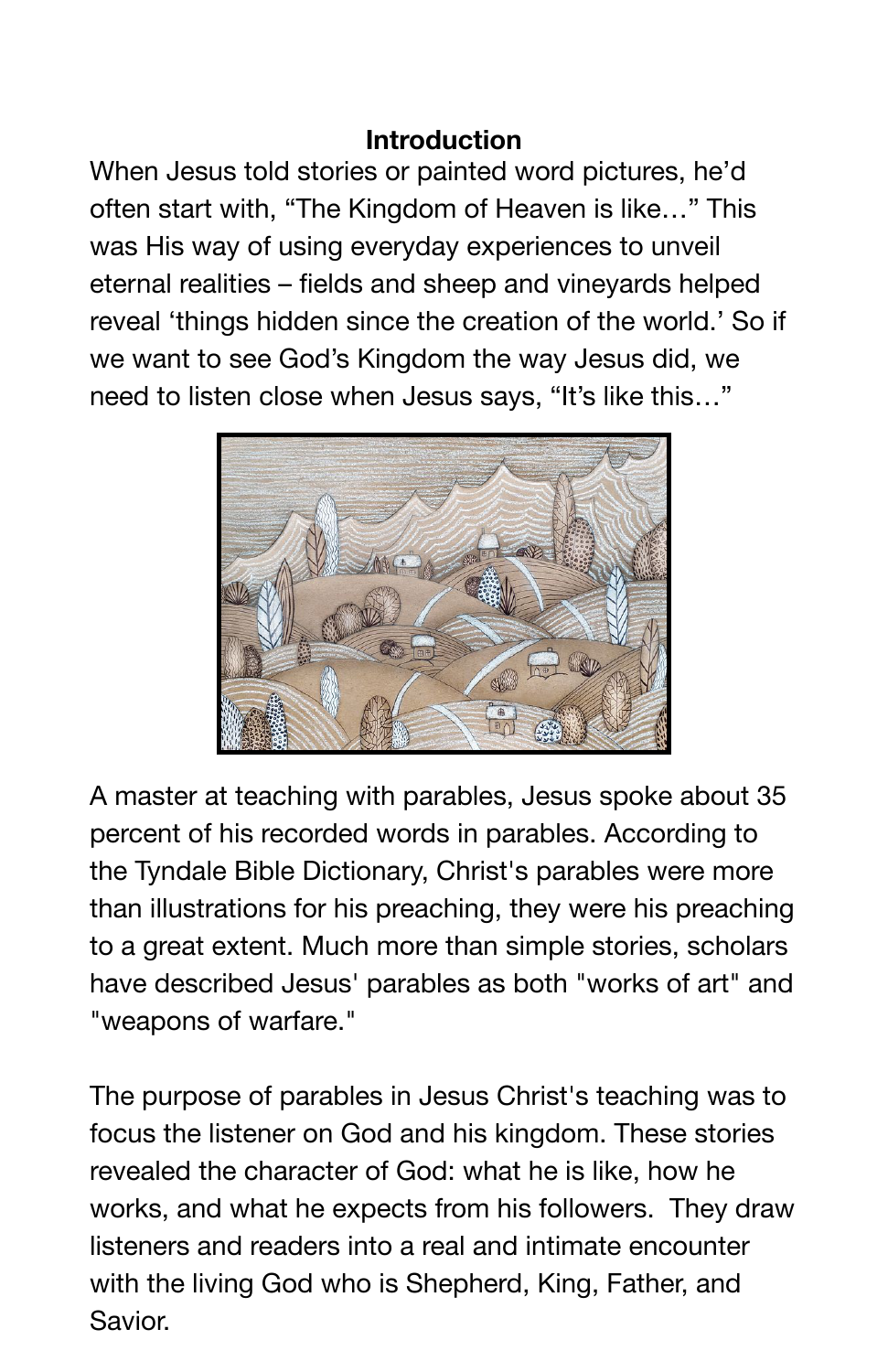# **April 5 - The Lost Sheep**  Matthew 18:12-14 Luke 15:4-7

In the parable of the Lost Sheep, Jesus is being ridiculed by the Pharisees for eating and welcoming sinners. He, in response, tells the story of a shepherd who goes after his one sheep that has gone astray while leaving the ninety-nine faithful sheep behind. When the shepherd finds his sheep, he is overjoyed and calls his neighbors together to celebrate. In this, he demonstrates that God, being the good shepherd, cares for all of his children, even when they turn away and scorn his love. He rejoices over those who have sinned and repented more than those who don't need to. He still loves all of us equally, but he especially wants those who reject him to know he loves them no matter what they have done.

I believe a moral from this story is that just as the shepherd searched for the one sheep, and just as Jesus overlooked the wrongdoings of the Pharisees, we should not look at the life of another and judge them based on their past. Instead, we should show them the love and forgiveness we know, so that they feel the love of God flow through us and help show them the way home.

"I tell you that in the same way there will be more rejoicing in heaven over one sinner who repents than over ninety-nine righteous persons who do not need to repent." (Luke 15:7) 

 - Savannah Mogray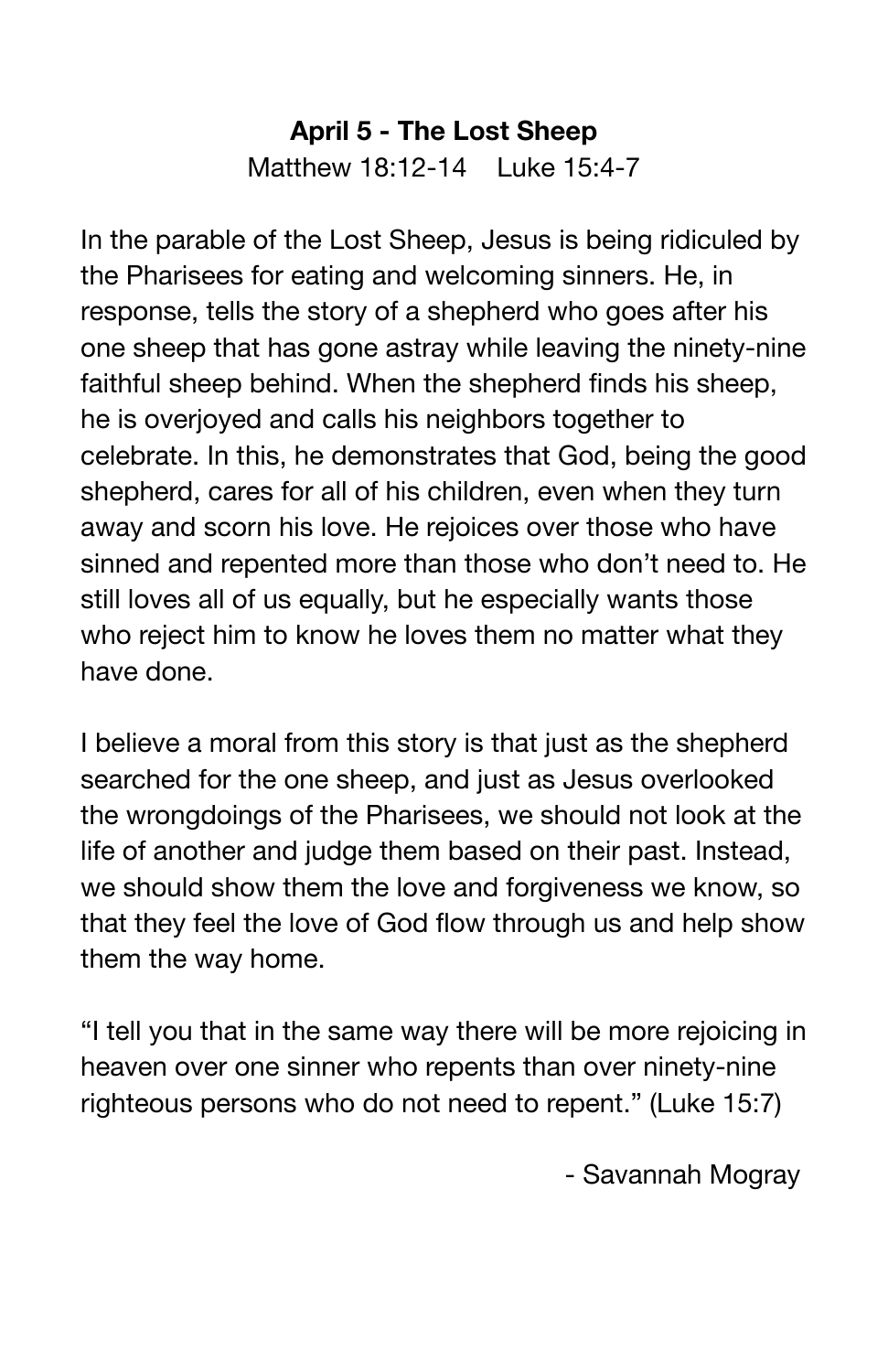## **April 6 - The Lost Coin**  Luke 15: 8-10

*Suppose a woman has ten silver coins and loses one. Doesn't she light a lamp, sweep the house and search carefully until she finds it? And when she finds it, she calls her friends and neighbors together and says, 'Rejoice with me; I have found my lost coin.' In the same way, I tell you, there is rejoicing in the presence of the angels of God over one sinner who repents. Luke 15:8-10* 

I have a special stuffed puppy named Soft Puppy. I have had him since I was a baby. I cuddle with him every night and carry him with me everywhere I go. Several years ago, I lost him. I looked everywhere for him. Every day I looked in more places, but I couldn't find him. This made me feel so sad, but I kept looking because I loved him so much. After a few weeks, I finally found him inside my toy lawnmower! I was so happy to have my puppy back that I was jumping around and showing Daddy and Mommy. I even called my Nana to tell her the good news!

In this parable we are like the lost coin. Jesus says that when we repent of our sins and ask Him into our heart we are not lost anymore, but we become like the coin that was found. He also says that there is a party in heaven with all the angels when just one person makes that decision.

I asked Jesus into my heart when I was 5 years old. I think Jesus and the angels had a party for me! This shows me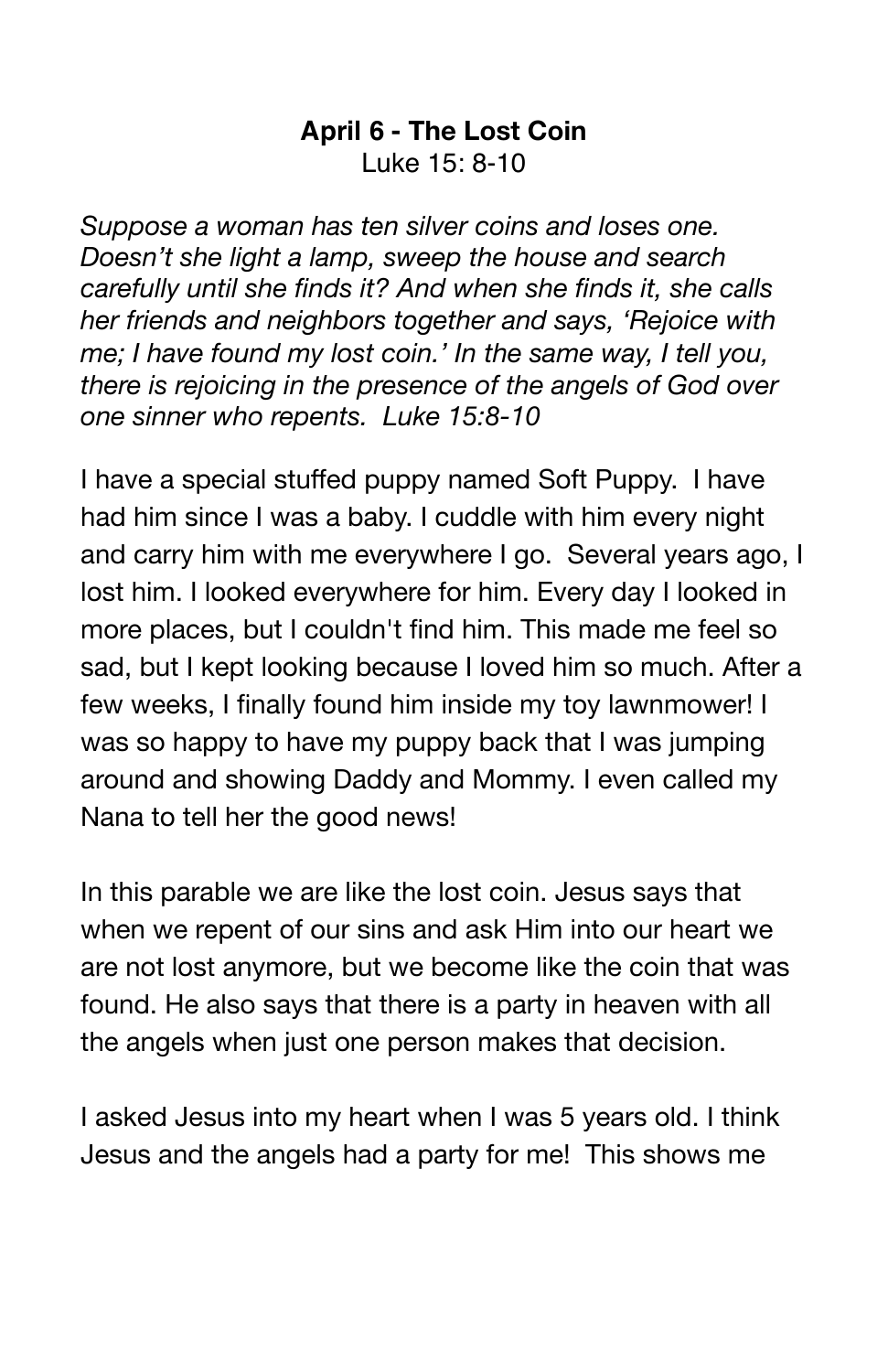how special I am to God, even more special than my soft puppy is to me, because God made me.

Did you know that you are so special to God that all of heaven would have a party for you?

*Prayer: Jesus, thank you for loving me so much that you never stop looking for me and for showing me how happy you are when I choose to follow You. Help me to show others how special they are to you by celebrating with them. I love You Jesus. Amen.* 

 *- Liam Givens (with help from his mom, Harmony)*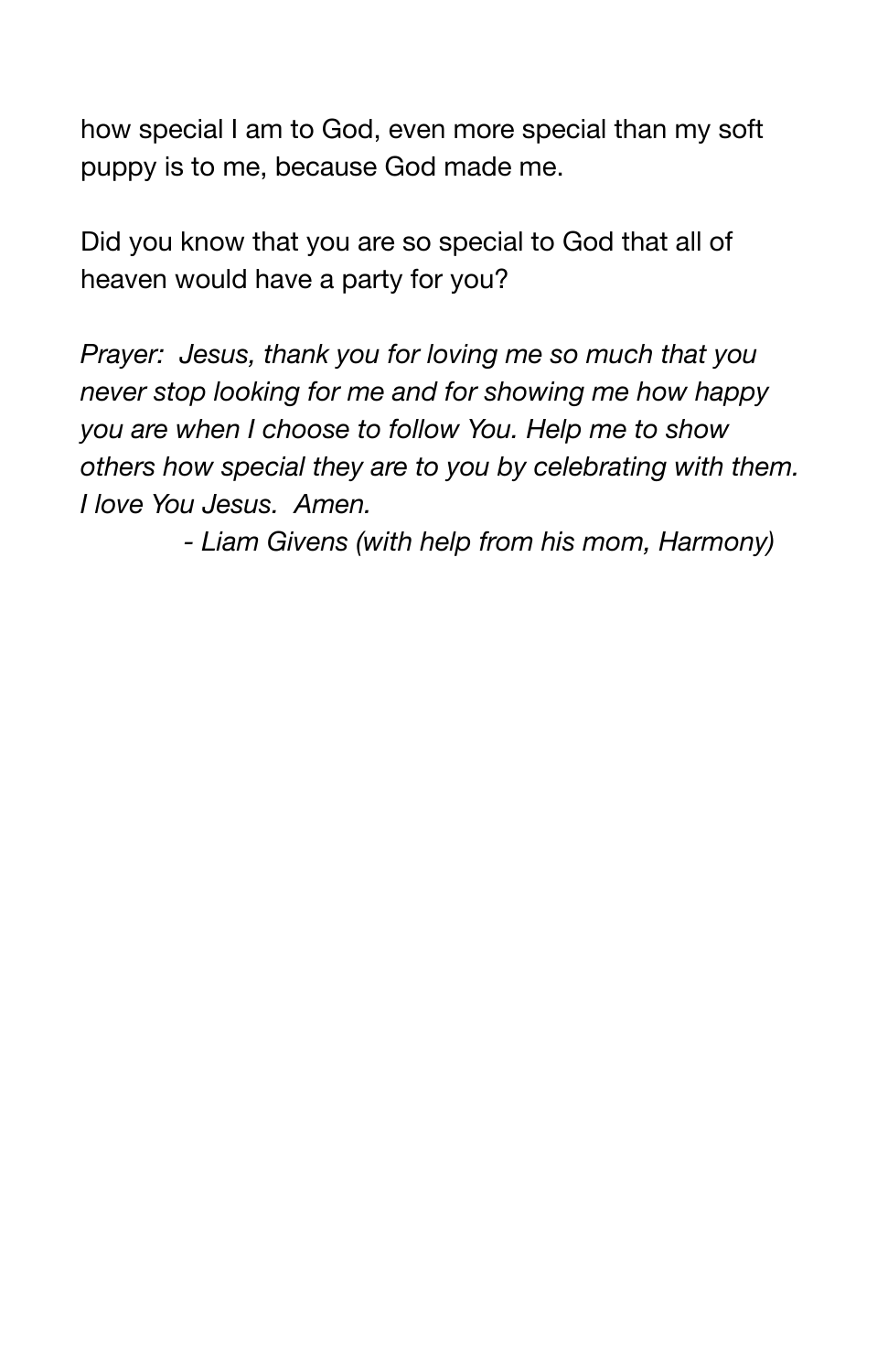#### **April 7 - The Compassionate Father and His Two Sons**  Luke 15:11-32

I chose Luke 15:11-32. It is the parable of the prodigal son and his older sibling and their father. This story reminds me of some things in my own family. We had a lot of relationship problems. My older sister and I have a younger brother. He got into drugs, stole from us, and did a lot of other hurtful things, especially to me. My mom got Randy into drug treatment programs and had him arrested when he stole. She kicked him out but then took him back quite a few times. He would promise to do better, but it never lasted. He caused a lot of stress in our home.

My mom was like the father in the parable. My mom treated Randy like God treats us. She loved Randy and gave him lots of chances.

The verse that stands out to me is verse 24. "For my son was dead and is alive again. He was lost and is found. And they began to be merry." (KJV). There were times when my mom didn't hear from my brother for months. This parable reminds me of when it had been four months. She was at her work and she started praying that she would hear from him. About 10 minutes later her phone rang. It was my brother! Hew said, "Mom, something kept nudging me to call you." My mom said, "Randy, it was the Lord."

My sister and I got very tiered of this and wished our mom wouldn't take Randy back anymore. We were jealous that he kept causing trouble and got so much attention. We felt left out. In this parable the older son was jealous because his brother was getting the attention. Why was he upset? He should have been proud of his brother.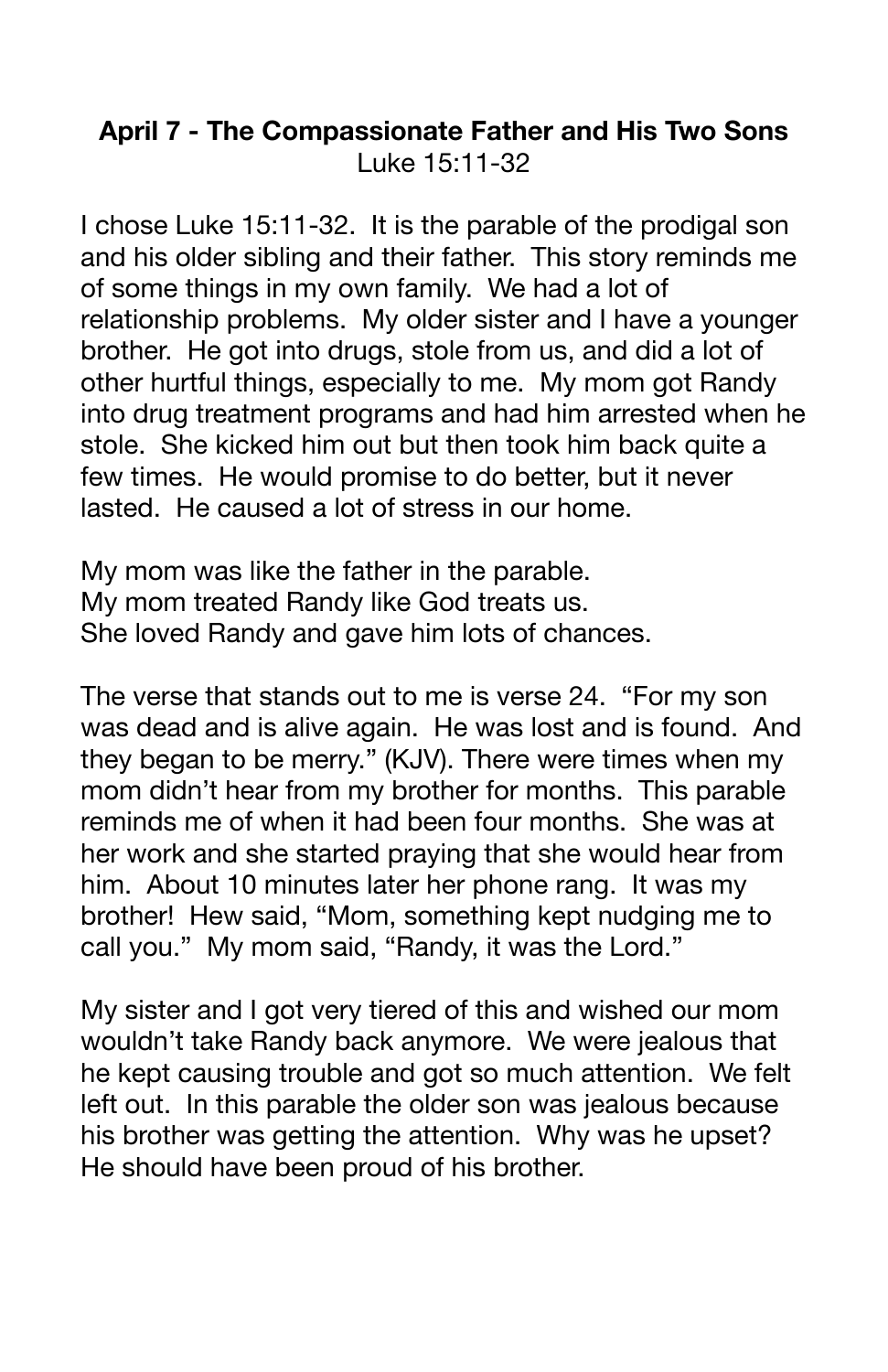One time later when we hoped Randy was better, he got married. I was excited. I was a bridesmaid in his wedding. I wore a long gold and black dress. I was happy for my brother. I think God helped me forgive him and to have a good attitude. God has helped me a lot.

We are praying for my brother to really repent and come to God like the prodigal son.

Prayer: Dear God, help me to understand these parables. Also give me courage to encourage other people. AMEN. - Michelle Settles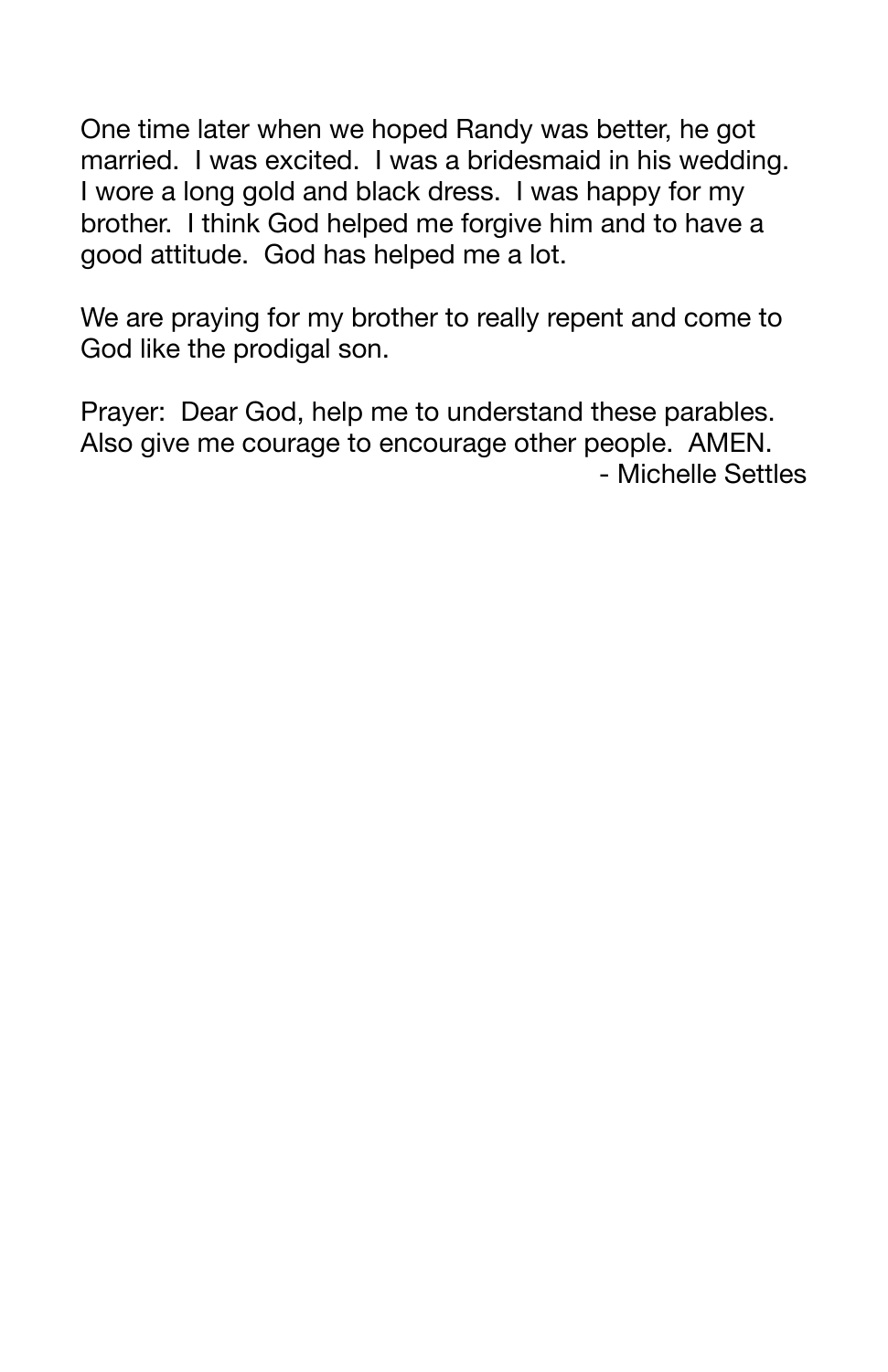#### **April 8 - The Sower and the Soils** Matthew 13:3-9 Mark 4:3-9 Luke 8:5-8

Other seed fell on rocky ground where it did not have much soil . .

. and since it had no root, it withered away. Mark 4:5-6

A few days from now we will be out on our garden plots, and by various methods, crumbling apart clods of soil and tossing aside soddy slices and under-composed debris from last season's harvests. Springtime as a child had me watching my dad working the soil for days with shovel and spade; I thought that this was the way it was done. My husband became helpful in this area years ago when we inherited a small rototiller. He suddenly became exceedingly more helpful after acquiring the irresistible good-deal of a used John Deere tractor, complete with attachments. Among them was a wide rotary tiller. This month working the soil will require just fifteen minutes.

Jesus, you planted a seed in my life, a seed so small, will it grow at all?

A farmer needs good soil in which to sow if his seeds are to grow.

Farmers encounter a variety of challenges with the earth. One is when repeated plowing with heavy equipment results in a fine, soft planting bed, but just underneath, the pressure is forming densely compressed dirt. Over time, this hard layer can become so cement-like and impervious, it will interfere with healthy growth and harvest yields. The common term is "plow pan." A plow pan can prevent rain water from soaking into the ground and drown young plants in mini floods. Enough of a slope can also cause that water to run downhill, taking with it fertile topsoil. Later in summer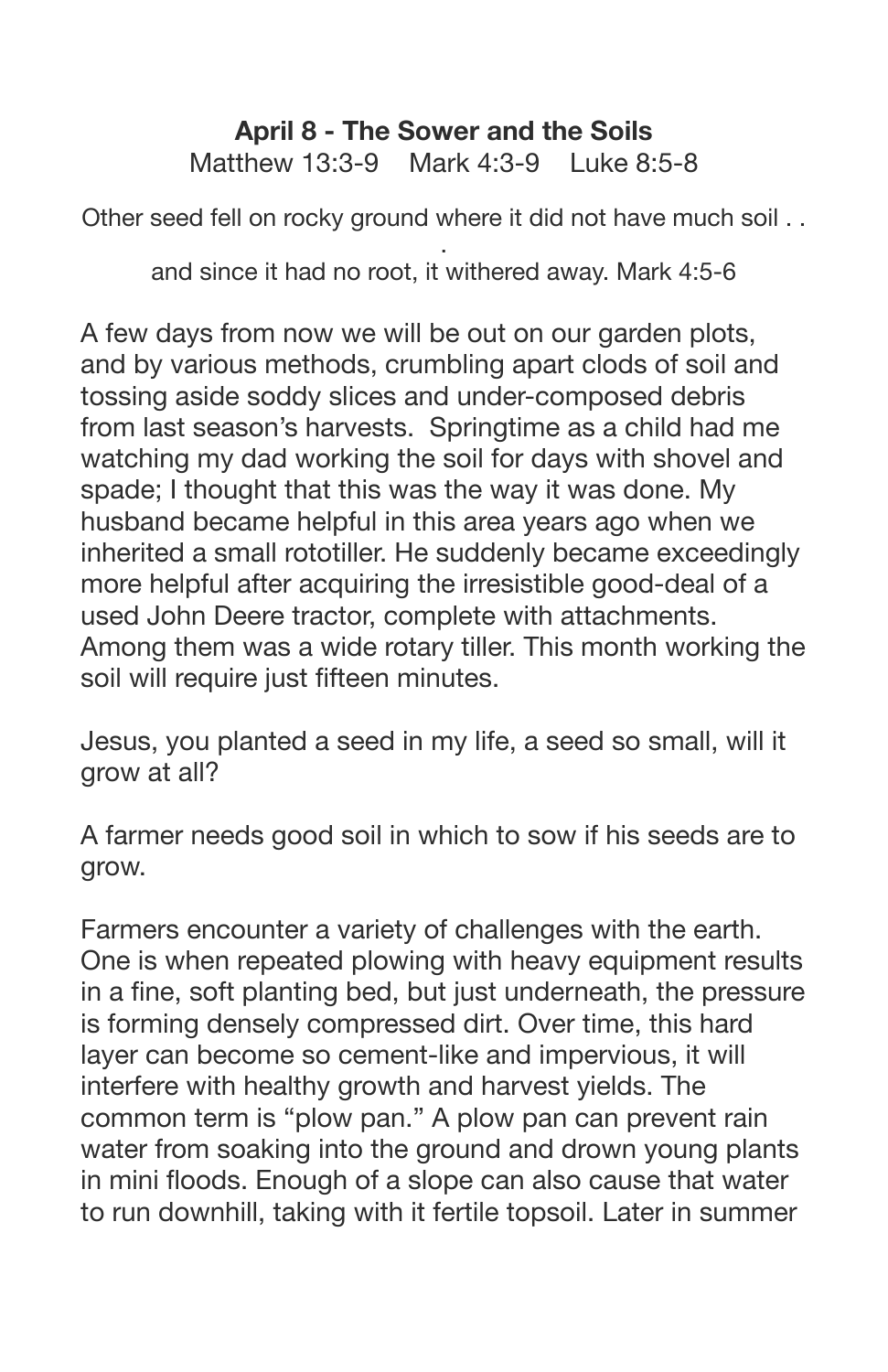when weather becomes dry, it can be a barrier to normal capillary action that draws stored ground water up to the thirsty crop. Most notably, plant roots that are fast requiring more space and nutrients are instead restricted, unable to penetrate the tough pan. Growth above is then limited.

Have you been a Christian for a few years? Or maybe lots of years? Perhaps like many, you haven't been experiencing much personal growth, and lately have seen less than exciting harvests. After many seasons, we can get into hard habitual ruts that deprive our soul of spiritual oxygen, nutrients, and the water of life. Maybe we attend church, give something, and read the Bible on occasion, unaware that our anemic roots are being stunted by a self-made plow pan. Are the routinely repeated habits of our schedules robbing us of the space we need to really thrive like Jesus, our farmer, intended? Do our hardened hearts find little time to marvel at our merciful rescue from wrath? Have our overly entertained minds become dulled to the ways we fail to respond in softness to the promptings of God's Spirit? Is callous complacency causing us to forget who we are in Christ?

"For thus says the Lord . . .Break up your fallow ground, and sow not among thorns. Circumcise yourselves to the Lord; remove the foreskin of your hearts" (Jeremiah 4:3-4).

When faced with this problem, farmers need to employ a specialized "deep tillage chisel plow" with 2-foot spikes to pierce, slice and break up that hardened old plow pan. Sometimes the Good Farmer, in His wisdom and love, brings to bear sharp trials or cutting sorrows as convicting tools that break our hearts, but also break up the hardness in our lives. We are usually shocked and dismayed by the severity of such discipline, but in mourning we are also promised comfort, and with fresh humility comes His grace.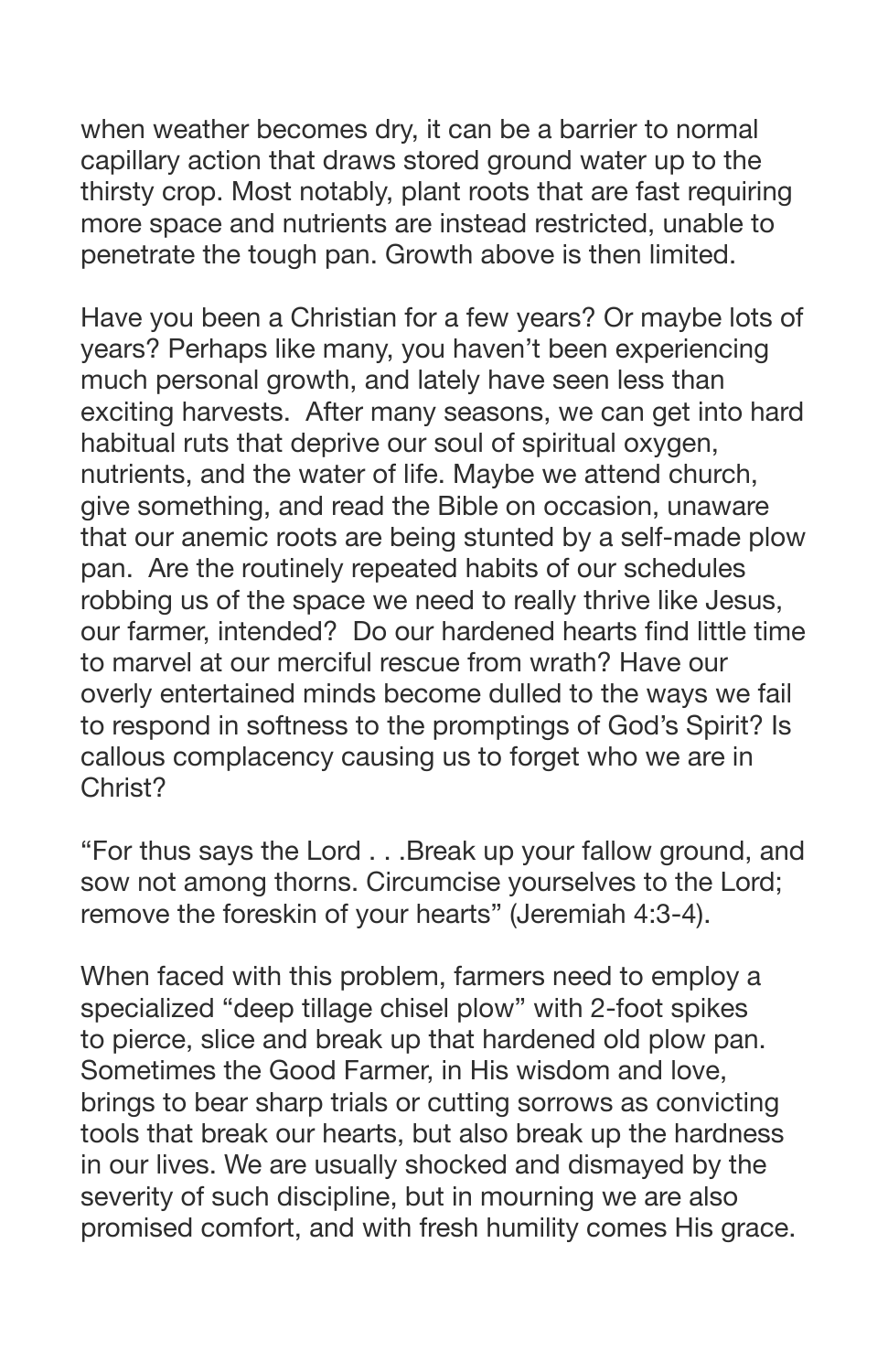It is often then that God's Word goes deep to become truly part of us, and we experience the bursting forth of exuberant growth that every gardening enthusiast loves to see. He knows the coming harvest will be sweet.

Good soil for Your Word, dear Lord make of me, so it can sprout and grow and be all that You meant it to be.

- Vivian Ward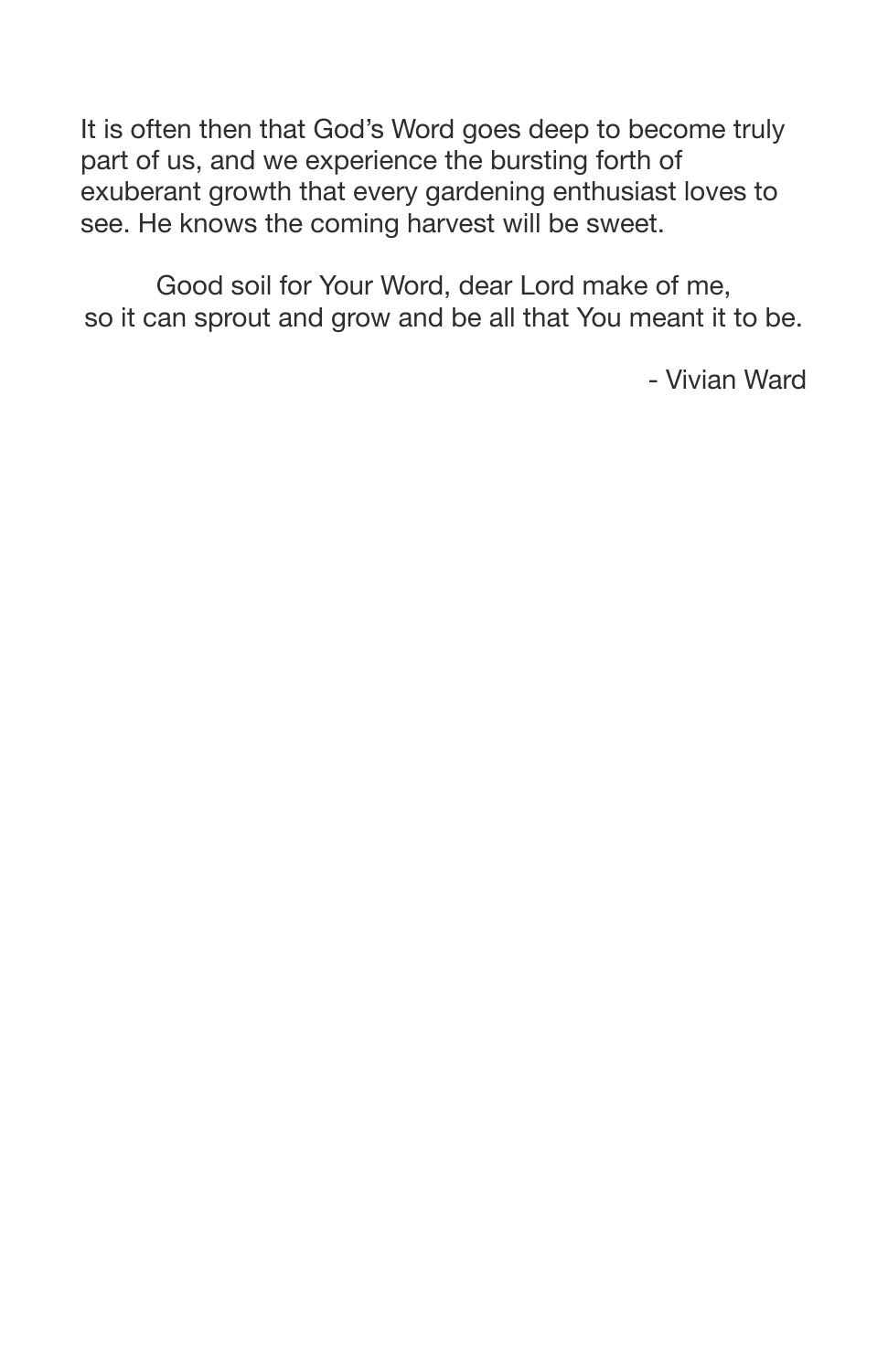## **April 9 - The Wheat and the Weeds Matthew 13:24-30; 36-43**

*<sup>24</sup> Jesus told them another parable: "The kingdom of heaven is like a man who sowed good seed in his field. <sup>25</sup> But while everyone was sleeping, his enemy came and sowed weeds among the wheat, and went away. <sup>26</sup> When the wheat sprouted and formed heads, then the weeds also appeared.<sup>27</sup> "The owner's servants came to him and said, 'Sir, didn't you sow good seed in your field? Where then did the weeds come from?' <sup>28</sup> "'An enemy did this,' he replied. "The servants asked him, 'Do you want us to go and pull them up?' <sup>29</sup> "'No,' he answered, 'because while you are pulling the weeds, you may uproot the wheat with them. <sup>30</sup> Let both grow together until the harvest. At that time I will tell the harvesters: First collect the weeds and tie them in bundles to be burned; then gather the wheat and bring it into my barn.'" Matthew 13:24-30* 

I am reticent to provide my own thoughts as this is one of the few parables where Jesus provides an explanation. (You can find that starting in verse 36.) Initially, I began thinking, "This doesn't sound like a good farming technique to let the weeds grow. Why does there have to be 'people of the evil one?' What do I learn from being a seed?" It's easy to miss the big picture.

As the Easter season is nearing, what comes to mind is actually a different Bible story, not far removed from when the parables were shared. The battle between good and evil make their presence felt in Holy Week – the final days before Jesus's crucifixion. While Jesus death was always a part of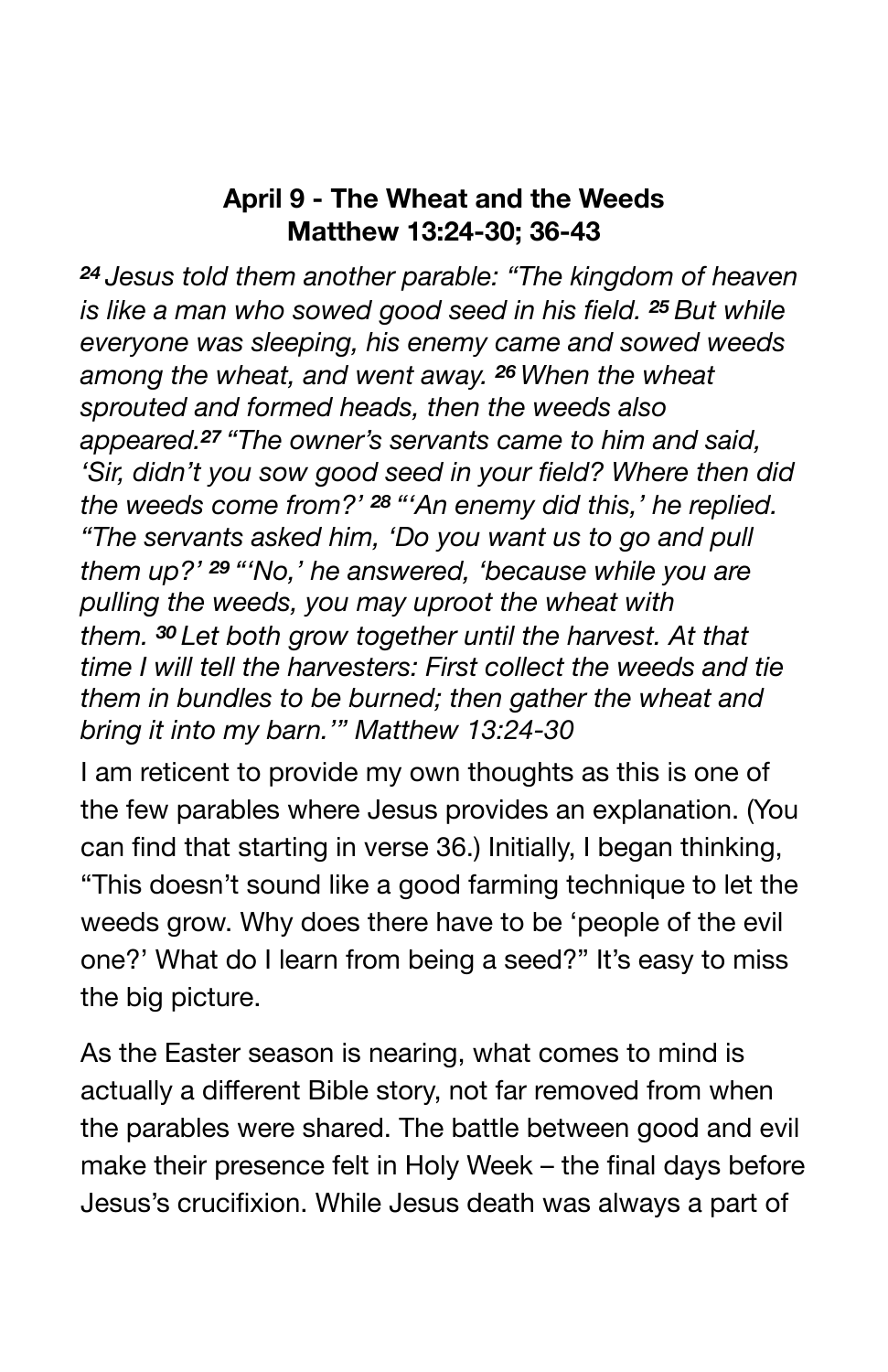God's plan, let's not miss the evilness at play. Crowds chanting "Crucify!", Judas Iscariot being lured by the love of money over the life of his Creator, and religious leaders attempting to maintain control by lying and organizing the death of the only perfect man. The evil one and his weeds appeared to have the upper hand and be in complete control. More than ever were they clearly at work.

The kingdom of God is something that is here but also not yet fully arrived. In the meantime, wickedness will rear its ugly head. The weeds are present, and we can find ourselves in the same field, perhaps feeling overwhelmed and defeated.

What is curious and such a mystery is God's sovereignty through it all. Notice the harvesters ask if they should pull up the weeds. "No," the owner of the field instructs. Not yet. The implication is that intervention is intentionally being delayed until God's Kingdom is fully here. Why? I speculate it's out of God's common grace, or maybe there is a bigger story God is writing in the same way He used the wickedness of men to bestow His righteousness to us through His Son's death on the cross.

Do not be deceived. God is in complete control and promises to take care of the weeds; in fact, it's a crucial part of His plan. Do you want to get a glimpse of what the kingdom is like without weeds? Jesus tells us.

"Then the righteous will shine like the sun in the kingdom of their Father" (v. 43). Their Father Ward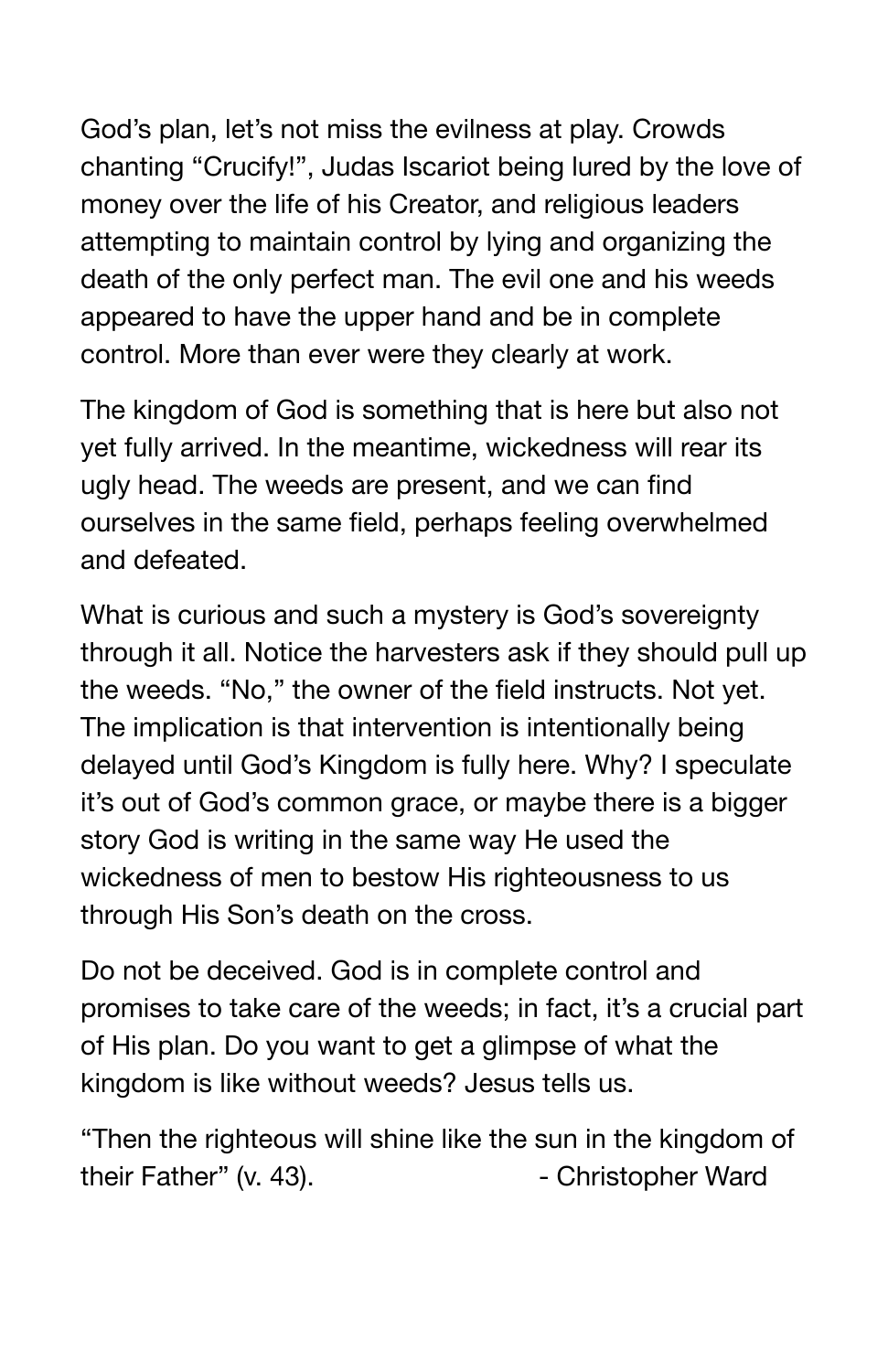# **April 10 - Mustard Seed**  Matthew 13:31-21 Mark 4:30-32 Luke 13:18-19

*What shall we say the Kingdom of God is like… It is like a mustard seed, which is the smallest of all seeds on earth. Yet when planted, it grows and becomes the largest of all garden plants, with such big branches that the birds can perch in its shade. Mark 4: 30-32 NIV* 

While running some errands one day with my wife, Cathy, I suddenly had a sharp pain in my lower back. "Must have over done it in the yard," I thought to myself. The pain increased in intensity, so I pulled into a parking lot to walk it off. As I stood to walk, it felt as if a knife was jabbed into my back and side. It brought me to my knees! What was going on?! Cathy called 911. On the ambulance ride to the ER, spasms of pain shot through me causing me to involuntarily kick the EMT several times! I kept apologizing in between spasms. An x-ray revealed that a kidney stone was the culprit! How could something so small cause so much pain?!

The parable of the mustard seed reveals the opposite of what I and others have gone through. God can use the least to do great things (Luke 9:48). Jesus said even if our faith is as small as a mustard seed, we can do things we could never imagine! (Matthew 17:20 & Luke 17:6) As you go through this life, do you feel small and insignificant?

*Prayer: Father, help me to remember the mustard seed. You make the weak strong and the last first! Thank you for seeing the potential and value in me!* - Lamar Friesen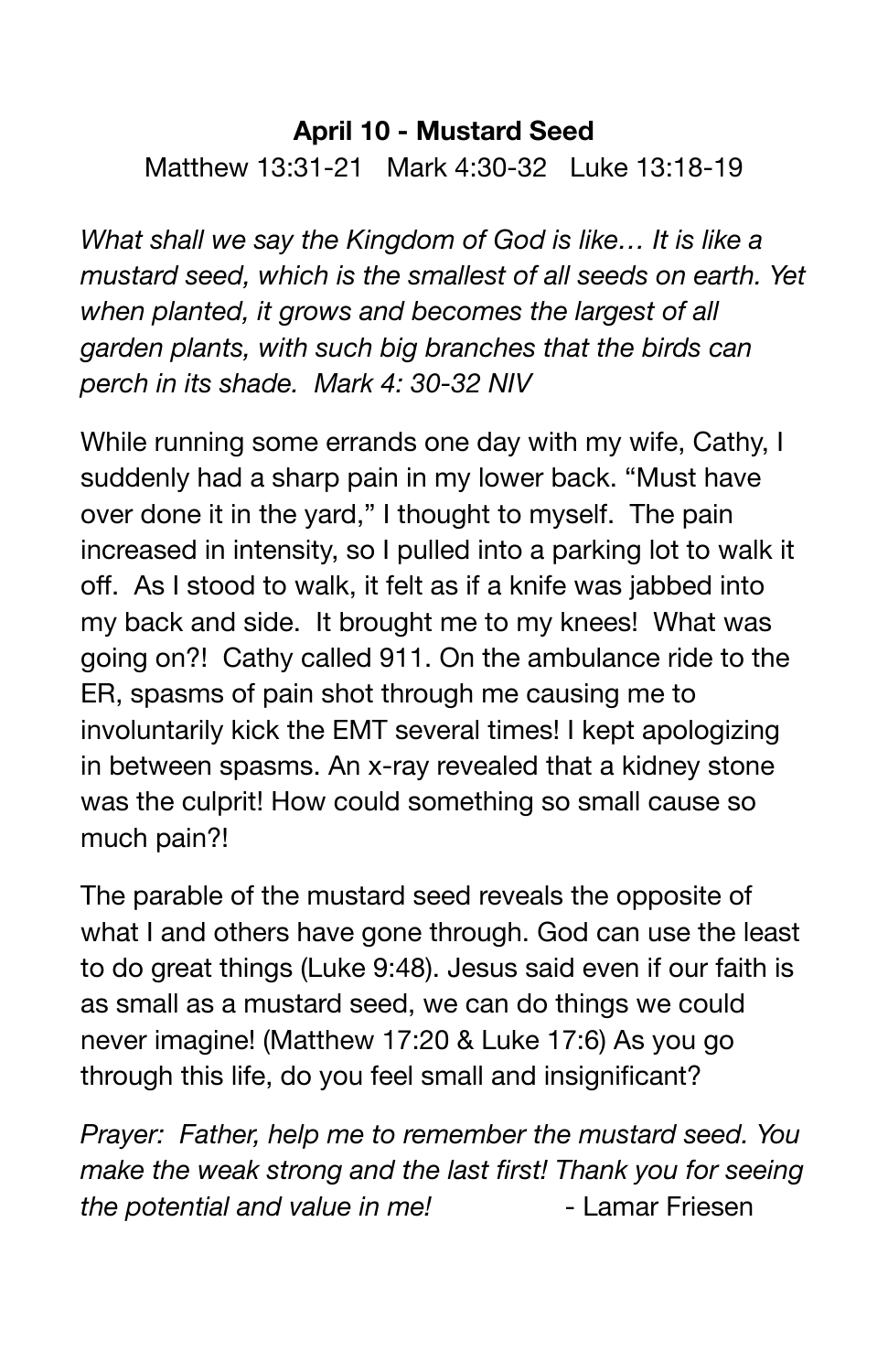#### **April 11 - The Treasure and the Pearl**  Matthew 13:44-46

"The kingdom of heaven is like treasure hidden in a field. When a man found it, he hid it again, and then in his joy went and sold all he had and bought that field. Again, the kingdom of heaven is like a merchant looking for fine pearls. When he found one of great value, he went away and sold everything he had and bought it." Matthew 13:44-46

When I read these two parables, I am reminded of my early days as a believer. As the verse from "Amazing Grace" says, "How precious did that grace appear the hour I first believed!" I find that as the years go on, I tend to take God's amazing grace for granted, and I need to remind myself that God's grace is indeed the pearl of great value and treasure hidden in the field.

When I first came to know the Lord, it was crystal clear to me that nothing else in this world mattered nearly as much as the faith I was granted. All else paled in comparison, especially since this faith saved my life in every way possible. I was desperate and clinging to shifting sand for rescue when the Lord lifted me out of that muddy pit and set my feet on the solid rock. Since I would have lost everything without His grace, His grace meant everything to me, and still does. Sometimes the daily stresses of life shift my eyes away from this heavenly focus. I must keep reminding myself of where I was before God drew me to Him and how far He has taken me, live my life in such a way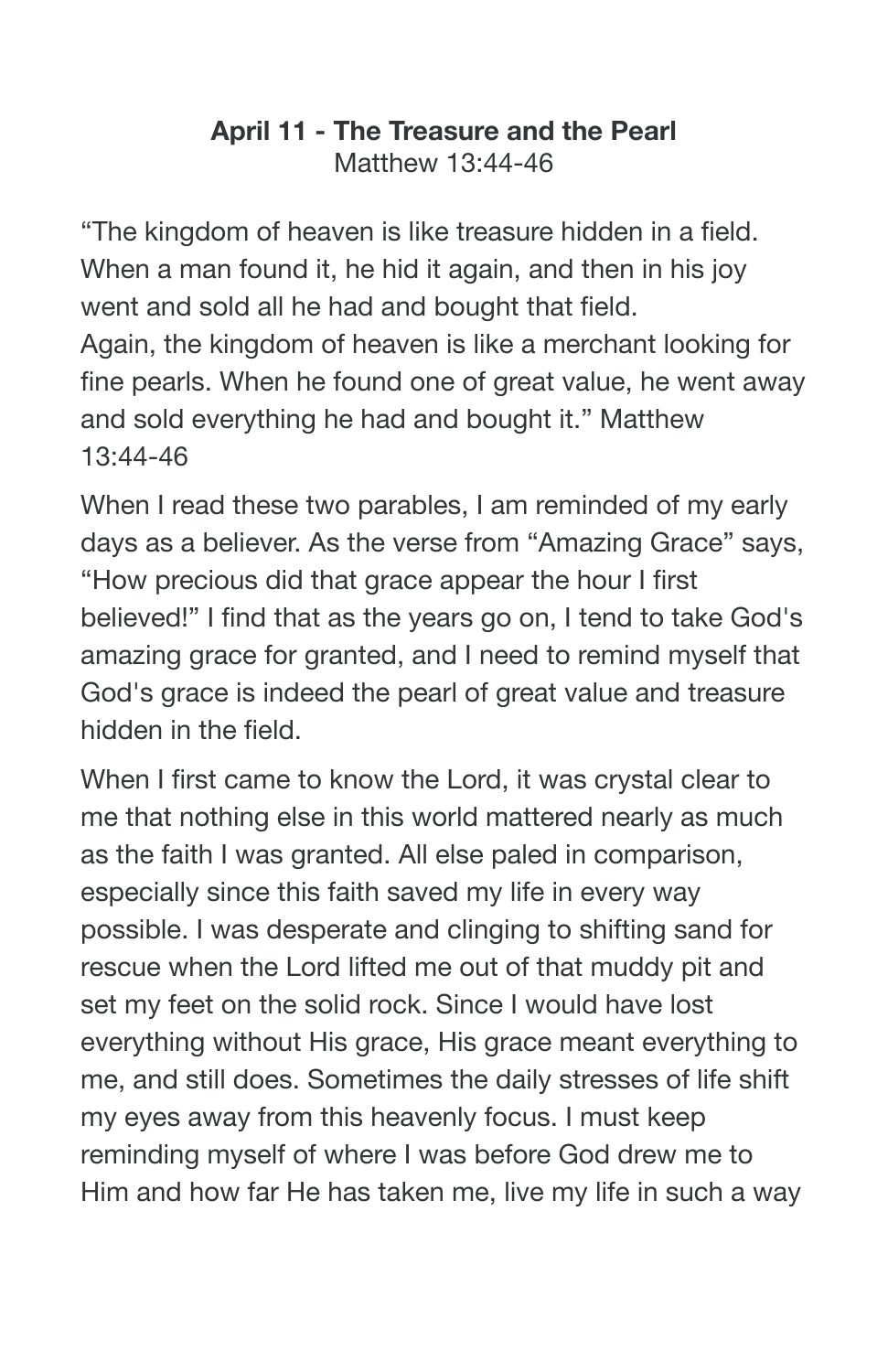that the pearl of great value is still precious beyond anything else, and keep my priorities straight!

What things tend to seem more important than God's salvation as you live your daily life? Do you need a reminder that the indescribable joy of finding the hidden treasure is of greater value than all other worldly possessions?

Prayer: Heavenly Father, I thank you for leading me to the hidden treasure of your love and grace. Nothing on this earth is comparable to the pure joy of knowing You and Your love. Keep my eyes focused on You as the priority in my life and keep my heart in constant gratitude for the unimaginable riches you have bestowed on me. 

 - Linda Frey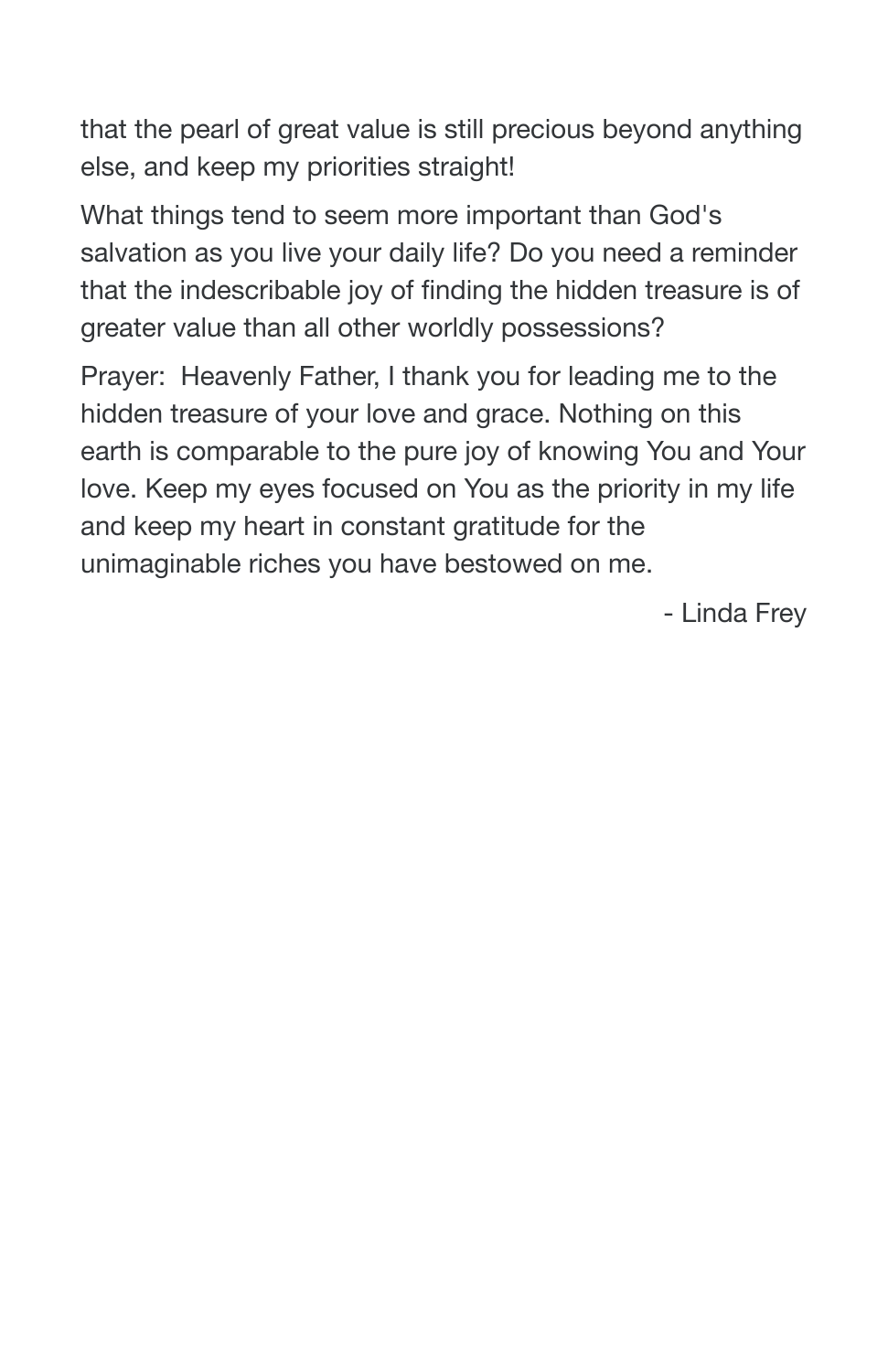#### **April 12 - The Barren Fig Tree** Luke 13:6-9

I do not feel like I am bearing fruit. Since I have multiple high-risk COVID factors, I have been pretty isolated. I'm not attending church in-person. I am attending a Zoom Bible study (which is better than nothing but very frustrating for me). I only meet friends outside, usually to walk together. Almost all my interactions are by email or phone call. It does not feel like I am bearing fruit or contributing to my church family.

Ephesians 2:10 notes that God has prepared "good works" for us to do. The story of Esther demonstrates how God can put us in a particular place at a particular time to do a particular task (Esther 4:14). John 15:6 says that branches that don't bear fruit will be pruned off and thrown into the fire.

This parable in Luke indicates that God allows us the time to bear fruit; in this instance giving the gardener a specific time before again evaluating whether to tear the tree out or not.

So how do we bear fruit in such a time as this? Biblical admonitions come to mind: "Stand firm" (I Corinthians 16:13). "Don't give up" (Galatians 6:9). "Abide" (John 15:14). "Seek" (Jeremiah 29:13). "Open the door" (Revelation 3:20). Maybe this is a time to let the Spirit work in me, and, rather than looking at my "works," let the Spirit develop more fruit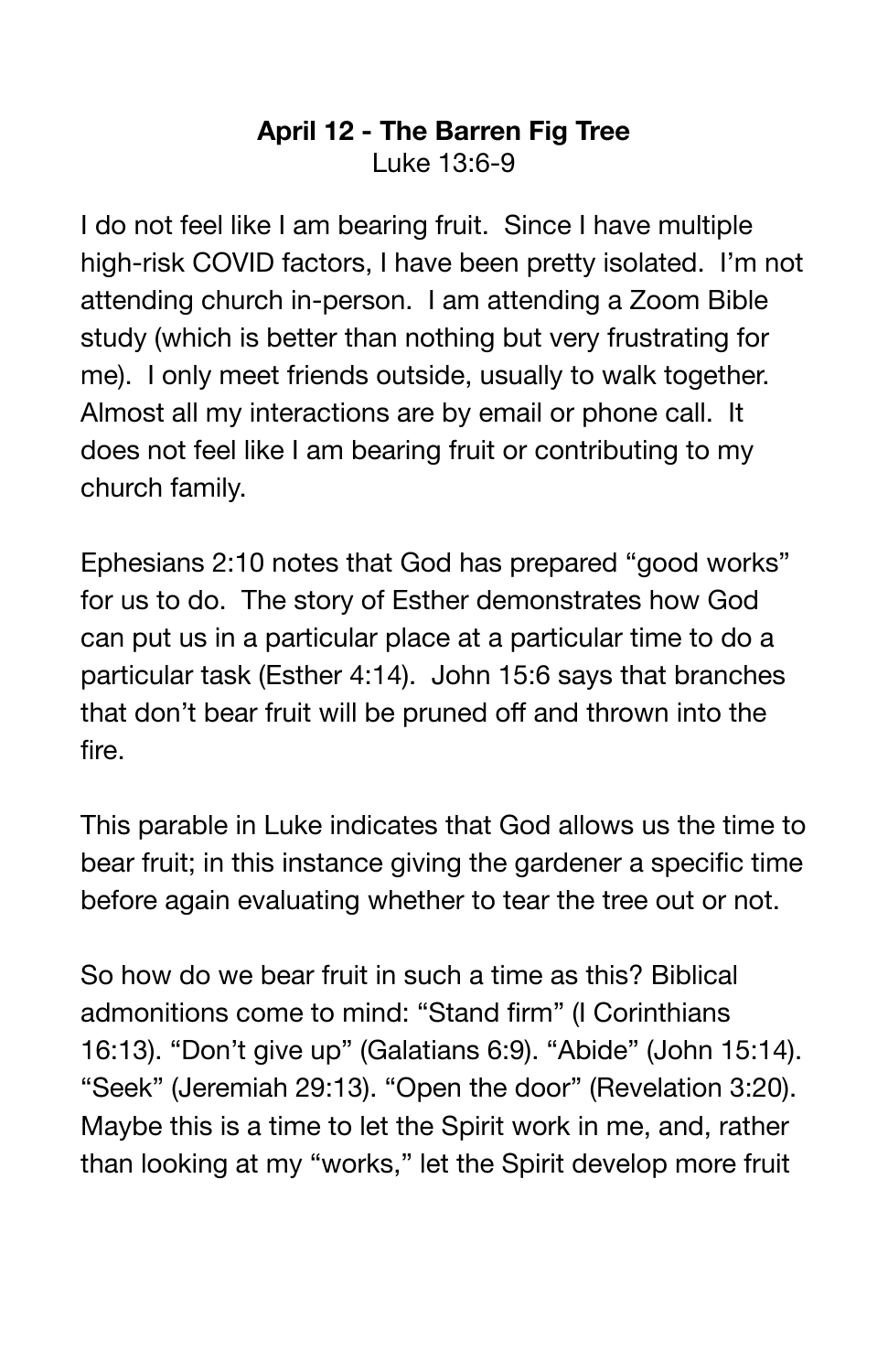in my life. "Love, joy, peace, patience, kindness, goodness, faithfulness, gentleness and self-control" (Gal. 5:22-23).

Prayer: Lord, help me not to look at the lack of activity in my life, but to seek the fruits of your Spirit. Thank you that you love me and are working in my life to make me more like Jesus. Help me to see you better, Father.

 - Steve Washburn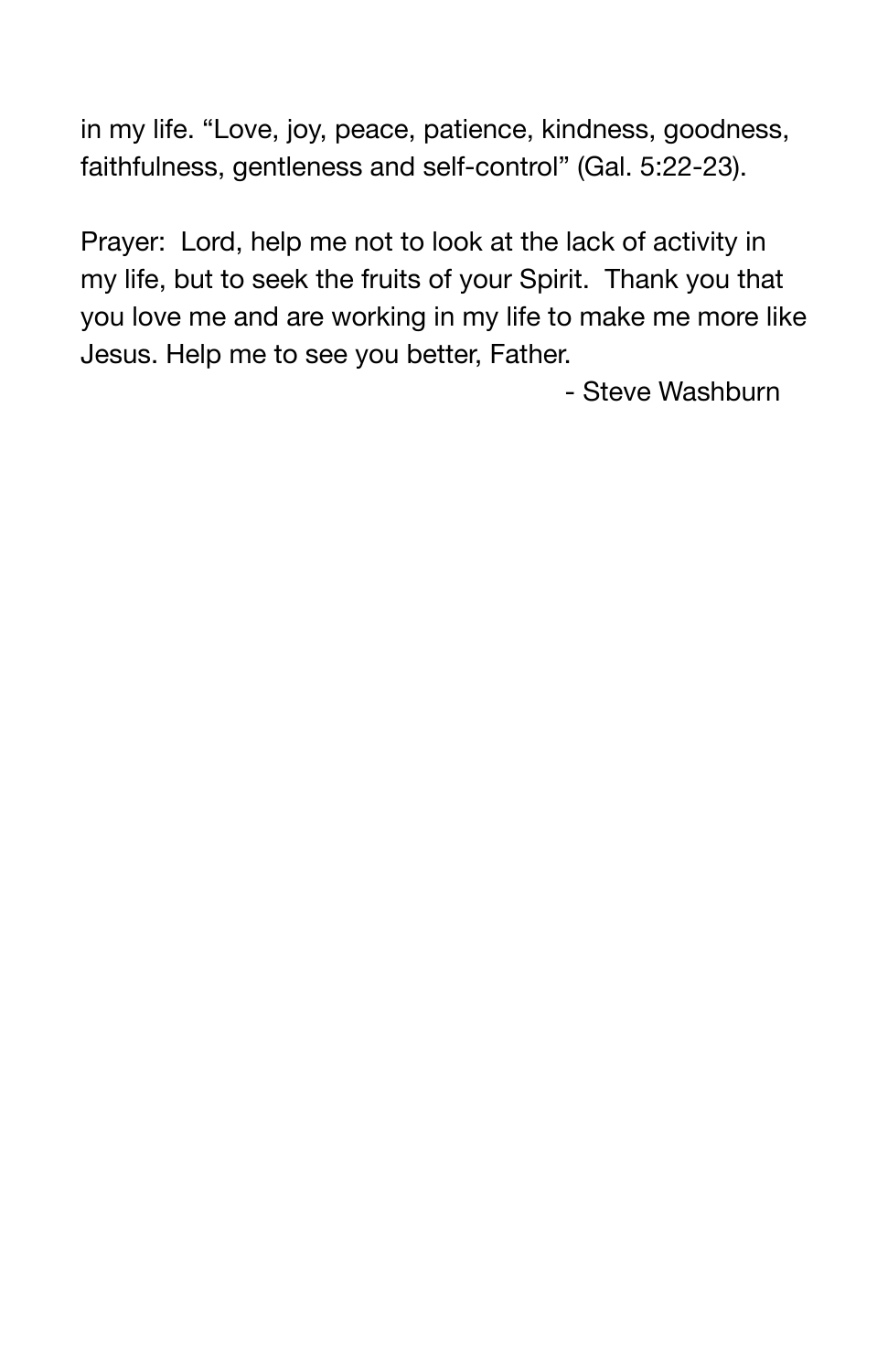#### **April 13 - The Wicked Tenants**

Matthew 21:33-41 Mark 12:1-9 Luke 14:15-24

A Strategy to Win? *. . . but where sin increased, grace abounded all the more. Romans 5:20 ESV*  From some of our earliest speech proceed rebellious ultimatums such as: "You aren't the boss of me!"

Americans especially are an independent lot, valuing and defending the freedom to govern our own lives, choices, and possessions. Our strategy to reign, like kings and regimes down through the millennia, is to compete for power and territory, then dominate as long as possible, regardless of our legitimacy. It was the same method used by these guys renting the land of the lord. Jesus told this parable not long after the religious leaders questioned his right to do things such as clearing out the Temple.

Like the prophets sent to Israel with God's Kingdom truths, they abused and silenced each messenger, sometimes permanently. Their goal - to establish their own rule over the land and keep all the benefits of its produce for themselves.

"Why . . . are the people devising a vain thing . . . against the Lord and against His Anointed?" (Psalm 2:1 NASB)

The murder of the son of the lord is the tale's climactic act of treachery, just as the brutal crucifixion of the Son of God is the apex of all human evil. In our minds, the landlord obviously did not know what he was doing, or who he was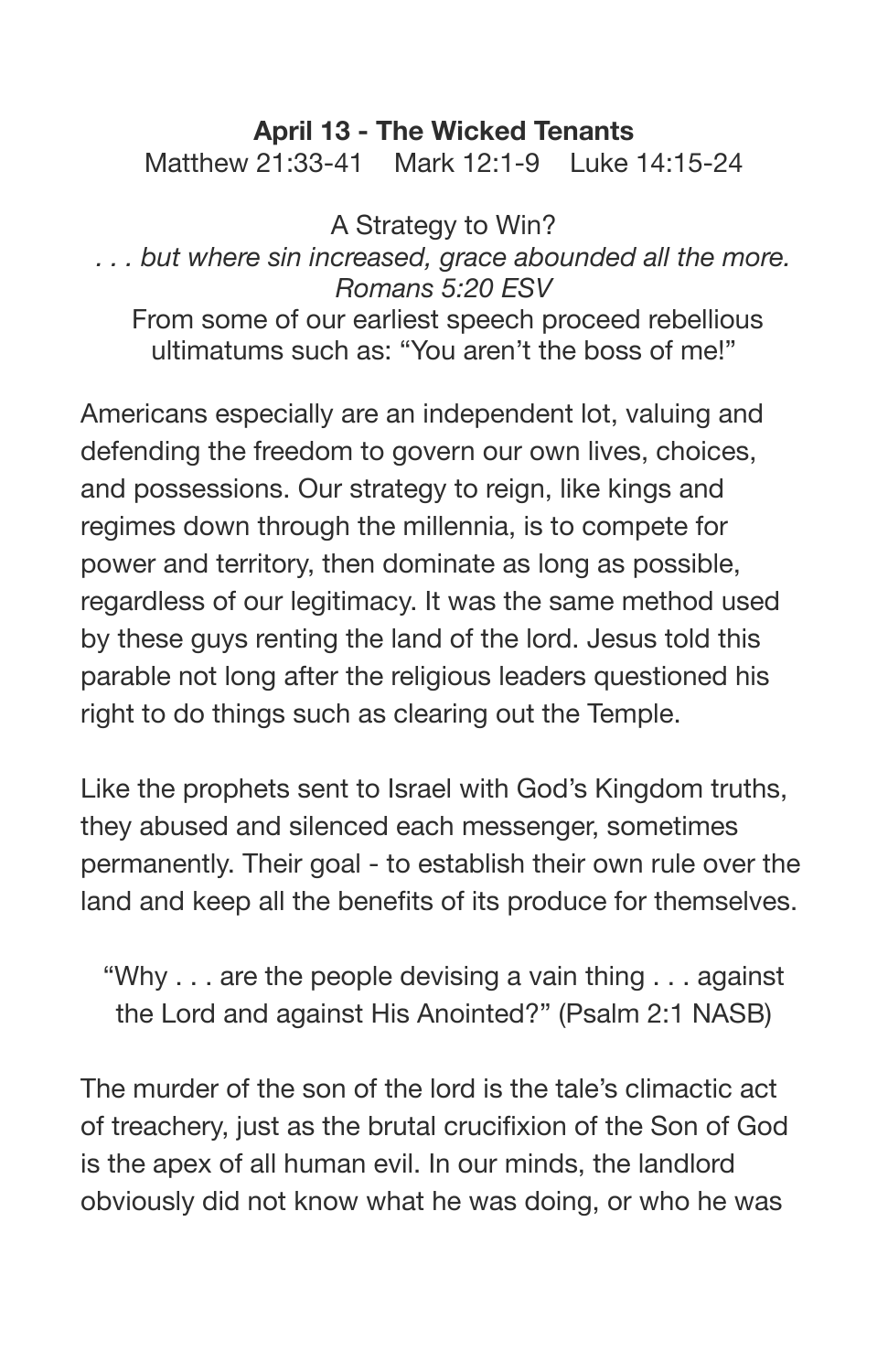dealing with, when he foolishly sent his own flesh and blood to face those formidable enemies alone. To us, this was the exact opposite of a smart plan to reestablish authority in the vineyard.

In both cases it looks convincingly like the bad guys won. To those who envisioned taking their country back from the Romans, this Jesus thing was a miserably failed coup. However, to set His sovereign reign in the lives of His stolen people, this was the perfect strategy. The only strategy. God's strategy. From eternity past, His enemies were to show themselves strong so that He may show Himself infinitely stronger in His Son. In this greatest increase of sin "grace abounded all the more" (Romans 5:20). Out of that most heinous murder, the Trinity performed the victorious deliverance of the ages.

We are so much like those rotten renters, devising ways to retain control over our own… no, over the lives that God created, only to forfeit the marvelous abundance to be had as beloved servants in His fruitful dominion. For the subjects of His realm are not merely forgiven and saved to life, but are ruled and reigned in by Christ, the Son, continually being built into the ultimate Temple of His design.

"The stone that the builders rejected has become the cornerstone; This was the Lord's doing, and it is marvelous in our eyes" (Matthew 21:42 ESV).

*Prayer: Sovereign Lord, give us eyes to see, and hearts to joyfully participate in this,Your strategy.* - Vivian Ward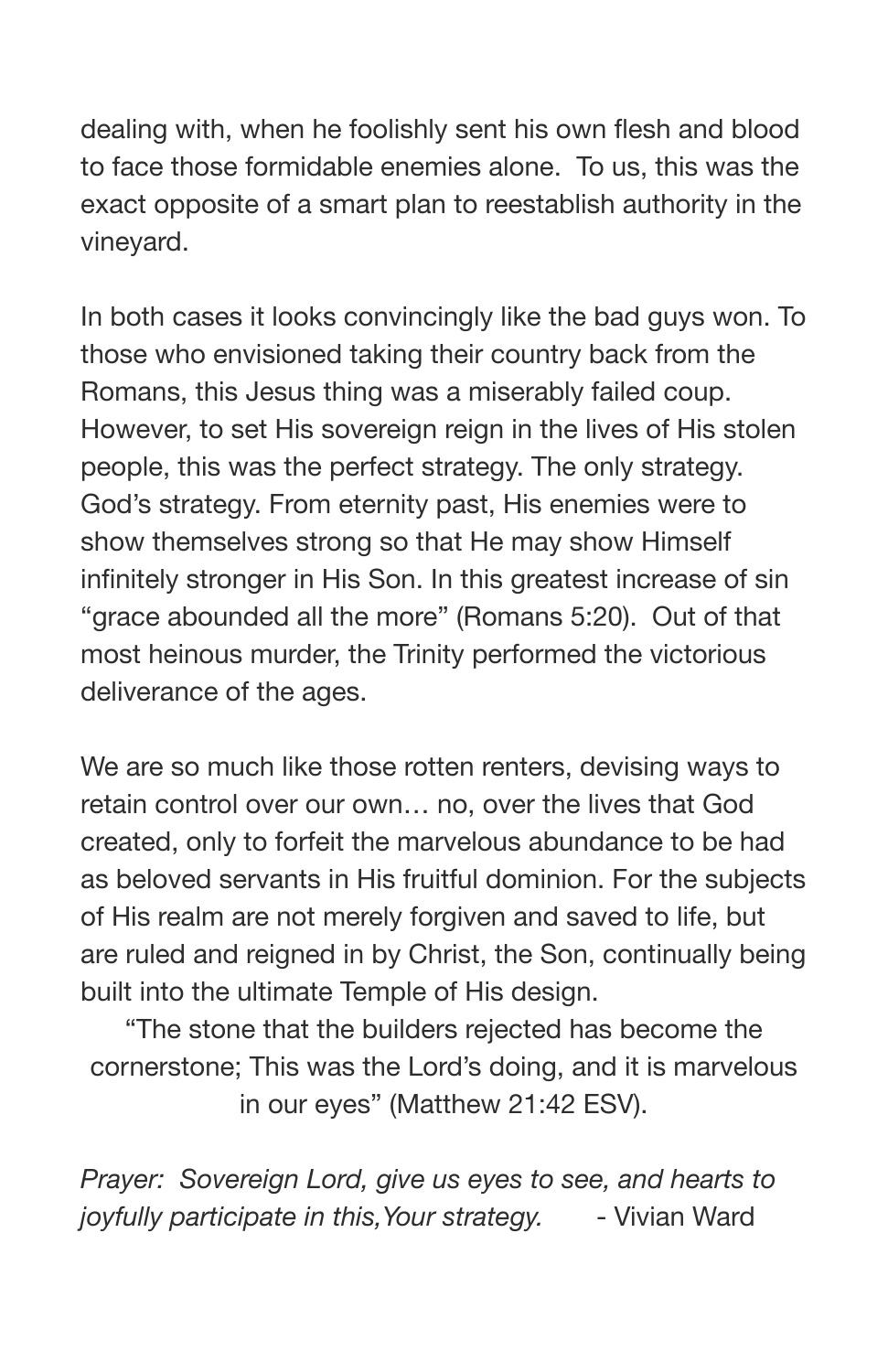# **April 14 - The Two Builders**  Matthew 7:24-27 Luke 6:47-49

*"Therefore everyone who hears these words of mine and puts them into practice is like a wise man who built his house on the rock…But everyone who hears these words of mine and does not put them into practice is like a foolish man who built his house on the sand." Matthew 7: 24, 26* 

Do you ever have a tune stuck in your head? While often manipulated by clever advertisers, songs are a natural way to learn and retain information. When my children were school age, I used songs to help them learn math and geography facts as well as scripture and biblical truths.

A favorite of those childhood songs was "The Wise Man Built His House Upon the Rock." It was lively. It was active. (Who doesn't like "and the house on the sand went SMASH!") Yet, as I revisited the parable of the Two Builders for this devotional, I realized the song's lyrics were incomplete.

While the basis of the song is true – we want a firm foundation of rock rather than the foundationless ground of sand – the lyrics, by focusing on the outcome, miss the focus, the foundation so to speak, of this parable. The song omits *why* the two builders have different outcomes. One a house that withstands the storms of life that are sure to come and the other a house that quickly crumbles under the weight of trouble. *Both* the wise man and the foolish man heard Christ's words. The difference is obedience. "Why do you call me Lord, Lord, and not do what I say? I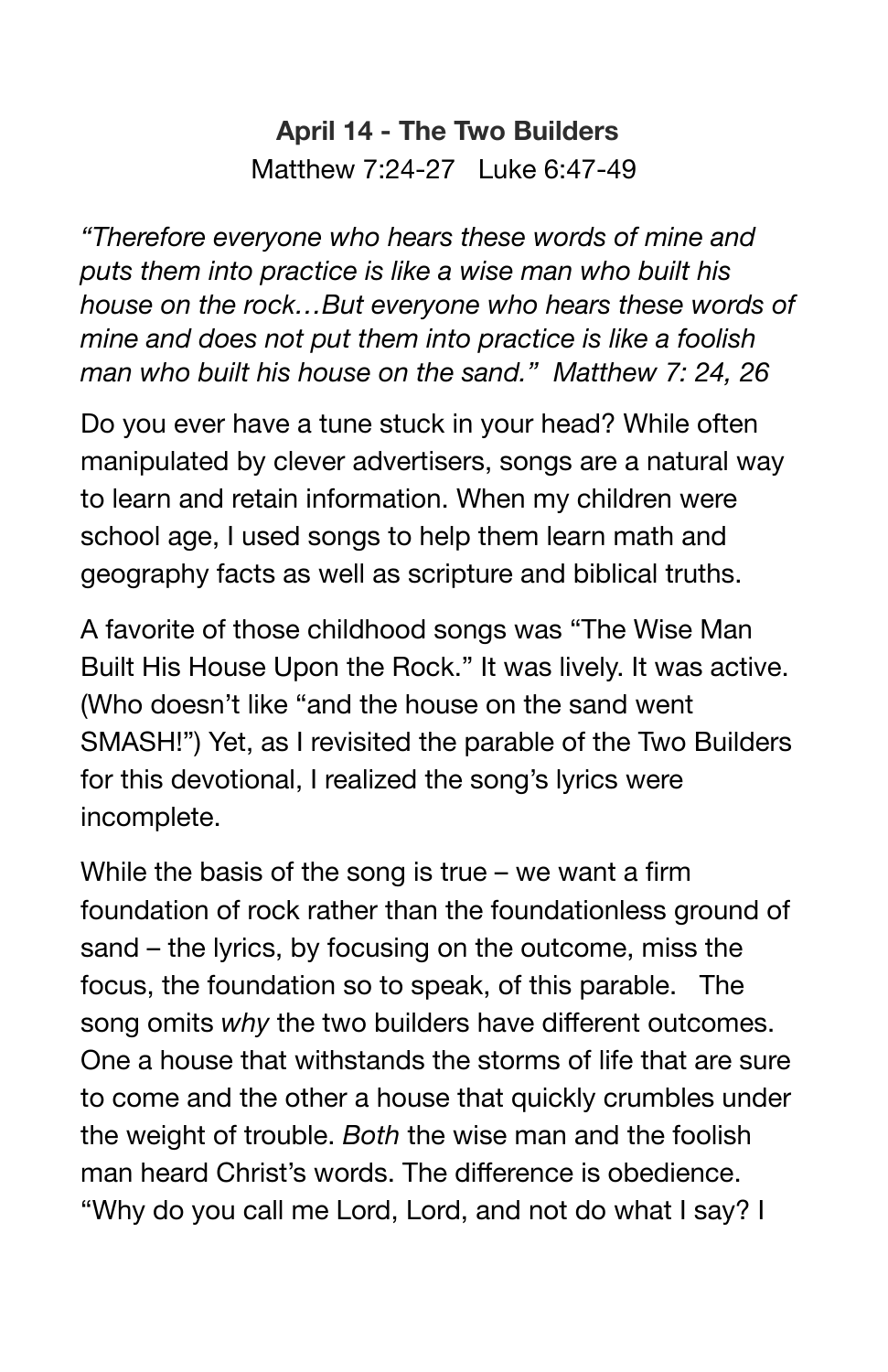will show you what he is like who comes to me and hears my words and puts them into practice" (Luke 6: 46, 47). The wise man incorporated the Lord's teachings into his life; the foolish man did not.

Immediately prior to this parable, Jesus had taught the crowd on the mountainside what this "put into practice" looks like - "love your enemies, do good to those who hate you" (v. 27), "forgive and you will be forgiven" (v. 37), "do not worry" (Matthew 6:25), etc. "Put into practice" takes effort. It involves not just hearing, but the next steps of heeding and acting. When we live a life of obedience, we are simultaneously building a firm foundation.

*Prayer: Lord, may we "hasten and not delay to obey your commands." (Psalm 119:60)* 

 - Shelley Harley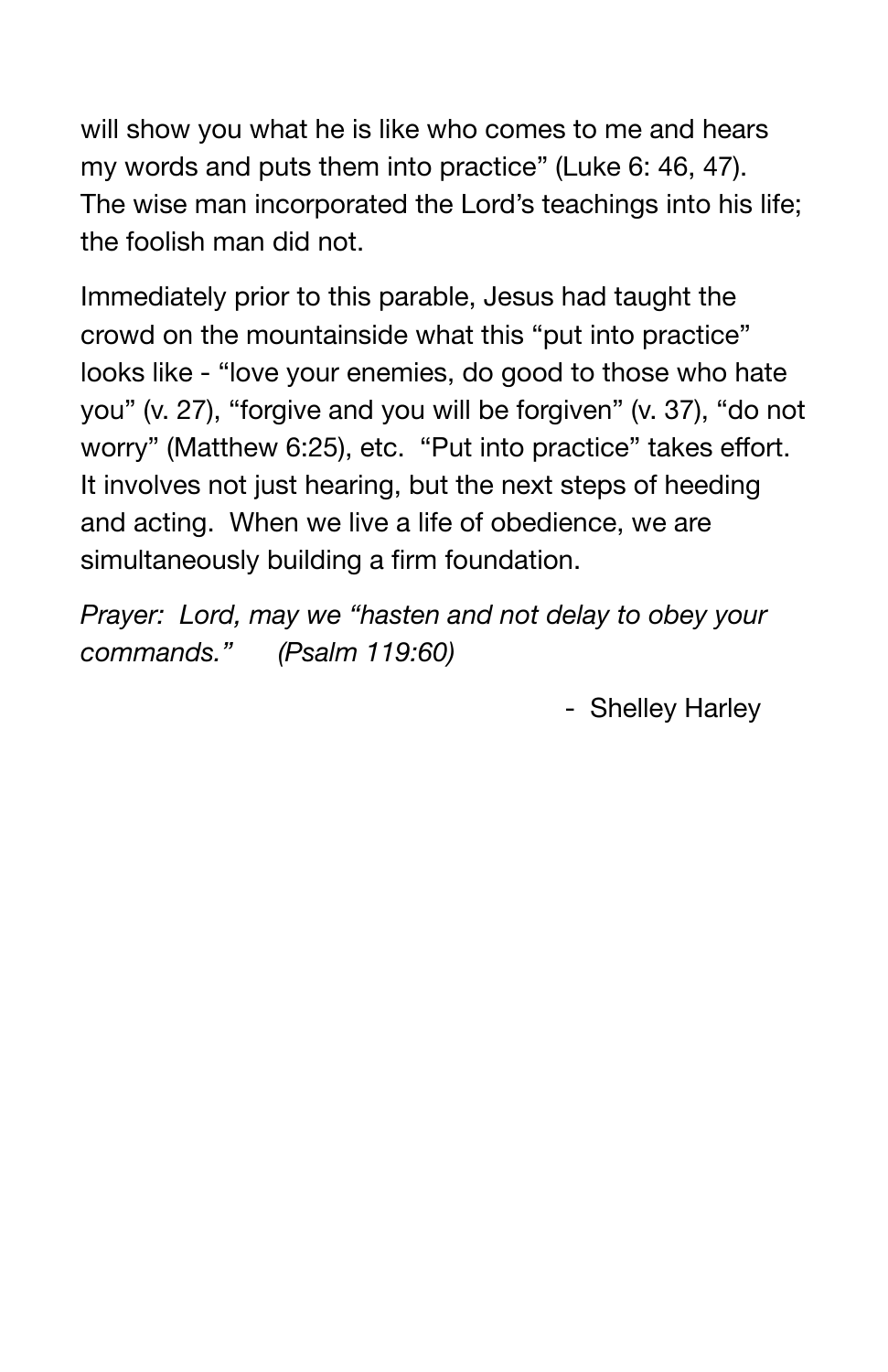#### **April 15 - The Good Samaritan**  Luke 10:25-37

Jesus often used parables to teach the message he wanted to convey to his listeners. It is a language everyone from the least learned to the highest educated person could easily understand.

In the parable of the Good Samaritan told by Jesus, it is the most unlikely person who does the most to help the victim. This parable has profound lessons applicable for our lives today. Let's look more closely to see what we should derive from it.

What shall I do to inherit eternal life? (v. 25) This question is asked by a lawyer. His question is a valid question to be asked to the Divine Being who will reward us with Eternal Life. But, was this question asked for instruction or for the purpose of testing Christ?

What is written in the Law? (v. 26) Jesus answered the lawyer's question with another question. He wants us to look into our hearts and minds for the answer. So the lawyer answered Jesus, " 'You shall love the Lord your God with all your heart, with all your soul, with all your strength, and with all your mind' and "your neighbor as yourself' " (v. 27 NKJV).

Who is my neighbor? (v.29) The lawyer answered right, as we can see from Jesus' response. But the lawyer is not satisfied with this discourse and wants to further try Jesus.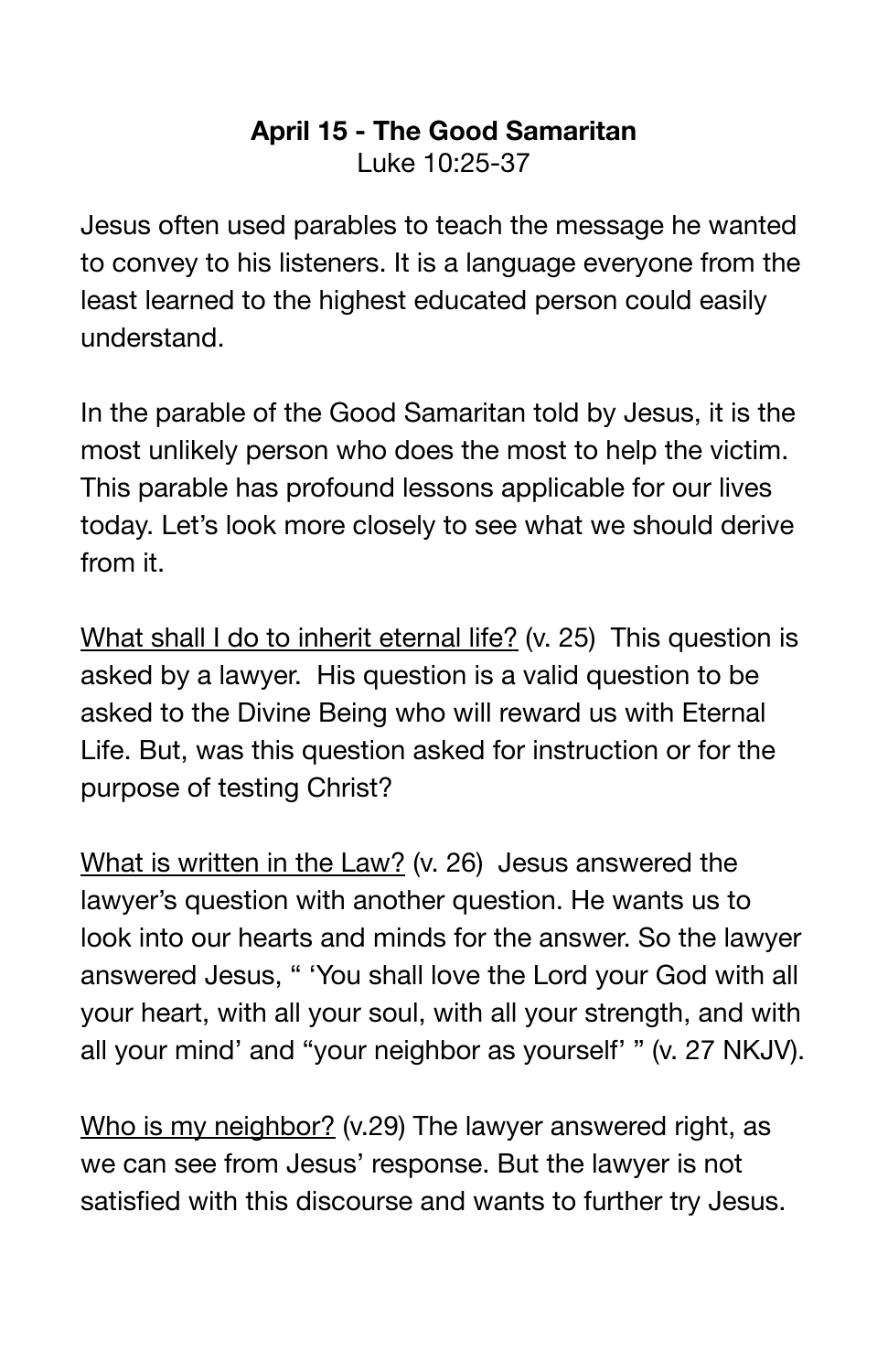Or perhaps he wanted to justify himself and show everyone how righteous he is. So, he continues, "Who is my neighbor?"

The answer of Christ This is where the Parable of the Good Samaritan begins. We read that a man was traveling from Jerusalem to Jericho; he is robbed and left half dead along the roadside. The first person to pass by is a Priest. Of all people, surely, he will help this man. What happened? He saw the man but passed on by. Seems that he forgot that one of the weightier matters of the law is MERCY. Perhaps he thought it would make him dirty or unclean if he touched the man ... even if he would be defiled should he not have compassion and mercy for this injured man? Then another man came by. Just as the Priest, the Levite passed by. Both the Priest and the Levite hold respected offices, one would think this would obligate them to help this man. So far, this scenario may not make much of an impact; however, what if we translate the words Priest and Levite to Pastor or Elder, or Choir Director, or yes, church member? All of us in some way share a likeness with these two men. This is where the flow of this story changes. The Good Samaritan saw this man, and he had compassion. He never questioned his nationality; was he a robber; could he pay for his care? He simply acted. He treated the wounds, put him on his donkey and took him to the inn for further care, even leaving money to pay for his care. Here was a complete stranger taking responsibility for someone he didn't know, exemplifying what it means to be a good neighbor. A truly remarkable account of unconditional love.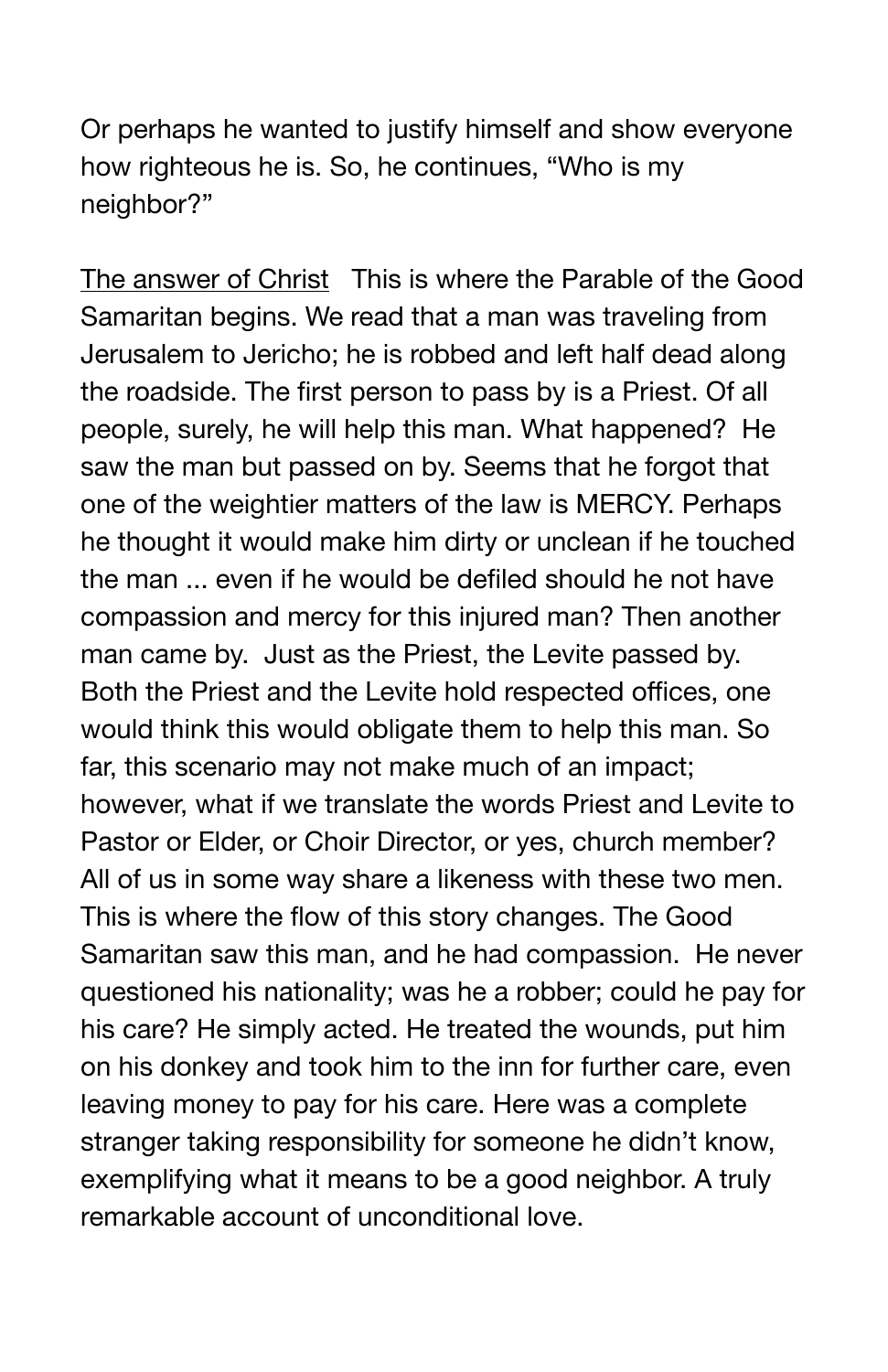Go and do likewise. (v. 36-37) At the end of the parable, when asked of the lawyer, "Who was a neighbor…?" his answer was, "The one who showed mercy." Jesus wants us to do the same.

How can I be a good neighbor? We probably won't see an injured person along the roadside. So, how can I be a good neighbor?

•Pray for others - God hears our prayers.

•Grab every opportunity to do a good deed.

•Visit the sick - many feel lonely and helpless.

•Visit someone in prison - isolation is a very depressing place to be.

•Give without expecting to be recompensed.

•Donate - the list is endless: clothing, books, water, your time.

Through this parable, Jesus not only answered the lawyer, but conveyed to all of us, that when it comes to loving your neighbor, we must be ready to serve the needy irrespective of the parameters that divide us. He implies that Love and Compassion are the links that unite all mankind. 

-Bonnie Tipton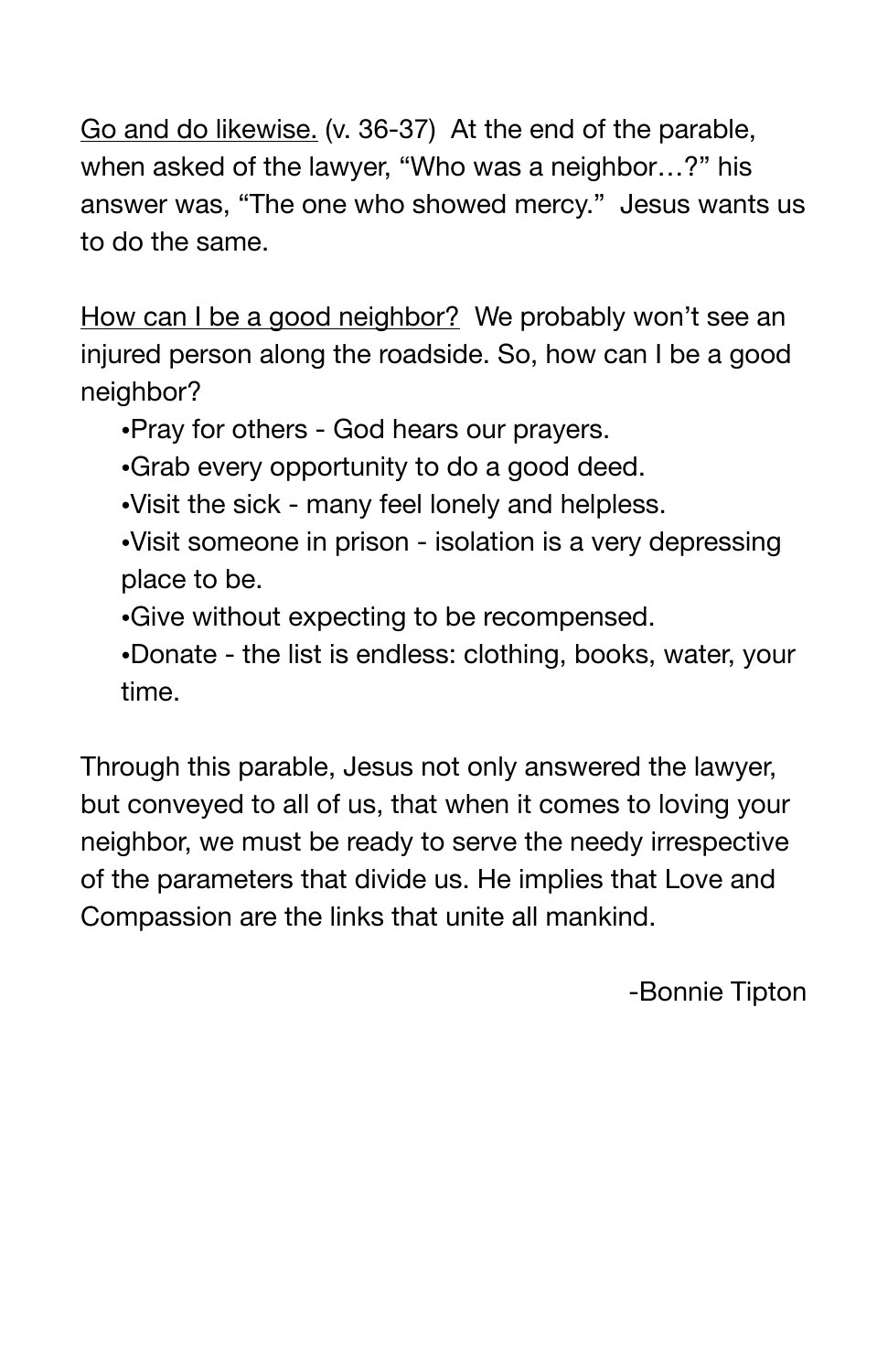# **April 16 - The Workers in the Vineyard**  Matthew 20:1-16

- 1. Read Jesus's parable about the *Workers in the Vineyard*.
- 2. This parable grows out of the attitude that the disciples had shown toward service and rewards. Jesus had rebuked them for going about their service for the reward rather than love.
- 3. In this parable, the angry workers are stuck with the never-ending mentality of grace through works. In other words, the person who works hard deserves better than those who don't. People like this have a sense of entitlement, no matter how many times scripture tells us otherwise. Unfortunately, this is an easy trap for all of us to fall into.
- 4. God created us and everything else in this world, so who are we to make demands of the one who created us. Doing this diminishes what God has done. We should do our service out of love without regard to the rewards others are receiving.
- 5. Not everyone is called to Jesus in the same stage of life. For some it's in childhood, for others it's late in life and for still others, like the thief on the cross, it's a "death bed" conversion. It is up to God. He has his reasons, and we often don't understand them.
- 6. This is a case where our built-in sense of fairness, that God has instilled in all of us, gets in our way of understanding God's grace to all.
- 7. I think the importance here is that we understand that our repentance and God's forgiveness of our sin are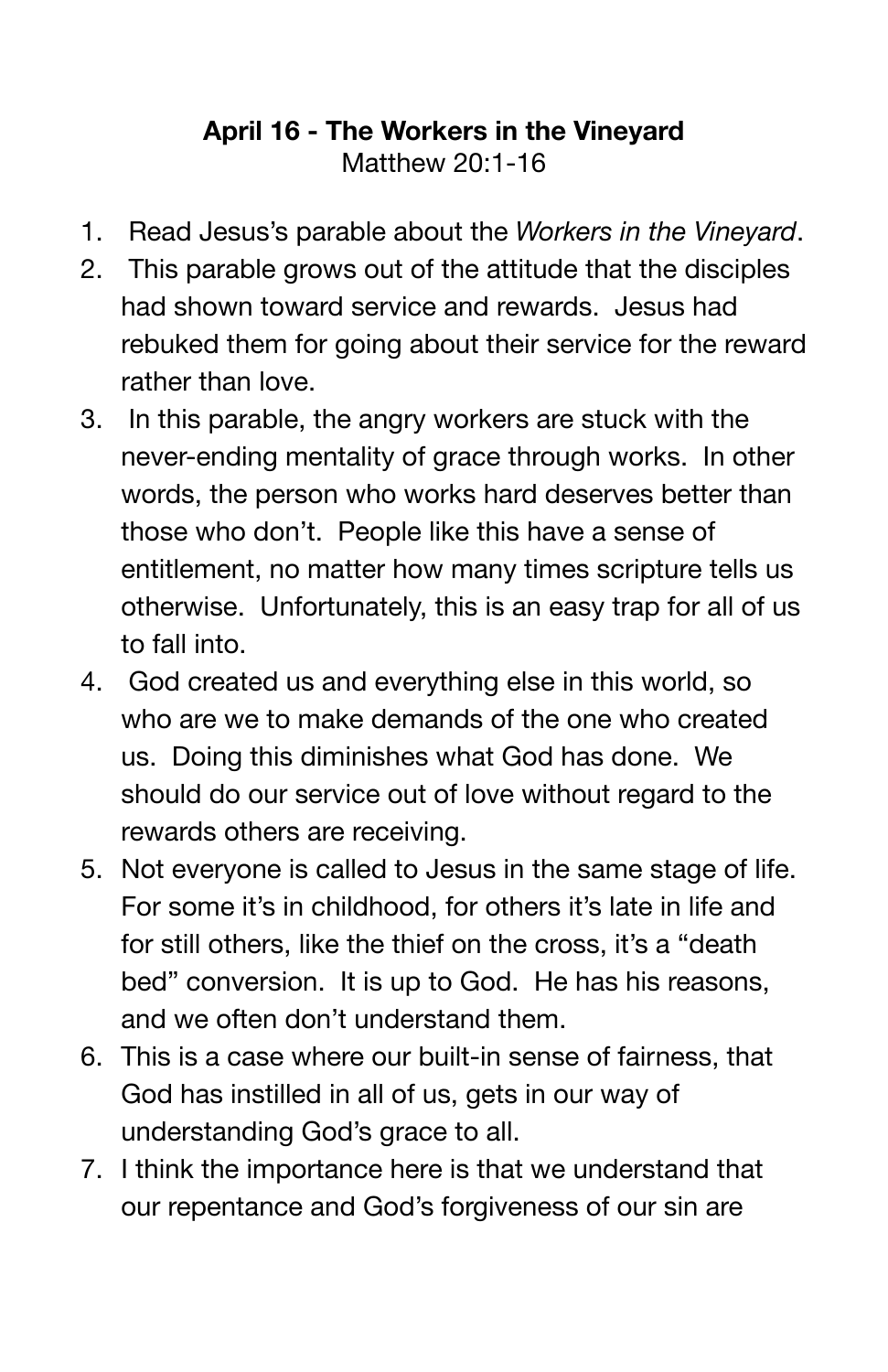more powerful than the sin itself. Without this, no sins could ever be forgiven.

- 8. What about Ted Bundy's conversion just hours before his execution? Or Ravi Zacharias, the famous Christian apologist, when, after his death in 2020, it became known that he had abused many women and threatened them if they told anyone? Where does he stand eternally? Do his accomplishments outweigh his indiscretions? Is there such a thing as "partial grace through works" mentality?
- 9. These are questions that only God can answer. As His followers, we are to believe even if we don't understand.

- Gary Garner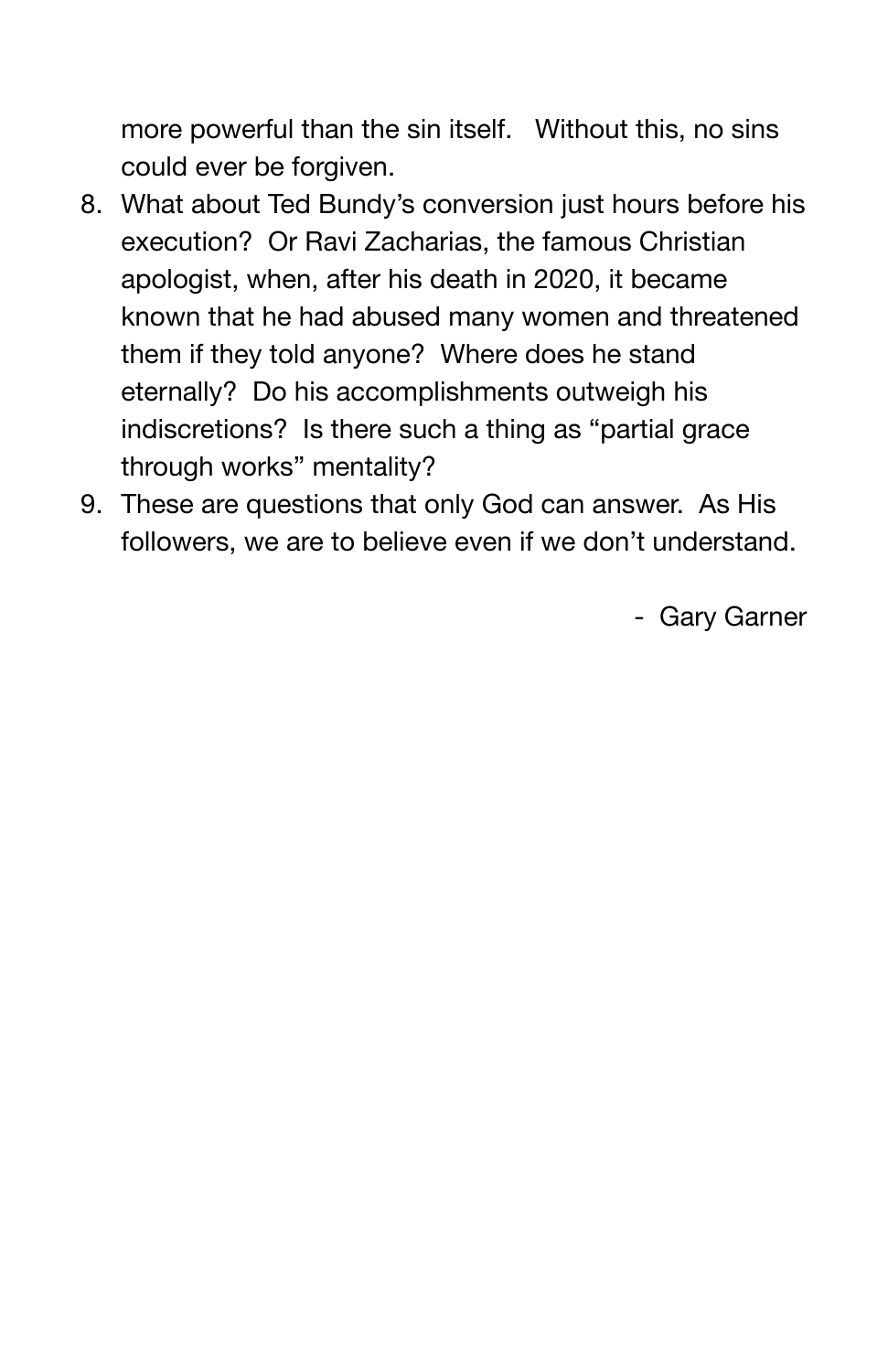#### **April 17 - The Zinger**  Luke 14:25-33

The symphony experience was beautiful. The music hall was elegant in its design with rich mahogany paneling on its walls and a chandelier hanging from its high ceiling. The musicians, dressed in black, echoed the elegance. And as the conductor brought the music to life, the audience was swept into a corporate sigh of comfort. It was beautiful. The round chords echoed off the walls and even the chandelier seemed to dance.

That was all true - until the discord was struck. The harmonious melody suddenly changed – notes clashed together to produce an irritating chord. It sounded like cats fighting. Immediately, the audience gritted its teeth and began wondering first about the conductor and then the musicians. Did the composer really write it that way?

That's the feeling one gets when reading the above verses.

- Following Jesus requires total commitment. Yes, we agree.
- Following Him means carrying your own cross. Yes, we agree.
- It's foolish to start a building project with insufficient finances.

Yes, we agree.

• It's crazy to go to war with a nation twice your size without first seeking terms of peace. Yes, we agree.

Like a beautiful symphony, the words of Jesus sound true. But then, the zinger comes, "So then, none of you can be My disciple who does not give up all his own possessions" (Luke 14:33).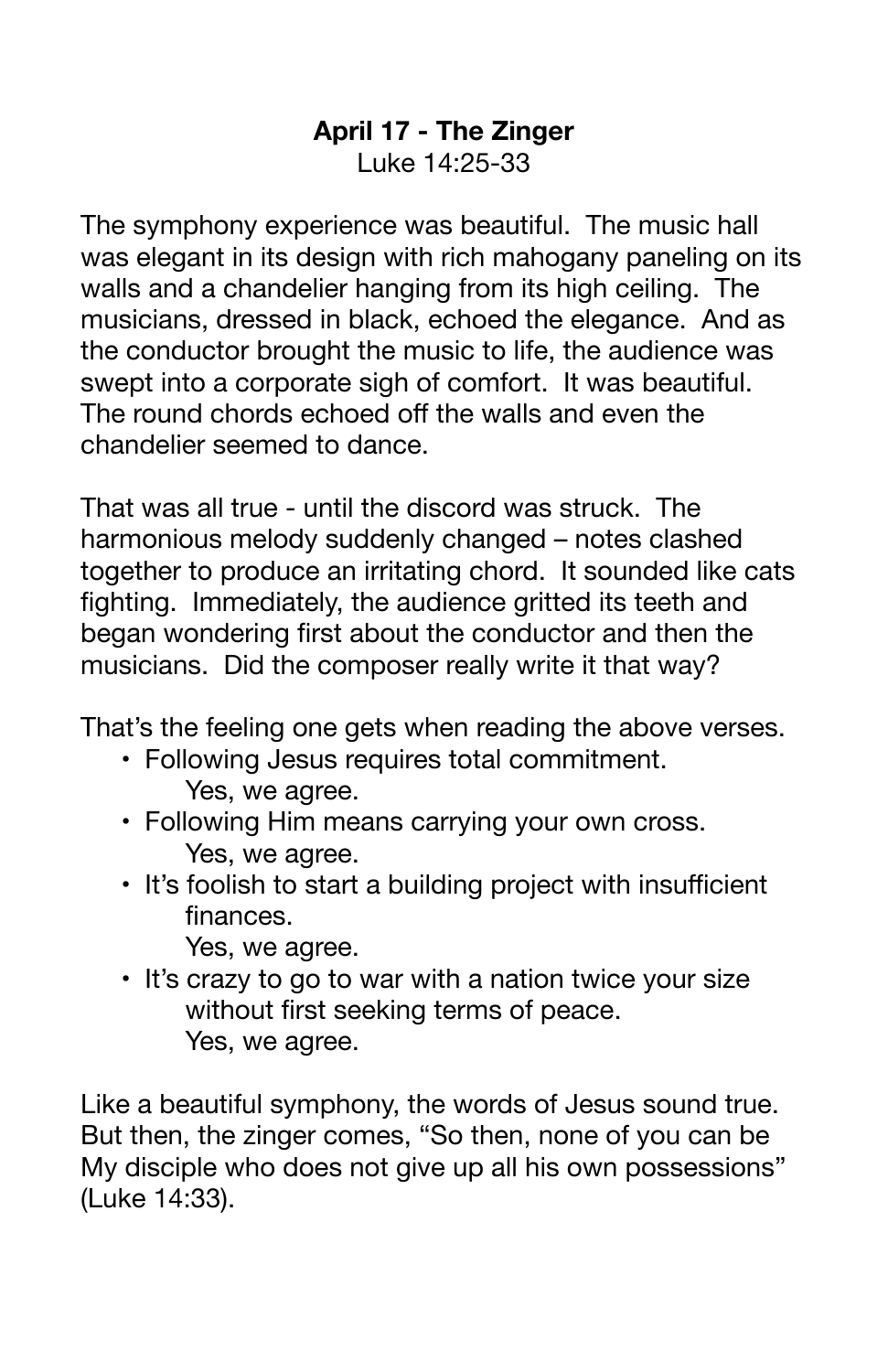This verse is alarming. It can only be read with gritted teeth. Surely, we think, He didn't mean it to sound that way. Yet, we know it's so easy for the appeal of possessions to possess us. Commentators relate that the word used for "letting go of possessions" means to say "goodbye" to your stuff. It's the liberating action of trusting God to supply our needs versus being enslaved by consumerism.

I admit, their words seem a lot easier to swallow, a lot more melodious. But what if the Lord sounded the notes of discord for a reason?

*Prayer: Lord, help me to sit with this for a while. Don't allow me to dismiss your truth. What do you want me to hear? To be?* To do?

*- Randy Thomas*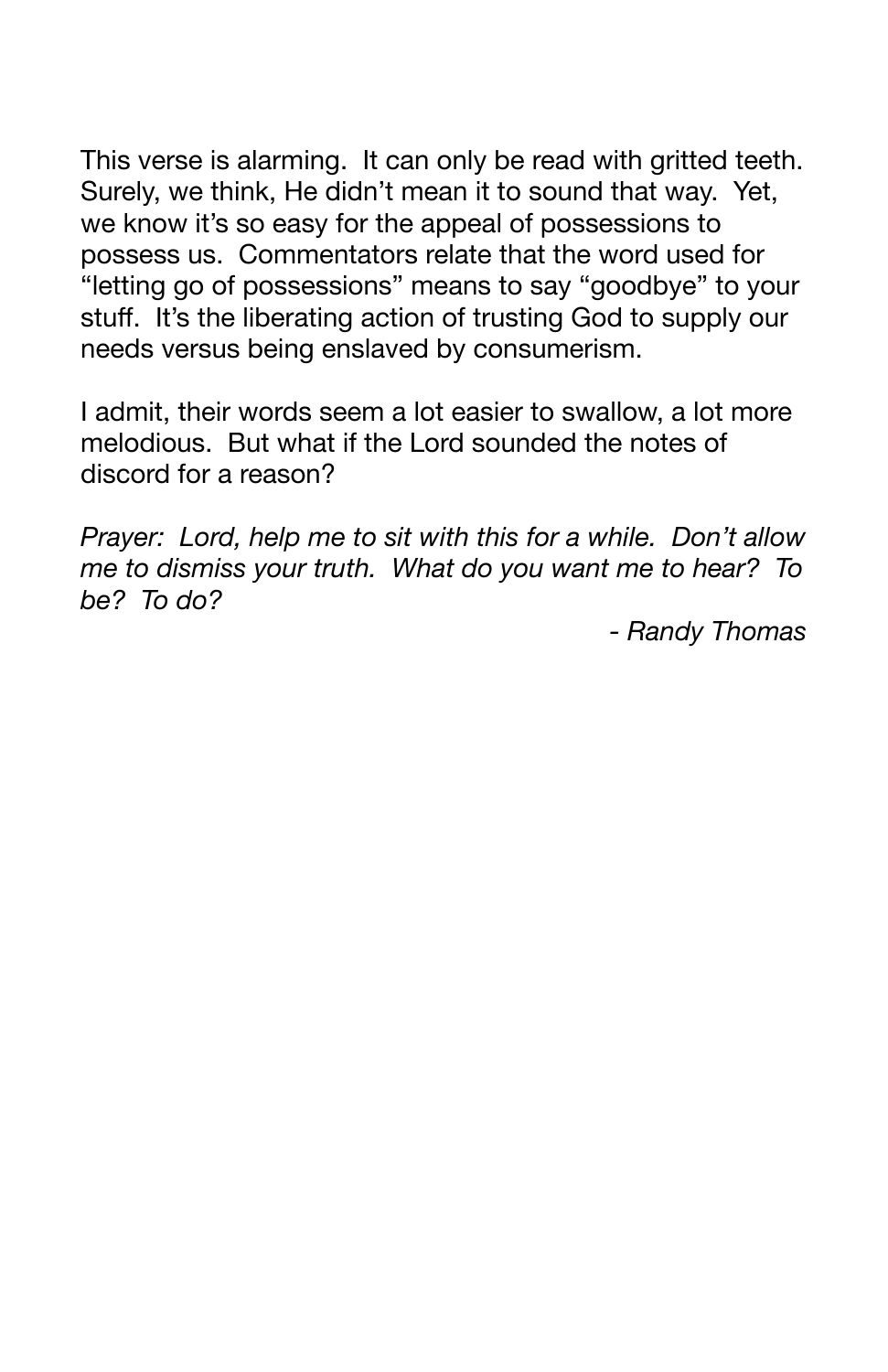#### **April 18 - The Rich Fool**  Luke 12: 16-21

Formerly, I was comfortable looking past the parable about the Rich Fool. Everyone knows you can't take this stuff with you when you die, money can't buy you happiness, etc. I knew all the clichés. But while slowing down, God revealed new things to me.

We have, because God gave. In this parable, the ground yielded an *abundant* harvest. God provided this! Do I stop and thank God for my warm shower every morning, for wheels to take me wherever I want to go, for enormous grocery stores with endless choices of food? This once was at the forefront of my mind after returning from a mission trip to Mexico many years ago, but over time, numbness set in.

Then I recognized the first mistake - the Rich Fool had an important conversation with himself. I believe my poor thinking has a greater chance of being corrected when I'm willing to surround myself with other eternally-minded believers instead of self-talk, listening only to the voice in my head. The words that stood out were, "Take life easy" (Luke 12:19b). Now, I believe one should be prepared for retirement, and I spend the majority of time helping people do this in my career, but Jesus' life was not characterized by taking life easy.

God calls the man out by labeling him a fool - someone who doesn't understand and needs corrected thinking. The final blow is when we read that the Rich Fool will lose his life that very night, and all the earthly-planning in the world will be in vain. Graciously, Jesus offers an alternative solution which is to be "rich towards God" (v 21). He doesn't say, "do your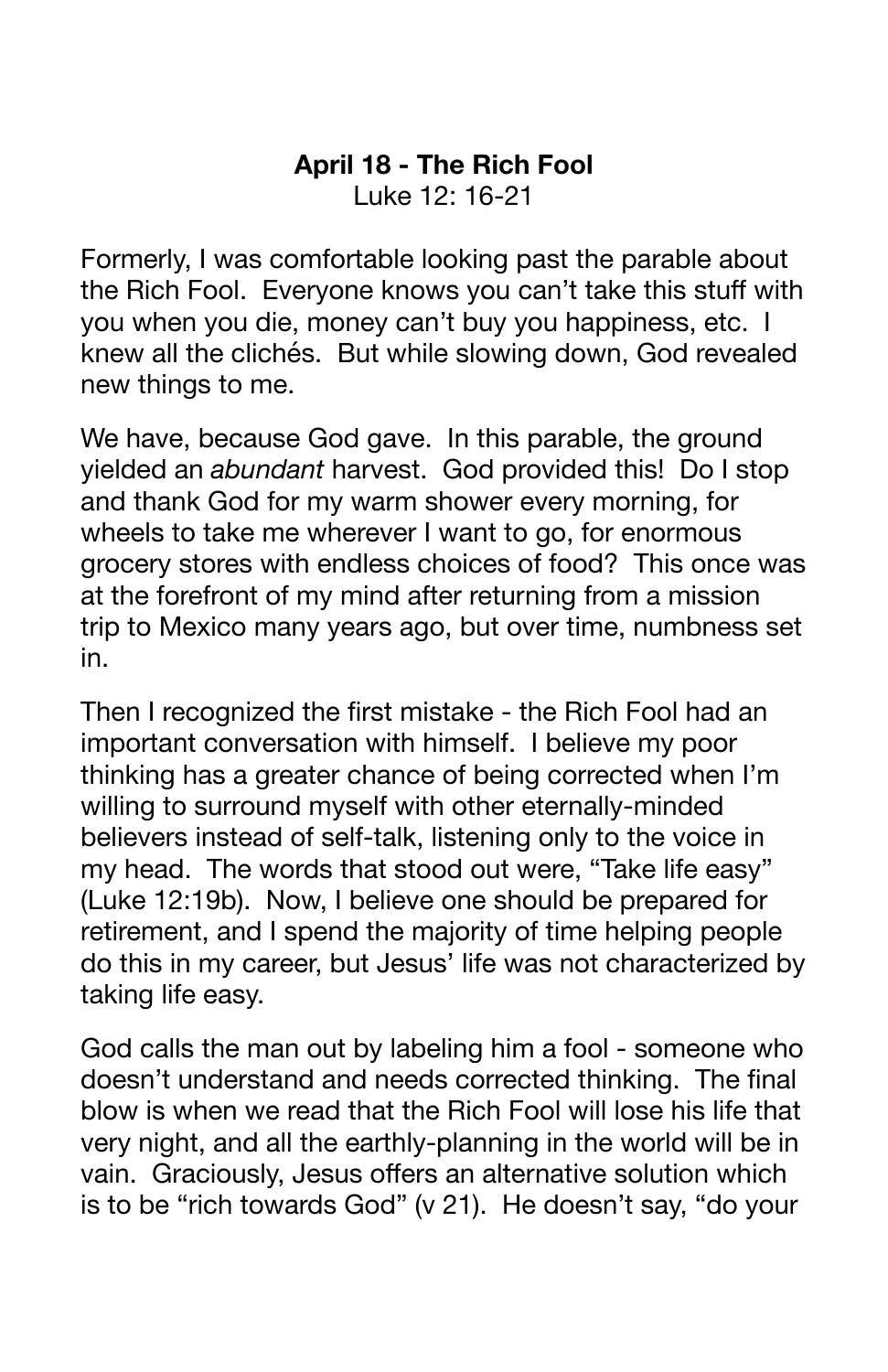part", "tithe", "give a little", but instead *be rich* as he was earlier by giving an *abundant* harvest - *profuse, lavish, copious!* 

But how? Whether you are an introvert or an extrovert, have a five figure or six figure income, have much education or little, I'm convinced that the greatest joy comes from serving others and putting their needs above your own. By doing this, we are storing up treasures in heaven.

When is the last time you used your hands, your voice, your ears, or your wallet in a **BIG** way to help someone? As Matt 6:21 says, perhaps it is time to look at where your treasure is, because there your heart is also.

*Prayer: Lord, help each of us to be reminded of what you have given us. Instead of indulging in selfish wants, by your strength, give us courage and motivation to think creatively how we can use our resources for your kingdom. -Joyce Pereira*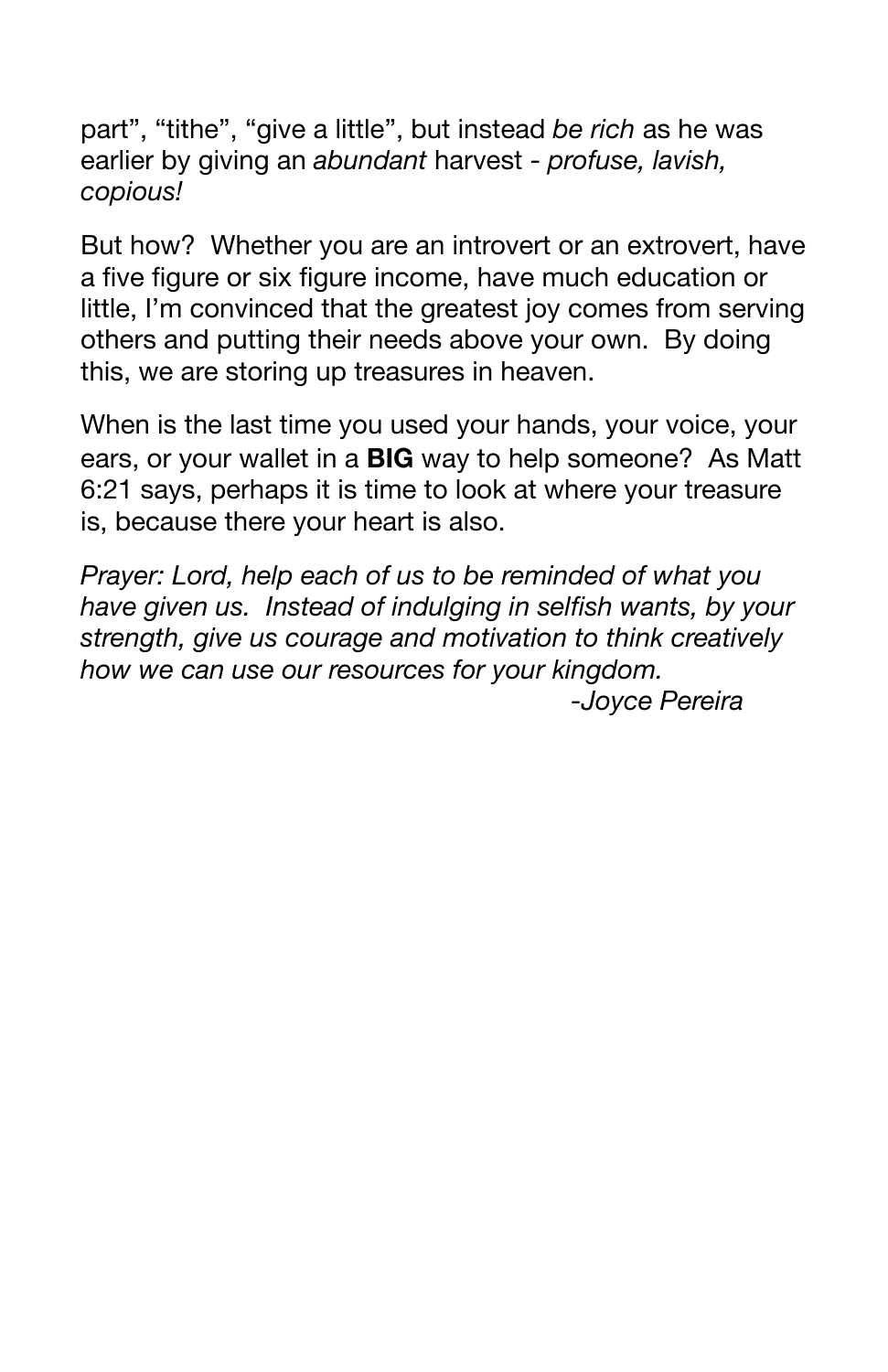#### **April 19 - The Friend at Midnight**  Luke 11:5-8

Throughout the gospels, we see examples of Jesus' prayer life. In Luke Chapter 11, Jesus' disciples ask Him to teach them to pray. In reading this chapter, I noticed that the disciples didn't ask Jesus to show them *how* to pray but, simply, *to* pray. Jesus responded with what is known as the Disciples' Prayer. He follows in verses 5-8 with a parable describing a midnight visit a man made to a friend in need, asking for three loaves of bread to give to a newly arrived guest. His friend was irritated by the request at such a late hour and just wanted to go back to bed. But the man persisted, and his friend finally got up and gave him the bread. This man's knock on his friend's door was a request born out of necessity not selfishness. Unable to provide for his guest himself, he knew someone who could and would supply what was needed.

A recent midnight call gave me a better understanding of the meaning of this parable. Our great grandson was likely going to be delivered at less than 26 weeks gestation. My mind raced over the possible risks of a premature birth and the journey this little guy and his parents had in store for them. COVID restrictions meant that this young couple wouldn't have the support of loved ones with them at the hospital. Our hearts were breaking, but we knew who to turn to that could and would be with them and supply what was needed.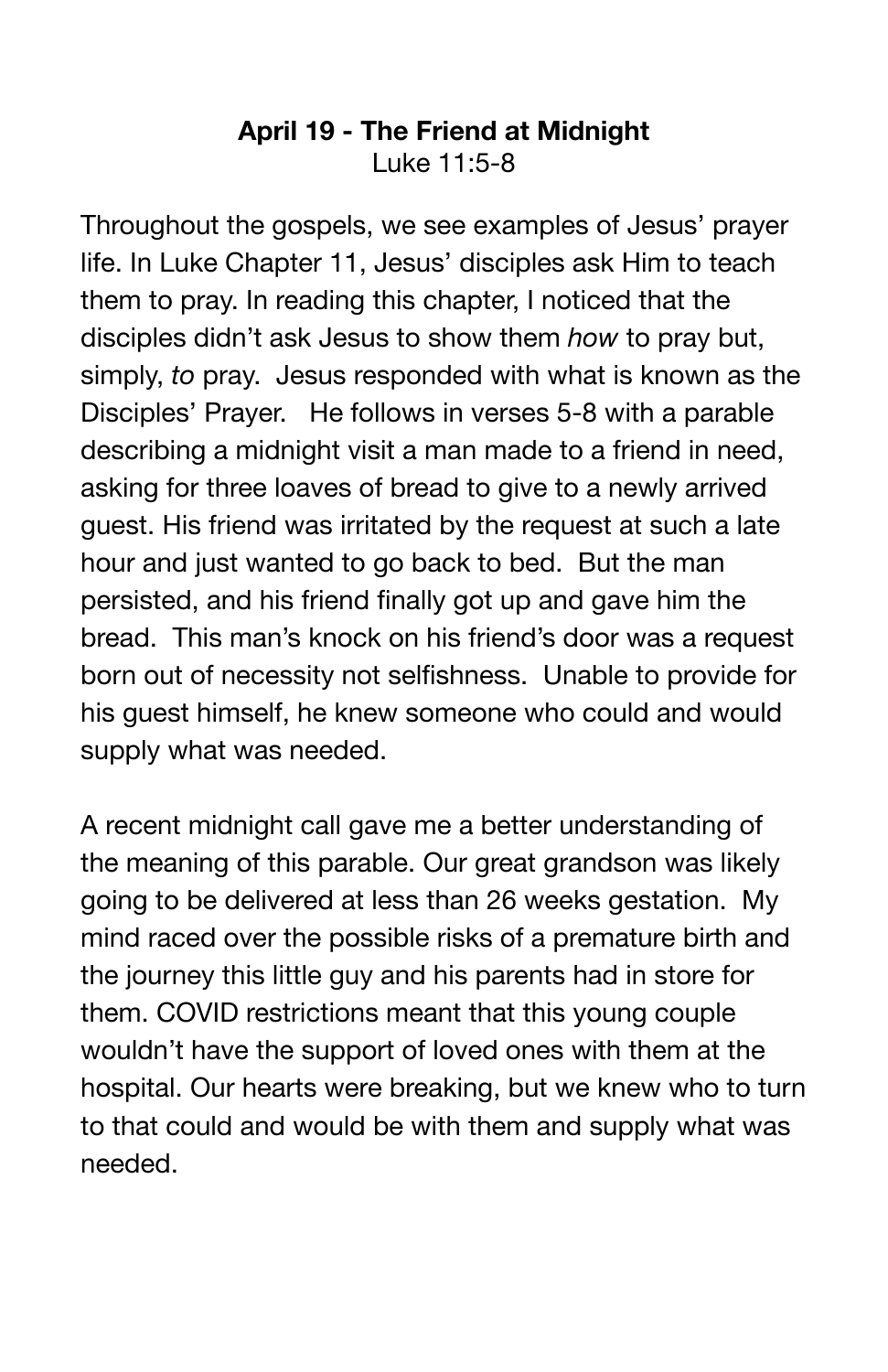In verse 8, Jesus says, *"*I say to you, though he will not rise and give to him because he is his friend, yet because of his persistence he will rise and give him as many as he needs." (NKJV) God is not like that sleepy, reluctant friend who doesn't want to get up out of bed. On the contrary! When we truly know His character, His promises, and His unwavering love for us, we can be confident that He won't turn us away.

*Prayer: Heavenly Father, good Father. Every good and perfect gift comes from You. You don't turn away but invite us to boldly come before Your throne with our praises and with our burdens. Although I don't always understand, I believe Your Word and trust that Your love will carry me through the midnight hours when my burden is heavy and my heart longs for answers and for peace. Great is Your faithfulness!* 

- Judy Crafton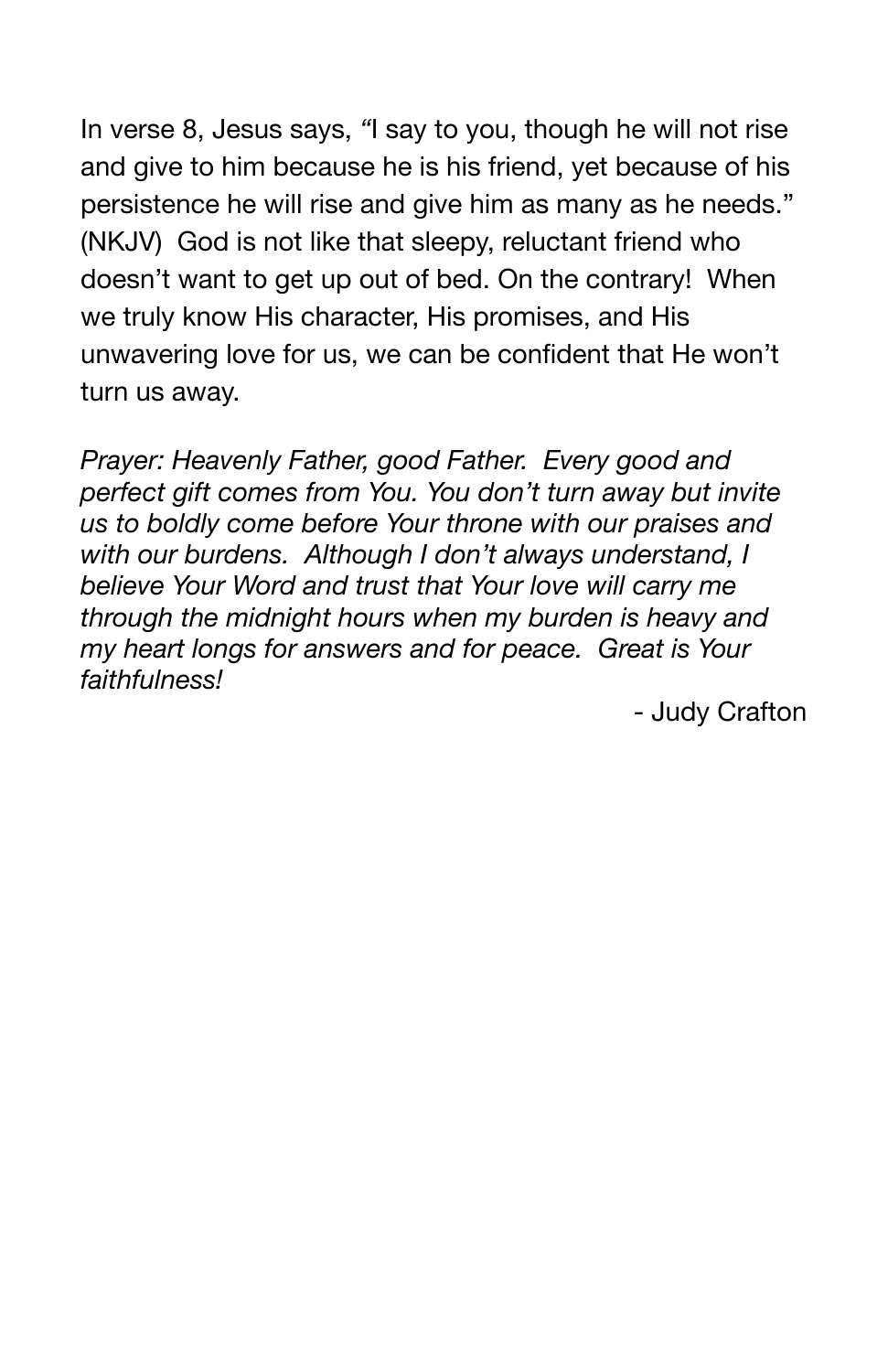#### **April 20 - The Unjust Judge**  Luke 18:1-8

*Then he spoke a parable to them, that men always ought to pray and not lose heart, saying, "There was in a certain city, a judge who did not fear God nor regard man. Now there was a widow in that city; and she came to him, saying, 'Get justice for me from my adversary.' And he would not for a while; but afterward he said within himself, 'Though I do not fear God nor regard man, yet because this widow troubles me I will avenge her, lest by her continual coming she weary me.' Then the Lord said, "Hear what the unjust judge said. And shall God not avenge His own elect who cry out day and night to Him, though He bears long with them? I tell you that He will avenge them speedily. Nevertheless, when the Son of Man comes, will He really find faith on the earth? Luke 18: 1-8 NKJV* 

At first glance, this parable seems to be encouraging the "squeaky wheel" motivation for prayer, but Jesus clearly states at the beginning what his purpose is behind this parable: to encourage us to pray always and not lose heart or give up.

 A recent Bible study written by Kristi McLelland taught me much about this parable. Such as how interesting it is that Jesus chooses to use a widow as his main character since widows were very powerless in the culture of Jesus's time. They were actually forbidden to bear testimony in Jewish courts and were vulnerable without a male to protect and provide for them. So, this lowly widow has great courage, or chutzpah (persistence), in appearing before the unjust judge to plead her case. Oftentimes, people would plead their case before a judge by appealing to their love of God or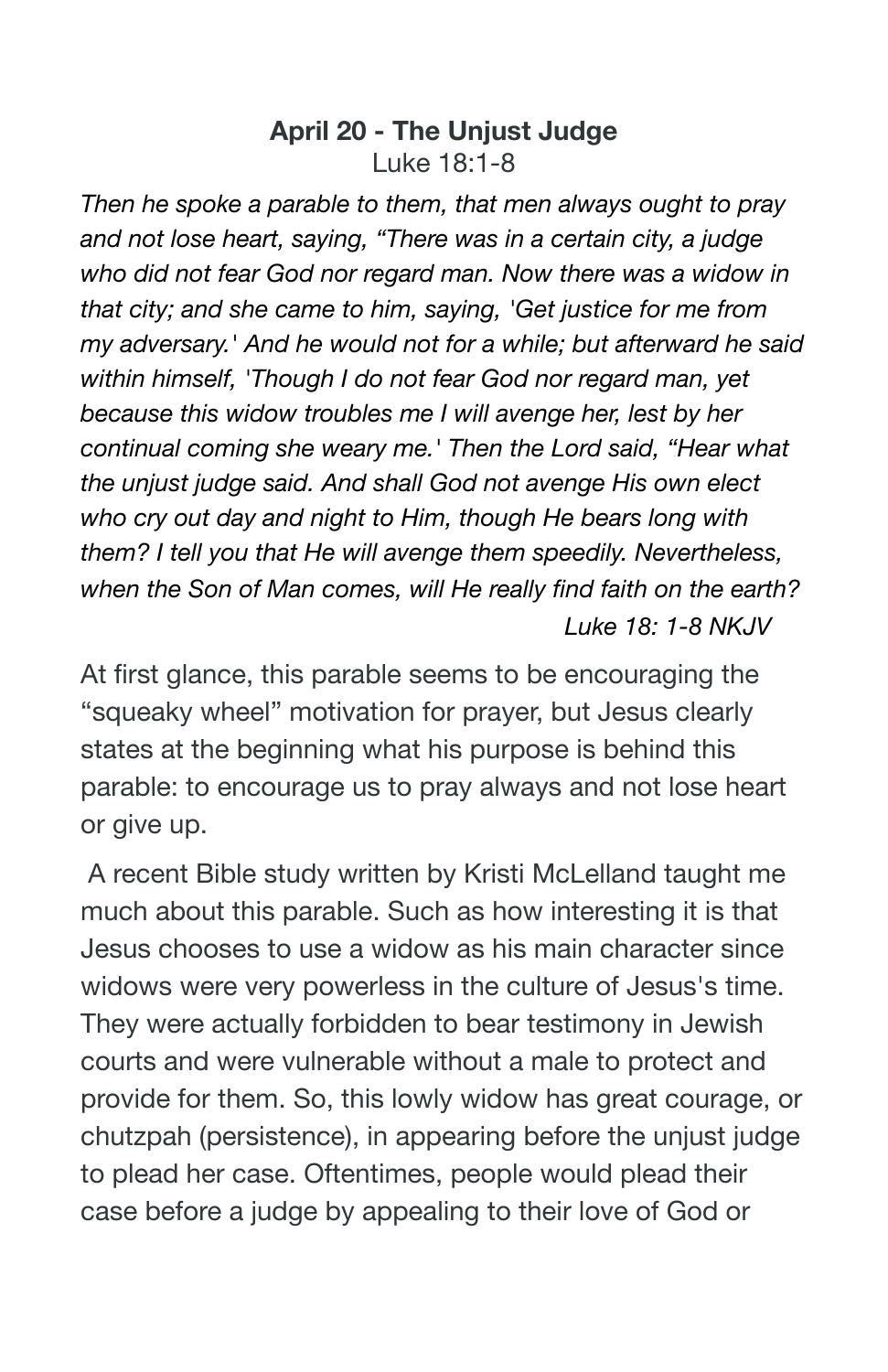fellow man, but in this case, the judge cared little about those things. However, because of the persistence of this woman, he granted her request.

Jesus contrasts this unjust judge with our loving God, who sees and hears his people. If this evil judge will listen to this lowly widow, will not our loving, just God listen to us? The answer is clearly yes, much more so. This is so encouraging to me to not give up on my prayers. Sometimes it may seem to me that God is not listening or is slow to respond, but I must not lose heart! God is indeed listening, cares very much, and may be acting already on my behalf in ways that I cannot yet see. I must have faith that, in his perfect timing and perfect will, he will hear and do what is best in response to my prayers. While, in my human mind, I may get tired of repeating the same requests to God, I must not stop, for he is always listening.

What prayer requests have you repeated multiple times to God that make you feel like giving up?

Take heart, sons and daughters, and persist in your prayers, for your God cares and hears you!

*Prayer: Heavenly Father, I thank you that you listen to your people, though humble and small as we are. I thank you that you are just and righteous and love us beyond what we can imagine. Give us the courage and chutzpah to continue and persist in our prayers to you, knowing that you are faithful and never tire of hearing our prayers. Keep our faith strong as we wait on you for your answers.* 

 - Linda Frey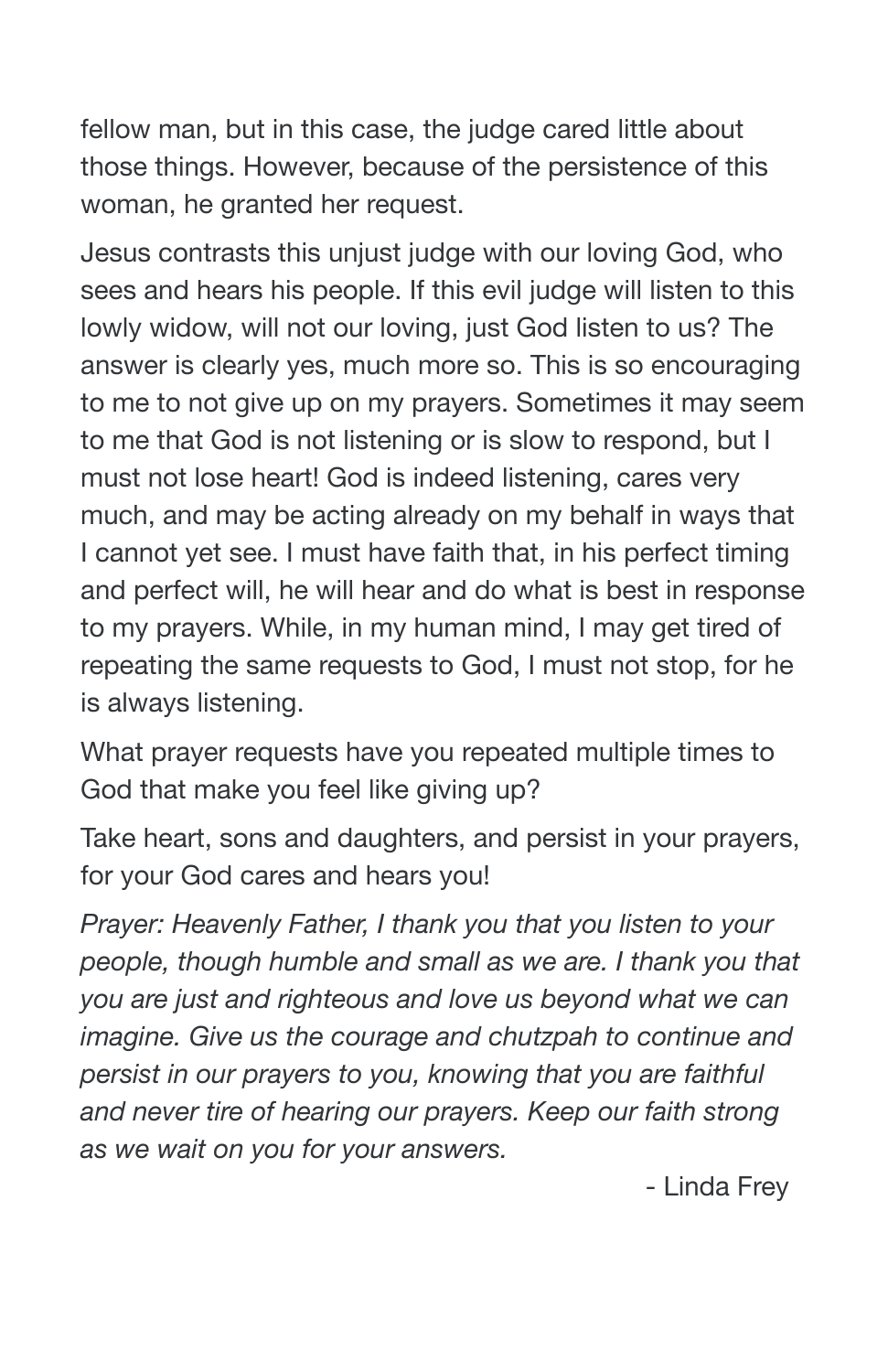#### **April 21 - The Net**  Matthew 13:47-50

The Parable of the Net is short and to the point. It describes the final judgment. The good fish are Jesus' followers, and the worthless fish are those who reject Him.

As Christians, many of us have someone we love for whom we are praying that they would say yes to Jesus; someone who as yet doesn't know, or who even rejects, God and Jesus the Savior. We also pray for those we know nothing about who may not ever have heard the Good News. What a responsibility and what a privilege!

The parable tells of the fisherman's net scooping up the fish all in one scoop, one net full. That shows that the good and the lost are mixed together, side by side in the net until the fisherman separates them. Some of us are called to preach, some to teach, but all are called to live Christlike lives, touching the lives of others who are lost and separated from God by unbelief and sin.

Unlike fish, people are acquainted with, and feel love for, the other people we are thrown together with - as in a net. We work with others, side by side. We live in houses, sometimes mere feet apart, separated by fences or hedges. We play sports with friends. We volunteer alongside others. We attend school together. Apart from pandemics, we are pretty social creatures.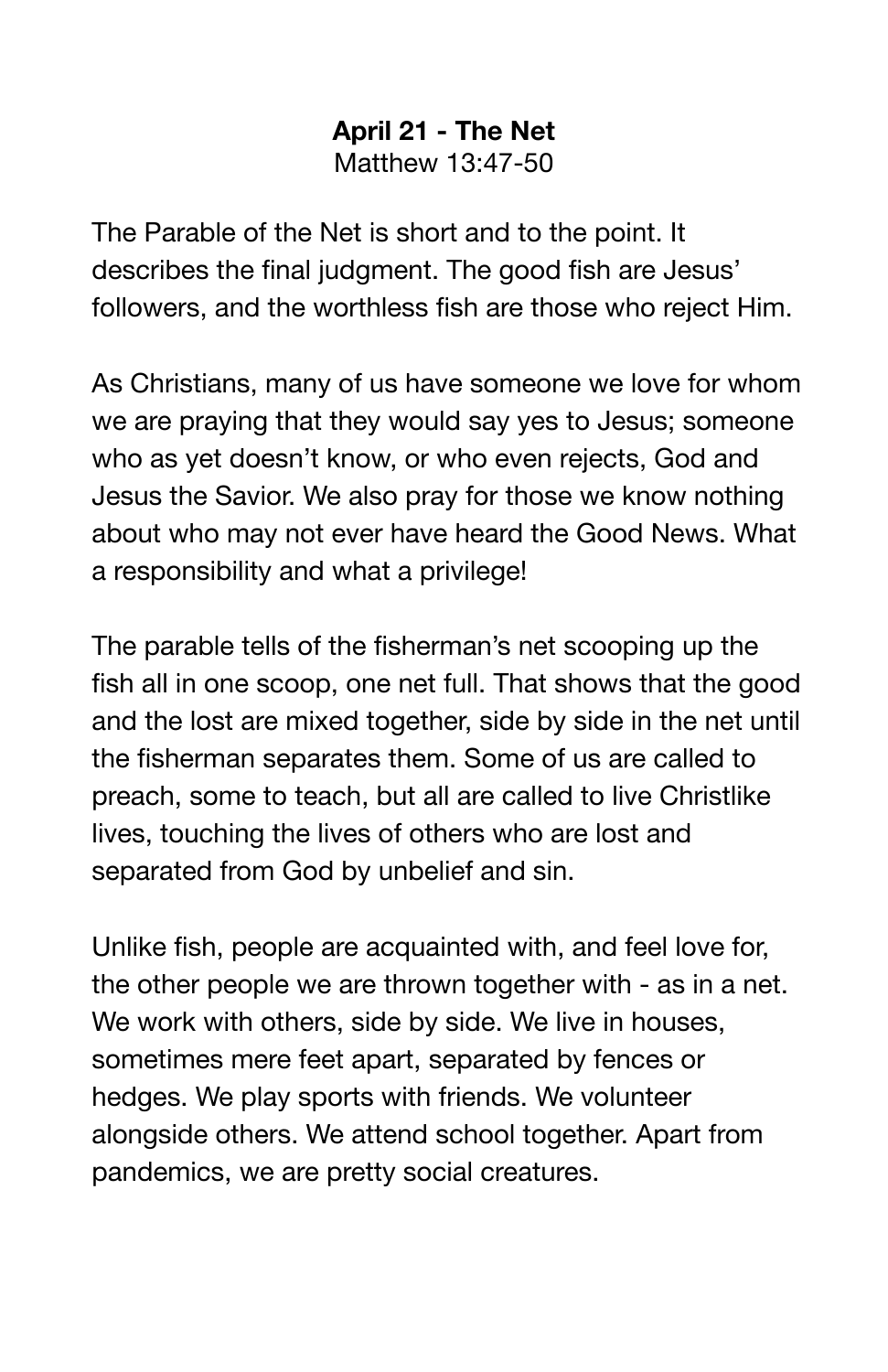When judgment day comes, we will not want to witness others being separated from God for eternity because we failed to be doing what we have been called to do by Christ Himself in John 13: 34,35 - "Love one another. Just as I have loved you, you must love one another. By this, all people will know that you are my disciples, if you have love for one another." 

 - Debbie McHugh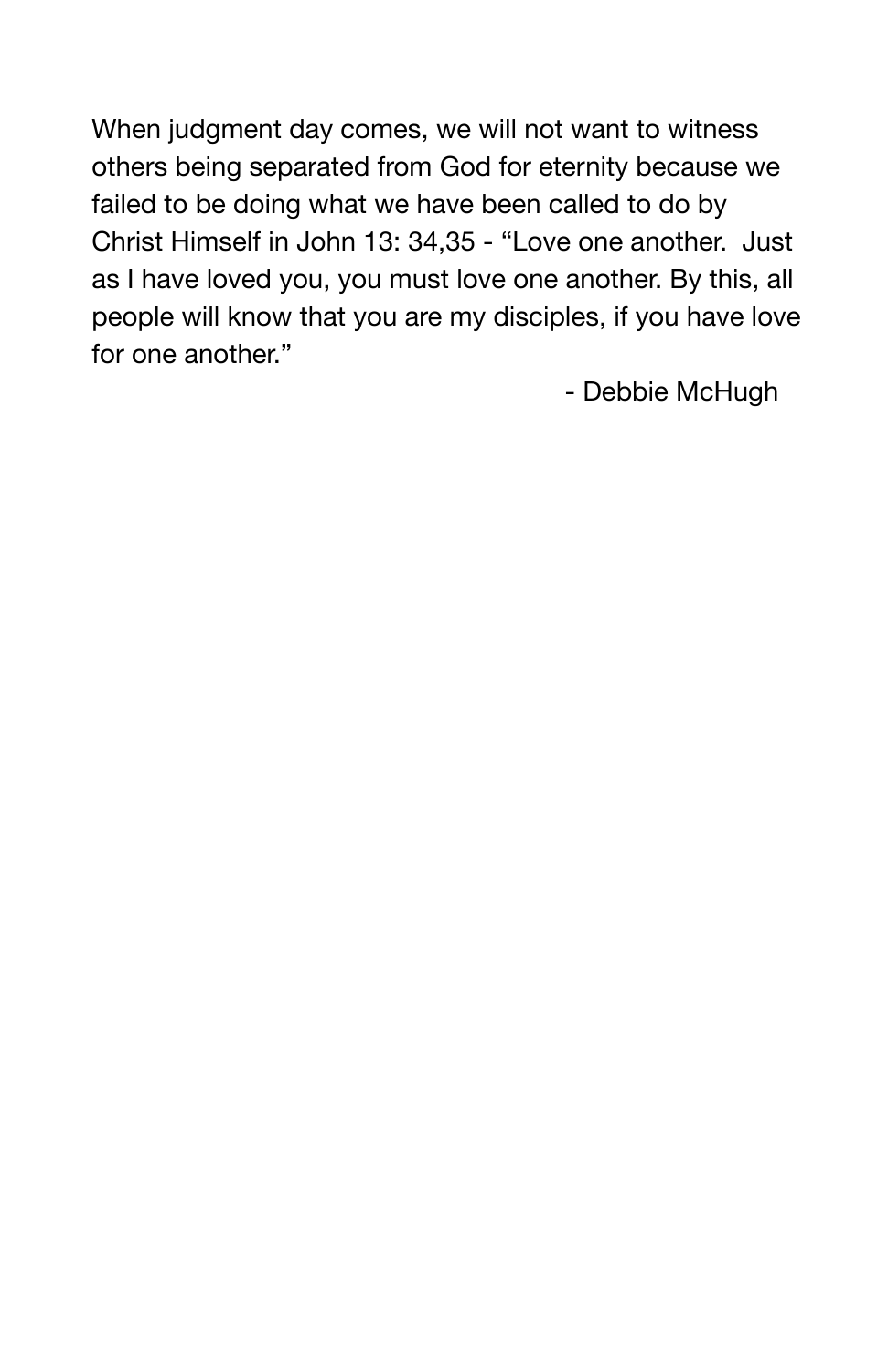# **April 22 - THE TALENTS & THE MINAS**

Matthew 25:14-30 Luke 19:11-27

First, please read the two parables about Loaned Money.

These two parables are remarkably similar and for that reason they have been combined into one devotional. The wealthy noblemen in the stories represent God while the servants and other subjects represent people like you and me whose decisions here on earth will determine how they spend eternity. Without this understanding, the actions of the noblemen will seem cruel and even tyrannical.

Here are a few of my thoughts as I read these parables:

- 1. The first two servants in each story show faith and trust in their Master. The two who buried their gold showed no faith or trust in their Master or His ability to make a harvest from their efforts. The servants who were rewarded for wisely investing the money loaned to them could have failed, but they didn't because the Master wanted to honor their faithfulness. It is like when we share the Good News to the unsaved - it's not up to us to make a conversion. That is the job of the Holy Spirit. Our job is to share.
- 2. Jesus explains in Matthew 25:15 that assets are distributed proportionately to the abilities of those receiving them. Thus, promising that we will never be given more than we can handle.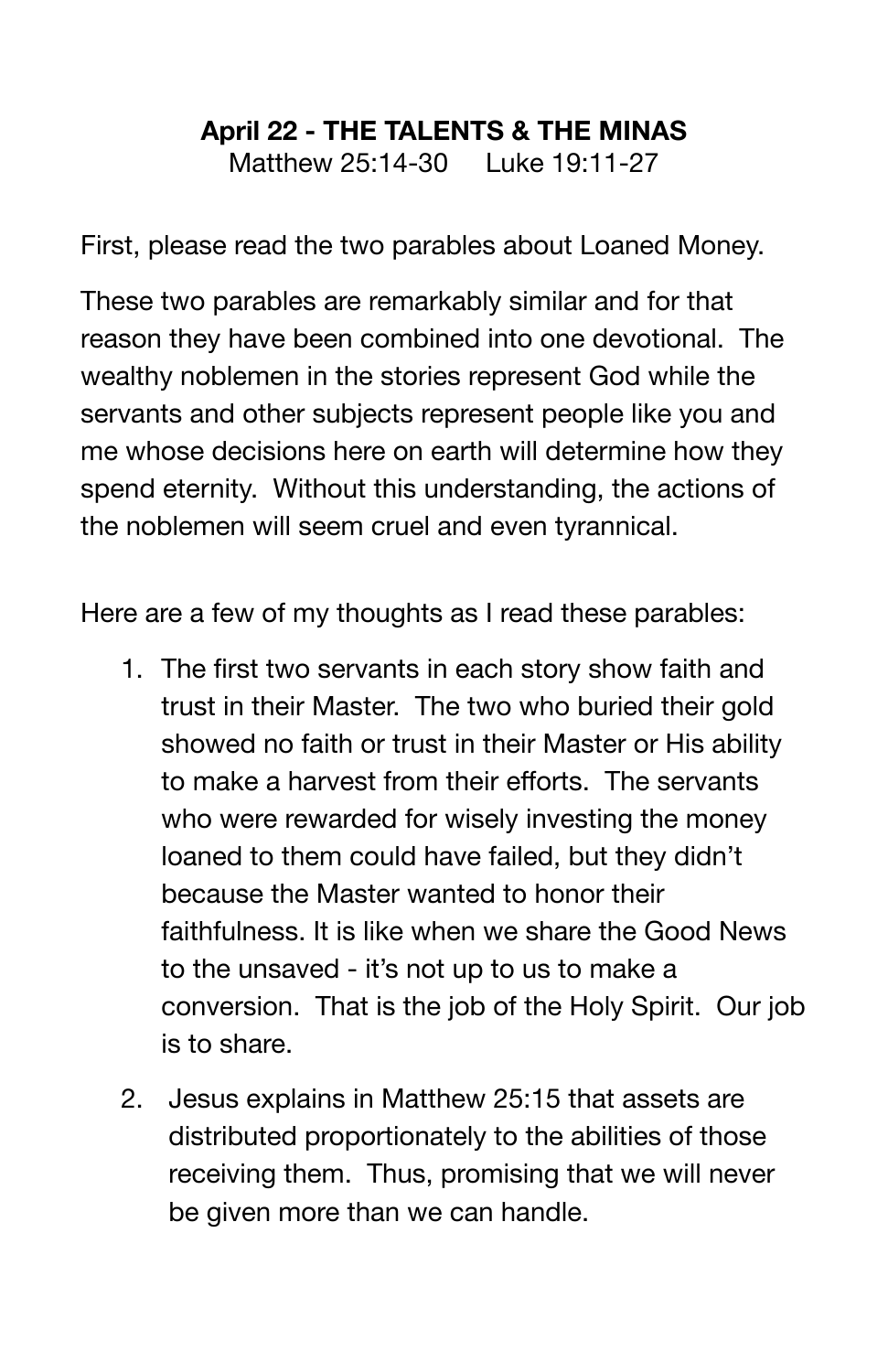- 3. Our gifts are not to be hidden under a bowl. In Luke 12 Jesus says, "To whom much is given much is required" (v. 48).
- 4. In Luke's parable, Jesus adds additional players who, at the King's command, are brought before him and executed. This seemingly cruel act is hard to understand, but before the Nobleman became King, this group was vocal about hating Him and did not want Him to become King. These are people, like many today, who overtly deny God, have no regard for His commandments, and tell lies to embarrass his followers. The fate they suffered was by their own doing.
- 5. God gives us resources and abilities, and all are to be used to carry out the Great Commission. Never squander what God has given you. The issue is not how much we have but how well we use what we have.
- 6. We are to accept scripture even if we do not understand it. We are also told to love God…accept His goodness…and to conduct our lives accordingly.
- 7. Pray for opportunities to use your gifts to serve God and those in need.

- Gary Garner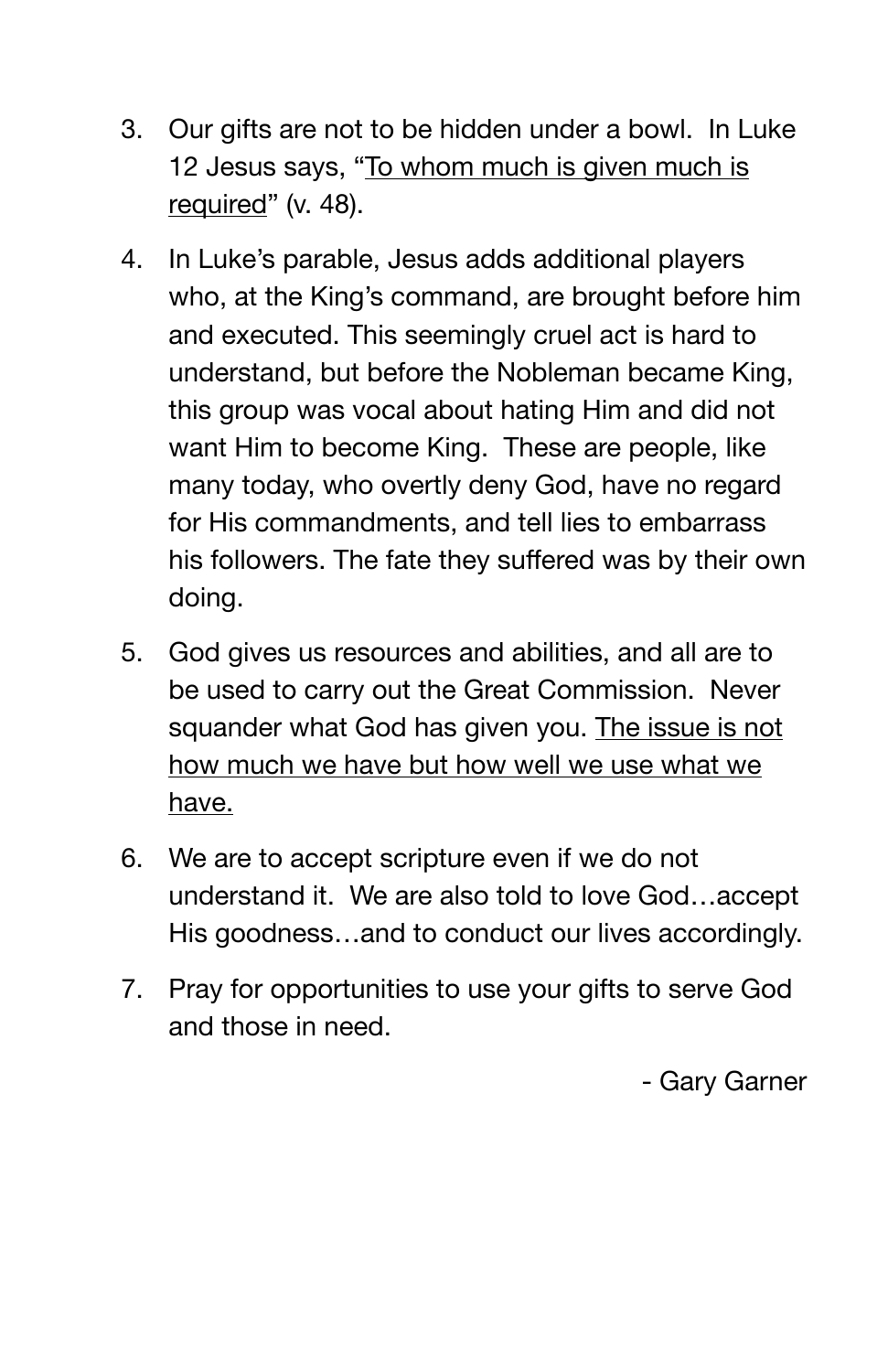#### **April 23 - The Unforgiving Servant**  Matthew 18:23-35

*"Shouldn't you have had mercy on your fellow servant just as I had on you?" Matthew 18:33* 

I can remember as a child the difficult task of forgiving my younger brother for something he did to me or the times when I would need to ask forgiveness of someone. As I have gotten older, it has become somewhat easier, although perhaps not as easy as it should be. The Oxford dictionary defines forgiveness as a "stopping of feeling angry or resentful toward (someone) for an offense, flaw, or mistake." Since those feelings aren't stopped immediately, the process gives me time to look deeper into my heart in an attempt to understand forgiveness at a deeper level - maybe into an awareness of *mercy*.

In reading the parable of The Unforgiving Servant, we can easily ignore the context of Jesus' teaching immediately preceding its telling. Here we find Peter asking how many times he must forgive his brother? 7 times? (Matthew 18:21) Jesus answers, "70 times 7…" (v. 22 NLT). Doing the math in comparing the two, we deduce that the point Jesus is making is that we are to forgive far more than we might care to acknowledge. We are to forgive and show grace toward our brothers and sisters without regard to the number of times.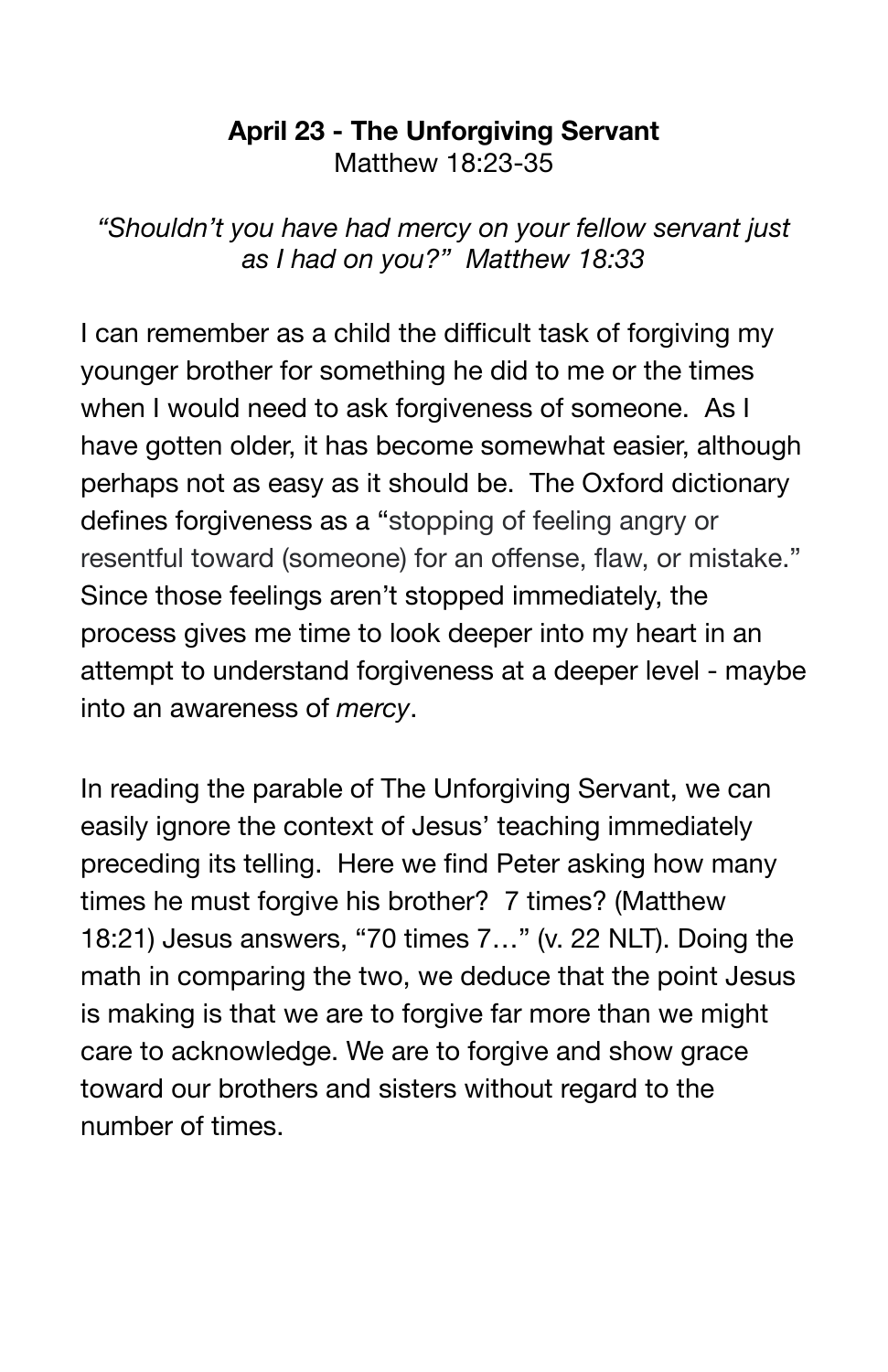A greater point - an introduction to the concept of mercy comes through Jesus telling the story of The Unforgiving Servant. Mercy isn't a word we hear much anymore especially in a world and culture consumed by the cry of injustice. Mercy carries the idea of compassion and kindness shown to an individual by a person in a position where they can punish or harm the other.

In the parable, Jesus ups the ante using hyperbole to a point almost beyond our comprehension. Jesus instructs that not only are we to forgive (like Peter in the preceding verses), but we are to be merciful like a wealthy king as well! How merciful? In verse 24 Jesus sets the price at "ten thousand bags of gold" - a *talent* for each bag - a big number. For reference, a *single* talent is 20 years of a day laborer's wage! The king was willing to forgive the servant 200,000 years of wages! 70 times 7? How about offering forgiveness - in the form of mercy – for a debt that could only be paid in full after 200,000 years of labor?

Clearly, no one is going to owe me a sum of money equal to those many years of wages. But in sharing the story, Jesus brings us down to a simple, manageable idea: "...show mercy on your fellow servant…" (v.33) and it will be easier to "forgive your brother or sister from your heart" (v.35). That is a forgiveness that goes beyond what we can begin to fathom and also makes a simple point about our heavenly King: infinite is the mercy we have been shown, and mercy we are expected to show in return. May we be known as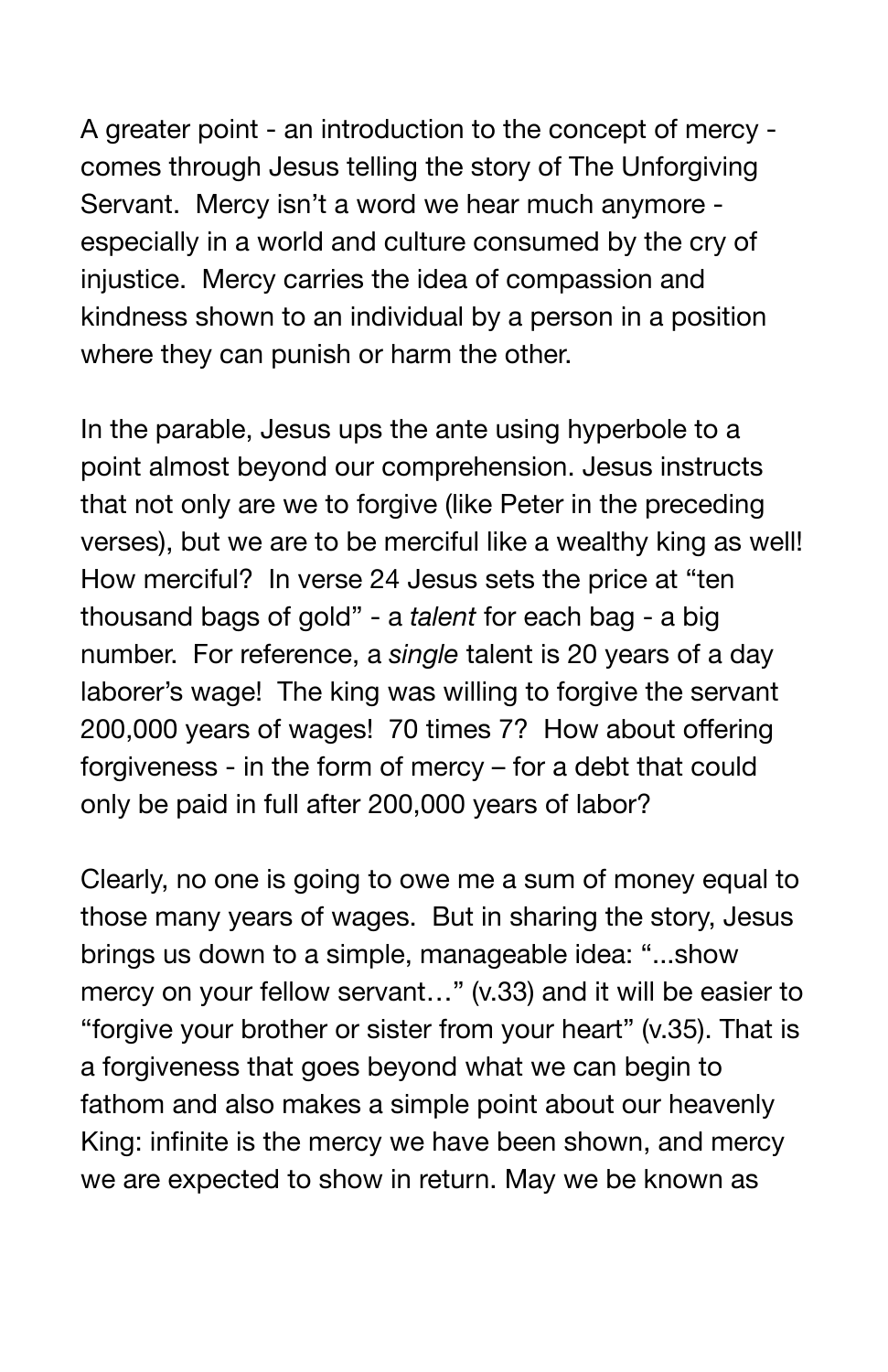people of forgiveness, but even more so as persons of mercy.

**Reflection:** Think of a time in which you may have had the opportunity to offer more than forgiveness. Maybe you were in a position to offer mercy. What did you do? In retrospect, if you now think that maybe you would have done things differently, how might that help you for the next time?

*Prayer: Lord, it should be so easy to recognize the great forgiveness and mercy we have been shown, but why is it so hard to move beyond forgiveness and be a person of mercy? Help us to be quick to forgive when we are wronged or hurt - and to show mercy to those that we can. - David Harley*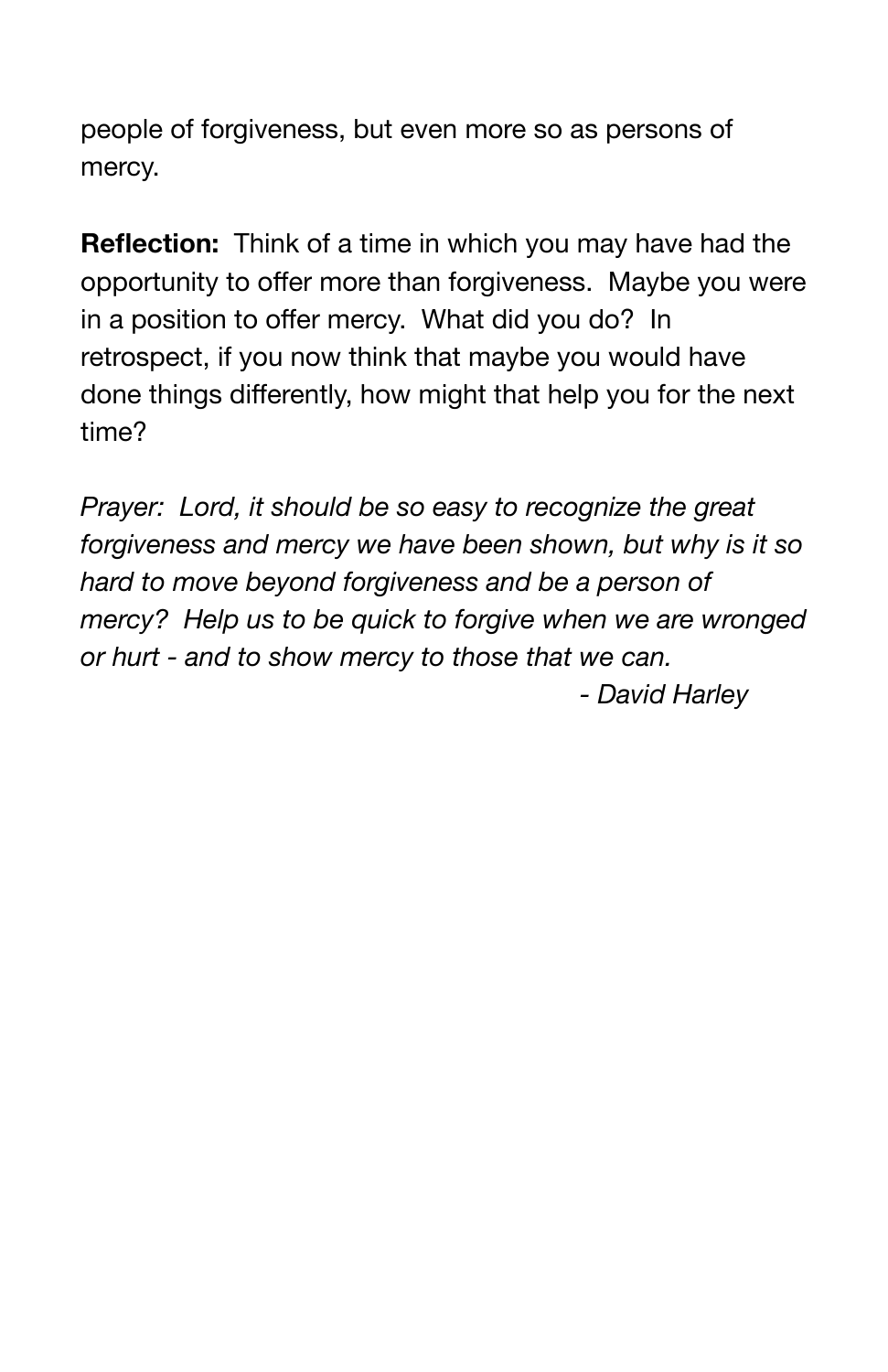#### **April 24 - The Lamp on a Stand**

Matthew 5:14-16 Luke 8:16-18 Mark 4:21-25

*"You are the light of the world. A town built on a hill cannot be hidden. Neither do people light a lamp and put it under a bowl. Instead, they put it on its stand, and it gives light to everyone in the house. In the same way, let your light shine before others, that they may see your good deeds and glorify your Father in heaven." Matthew 5:14-16* 

You are invited to listen in on a conversation:

Question: What if we gave you a flashlight without batteries, what would you do? Audrey: I would ask to have batteries so we could fix it.

Question: What if we didn't have batteries. Is that flashlight helpful? Audrey: No, it would be broken.

Question: Would you be in the dark without batteries? Audrey: Yes, I need it to see.

Question: What do you do with your flashlight? Audrey: I look at books in my bed; I don't hide it. I shine it on the pages so I can see.

Question: Is it good for people to be in the dark or in the light? Why? Audrey: I like the light so I can see.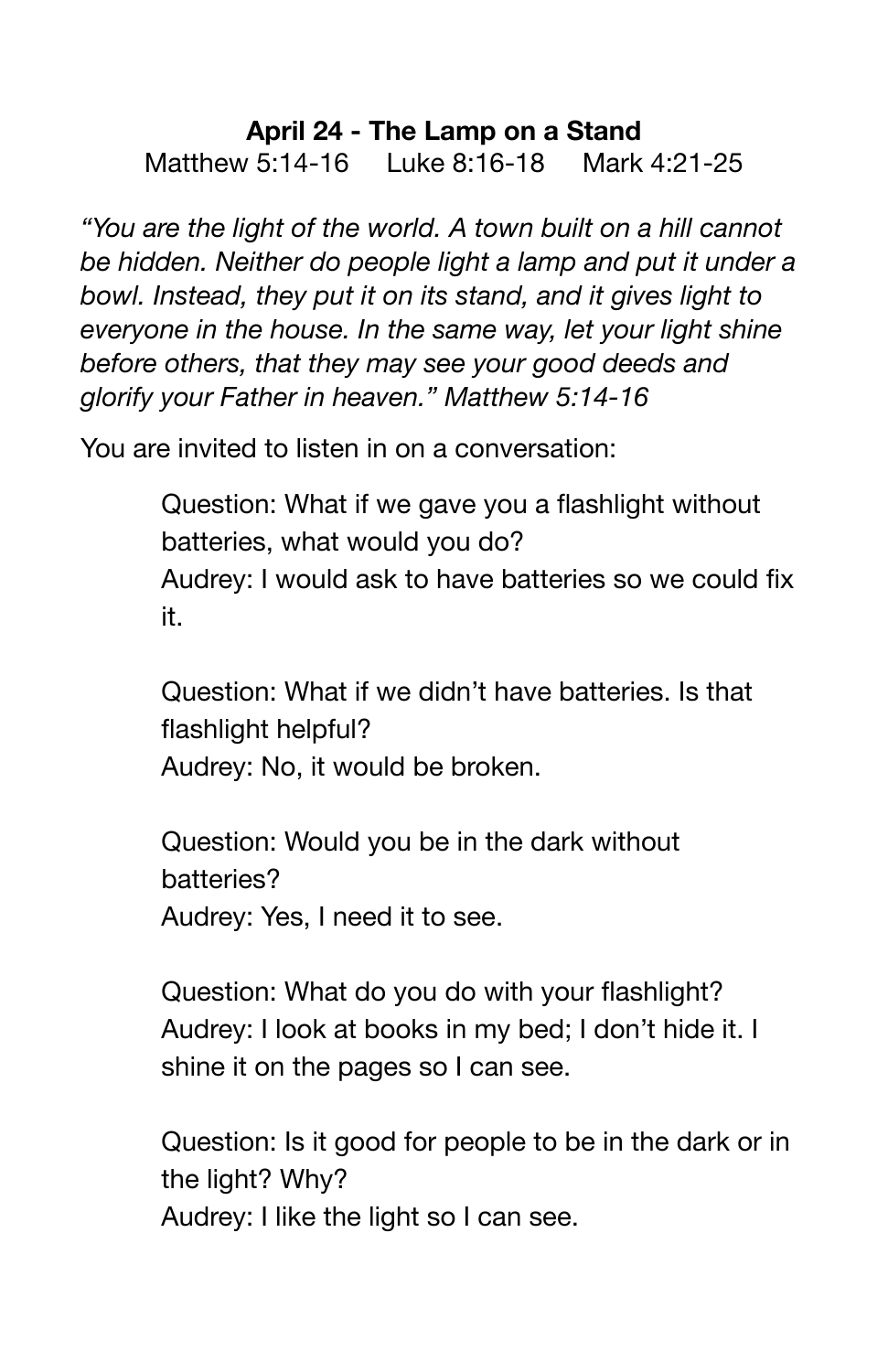Question: What did Jesus do for you and me?

Audrey: He died for everyone's sins. All the people of the world.

Question: Do you know some people don't know what Jesus did? Audrey: Oh, no.

Question: Do you think it's important for people to know Jesus died for them? How can we let them know? Audrey: Yes, it's important. Other people who know God need to tell them. We tell them that this is the really good truth.

Even as a 5-year-old, Audrey recognizes some key ideas from this well-known parable.

A flashlight without batteries does not fulfill its purpose. It's designed to counter the darkness, shine light in the expanse, and allow others to see. The "really good truth" of Jesus, as Audrey calls it, is intended to be shared by those who know it. Maybe for the first time, Audrey heard that not all have been exposed to the Gospel of Jesus, that he died to save all people. While you did not witness her emotion, Audrey was disconcerted when she realized not all have heard the news. It is sad when our light is hidden, and we are not living fully in a way God intended.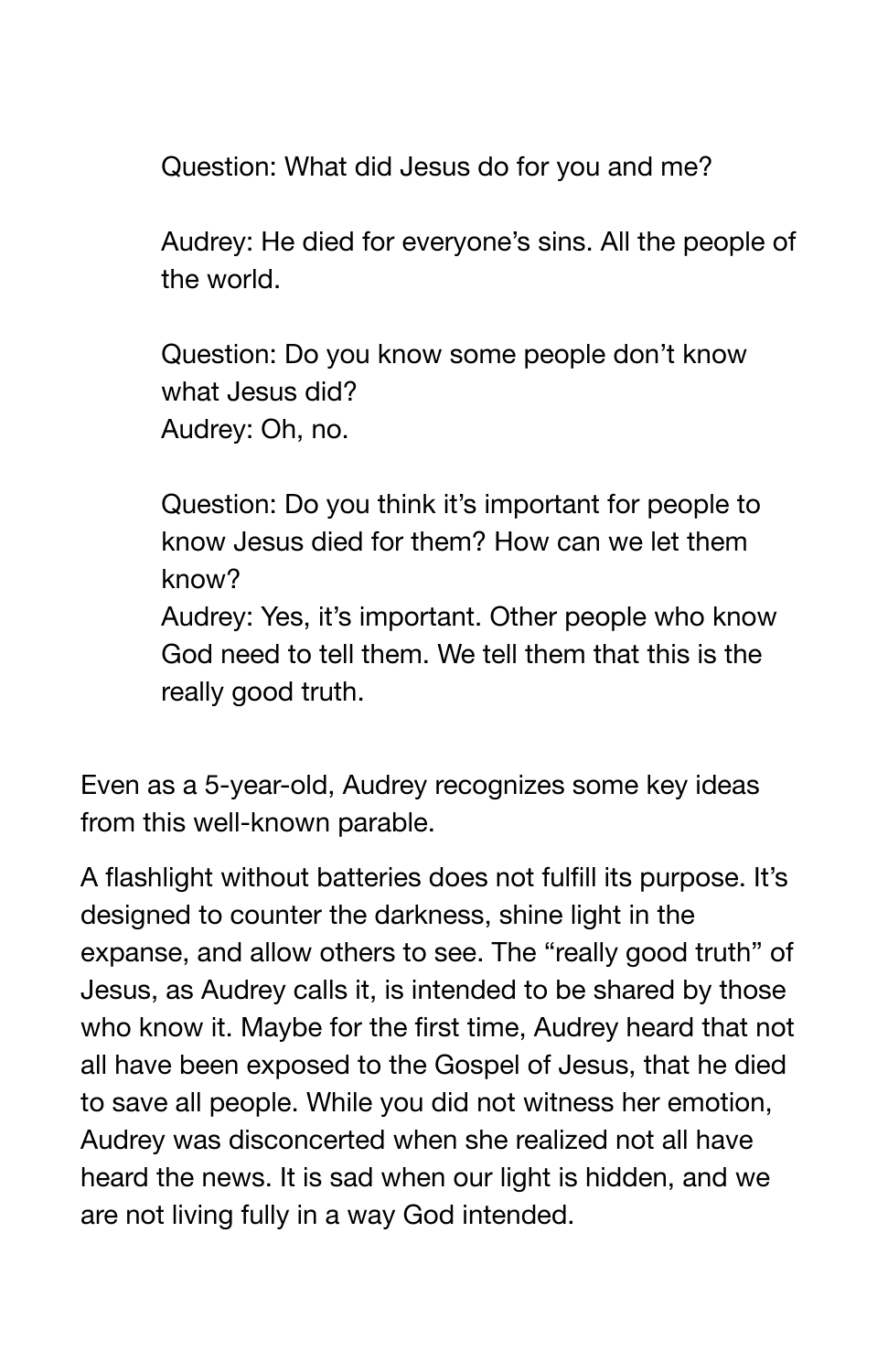What a good reminder that the logical step of those who know the good truth is to tell those who do not. The flashlight is effective at lighting up a room when it's turned on and not smothered. It's truly a miracle that our deeds, that are naturally bent towards selfishness, can be transformed by the power of God's Spirit to instead be light to our world and ultimately give glory to God. 

- Audrey, Hannah, and Christopher Ward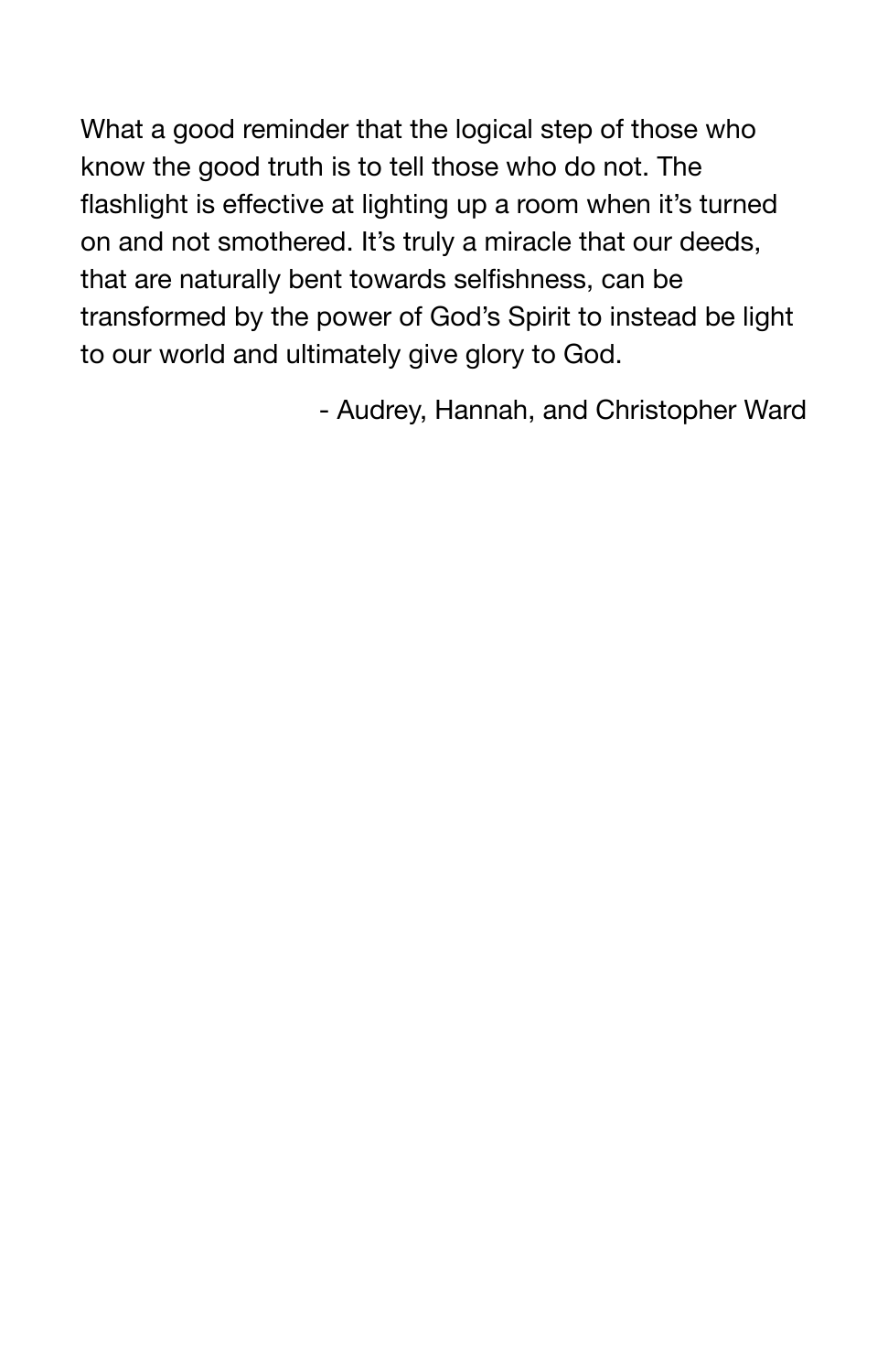# **April 25 - New Cloth Patch and New Wineskins**  Matthew 9:16-17 Mark 4:21-25 Luke 8:16-18

*No one sews a patch of unshrunk cloth on an old garment. If they do, the new piece will pull away from the old, making the tear worse. And people do not pour new wine into old wineskins. If they do, the wine will burst the skins, and both the wine and the wineskins will be ruined. No, they pour new wine into new wineskins. [Mark 2.21–22](https://biblia.com/bible/esv/Mark%202.21%E2%80%9322)*

Have you ever sat down with a group of friends to play a card game at their house and maybe you thought you knew how to play, but you discovered their house rules were different from how you had always played the game? Perhaps you even argued a bit over whether their "rules" were the right rules because they were "not how the game is played." Did you feel a bit grumbly about having to play by different rules?

 Perhaps John's disciples and the Pharisees felt like that on the many occasions when they asked Jesus why His disciples were not adhering to some of the old laws or following the pre-established "rules of the game." Why, they asked, weren't His disciples fasting on the days that, according to Jewish law, had been set aside as fasting days? (Mark 2:18) This is not the first time He had been questioned about not adhering correctly to the old law. Jesus gave His answer in the form of this parable. His answer must have been perplexing to them. Perhaps they walked away grumbling and wondering why Jesus was making things so difficult, not understanding his answer.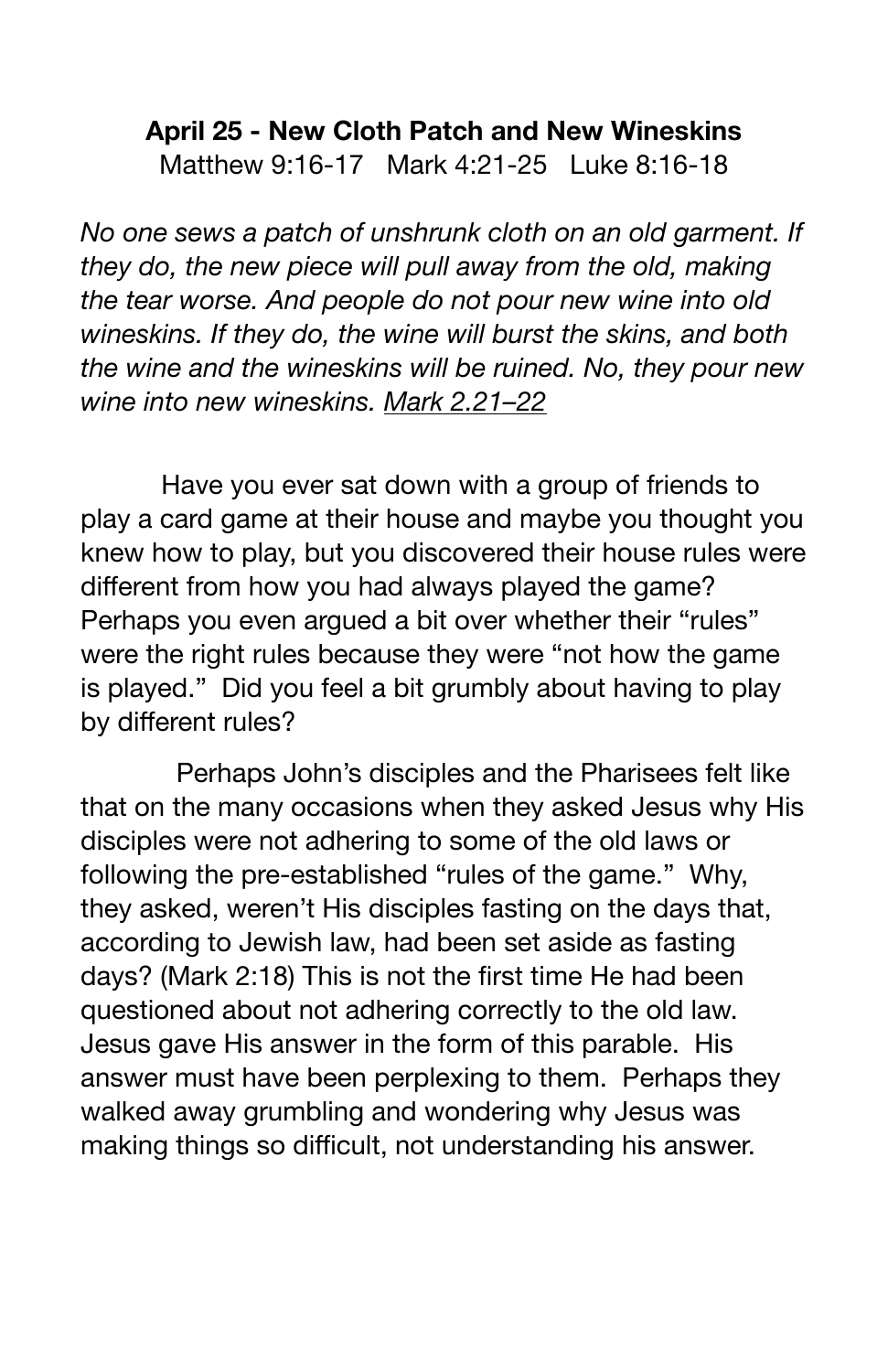When Jesus talked about patching up an old garment with an unshrunk piece of cloth or using an old wineskin for new wine, he was telling them that the best parts of the old and familiar were going to be kept, but there needed to be some stretching room for something that was going to feel both foreign and new. Stretching room for flexibility, compassion, and grace. Christianity was not something that would be easily understood by the Pharisees. It was radical, extraordinary, and all inclusive. Christians were going to have a new rulebook - everyone will be able to play, competition will be discouraged, merit badges will be eliminated, and bad form will be forgiven. Players will be guaranteed to win the prize no matter how late they join the game or how badly they play. The new rules will be easier to learn but challenging to master. Fully engaged players will be promised an abundance of peace, riches, hope and joy. What an amazing promise! 

 - Kathy Thomas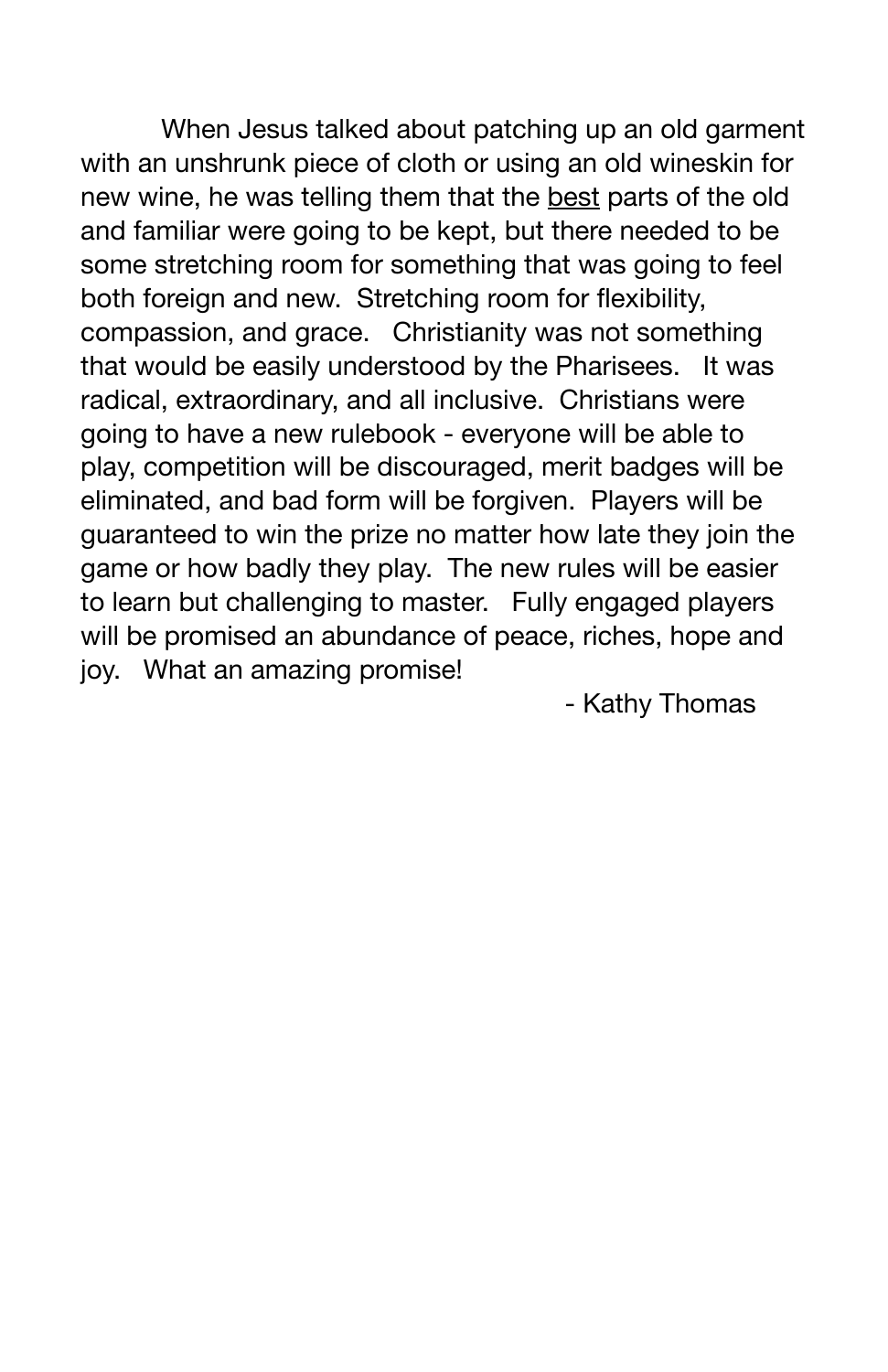#### **April 26 - The Strong Man**

Matthew 12:25-29 Mark 3:22-27 Luke 11:15-23

The Strong Man….who is THAT? Your boss? Your husband or wife? Your dad? Your pastor? Usually we think of a strong man as a GOOD person to have around and help do the hard jobs.

Why should anybody be concerned? BECAUSE there has always been a STRONG MAN on earth to destroy anything good. His first goal is: DIVISION.

Once that is in motion, the devil uses his tactics: accusations, blame, comparing, anger, etc., etc., etc. The devil will be sure to show you all the faults in another person. Soon, you start to believe that demonic lie! Your thoughts begin to weaken…and division begins to wield its demonic weapons! It could be in marriages, relatives, friends. The devil loves to DIVIDE!! But GOD is standing...watching…waiting for the time to heal. Is the devil the strong man the Bible is talking about? Matthew 12: 29 indicates he is.

How can division happen with strong believers in Christ? In strong friendships? Between those going to church faithfully and singing the songs?...YES, IT CAN HAPPEN...It can happen to pastors, too! DIVISION means DIVIDE. Christ does not divide his children!! THAT IS SATAN'S PLAN! CHRIST DOES NOT DIVIDE HIS CHILDREN! We do.

Marriage is ALSO GREATLY ATTACKED by this STRONG MAN. He would love to DIVIDE marriages through: disagreements, fault finding, not reading the Bible, not helping each other, not talking to each other, anger, unforgiveness!! YES, YES, this can happen to a good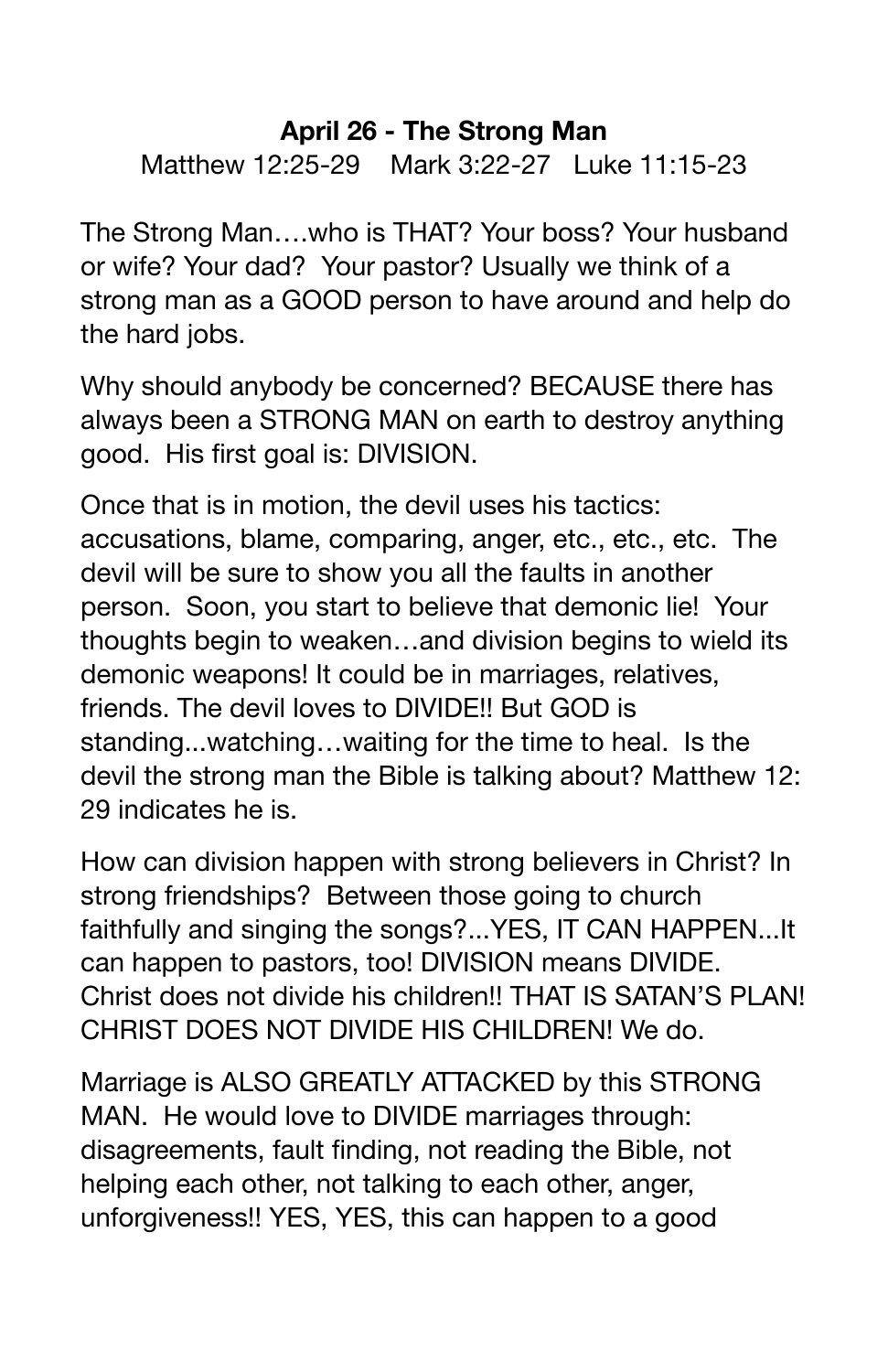Christian. DID GOD CAUSE THIS? NO! The devil LOVES to break you down and divide. Jesus came to destroy Satan's plans for you.

"But Jesus, knowing their thoughts, said to them, 'Every kingdom divided against itself is brought to desolation, and a house DIVIDED AGAINST ITSELF falls down. If Satan also be divided against himself, how shall his kingdom stand?'" (Luke 11:17-18 NHEB)

CLOSING: Let us WORSHIP JESUS with our voices, as the Spirit leads. Let us...HUMBLE OURSELVES to each other… and to the Lord. There will be a river of LOVE flowing and we WILL BE STONG MEN AND WOMEN who walk in HIS beauty and power. And NOTHING can divide them...STRONG MEN AND WOMEN of GOD...Overcoming the enemy in unity!!! LOOK TO JESUS! 

 - Carol Hall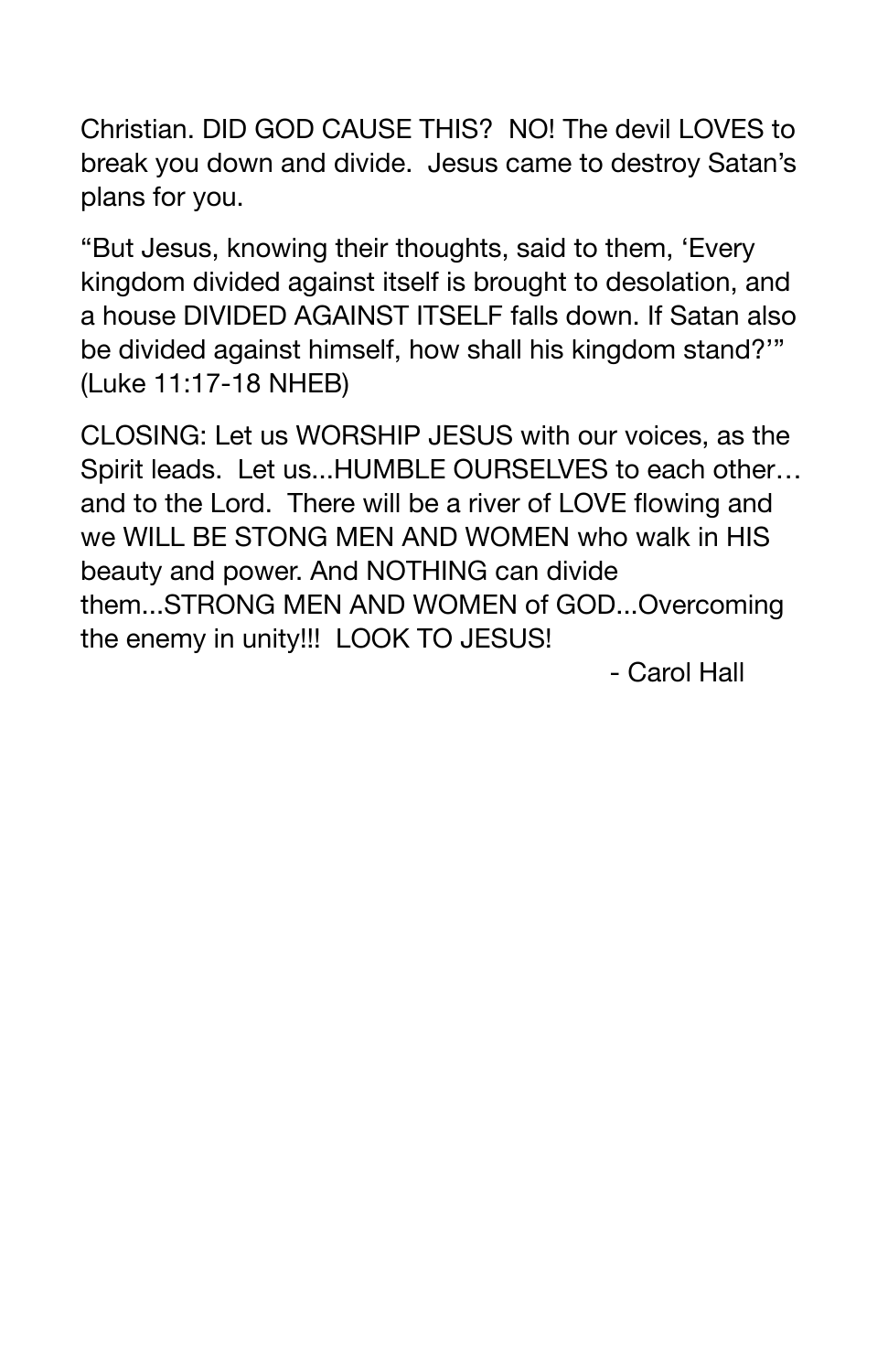#### **April 27 - The Parable of the Budding Fig Tree**  Matthew 24:32-35 Mark 13:28-31 Luke 21:29-33

*Then He spoke to them a parable: "Look at the fig tree, and all the trees. When they are already budding, you see and know for yourselves that summer is now near. So you, also, when you see these things happening, know that the kingdom of God is near. Assuredly, I say to you, this generation will by no means pass away till all things take place. Heaven and Earth will pass away, but My words will by no means pass away." Luke 21:29-33 NKJV* 

When I was in high school in the 1970's my friends and I were reading and passing around a book called *The Late Great Planet Earth* by Hal Lindsey. We talked about how exciting it was, even scary, that we were living in the last days! Surely Jesus was coming soon! As the years went by, we graduated and lost touch with each other. We felt the disappointment of time passing without seeing the events we were so hoping for. Now 50 years later we are still waiting, but we have lost most of the excitement we had in those early years.

Again, I read the words of Jesus telling me of the signs of His coming. Then, as if to give me comfort and assurance that I can still believe these words, He says "Look at the fig tree" (v. 29). When I look at my own fig tree, I know without a doubt that when the buds are swelling soon the leaves will follow and summer is nearly here. I plan my life around that fact and know what I need to do to be ready for the summer months.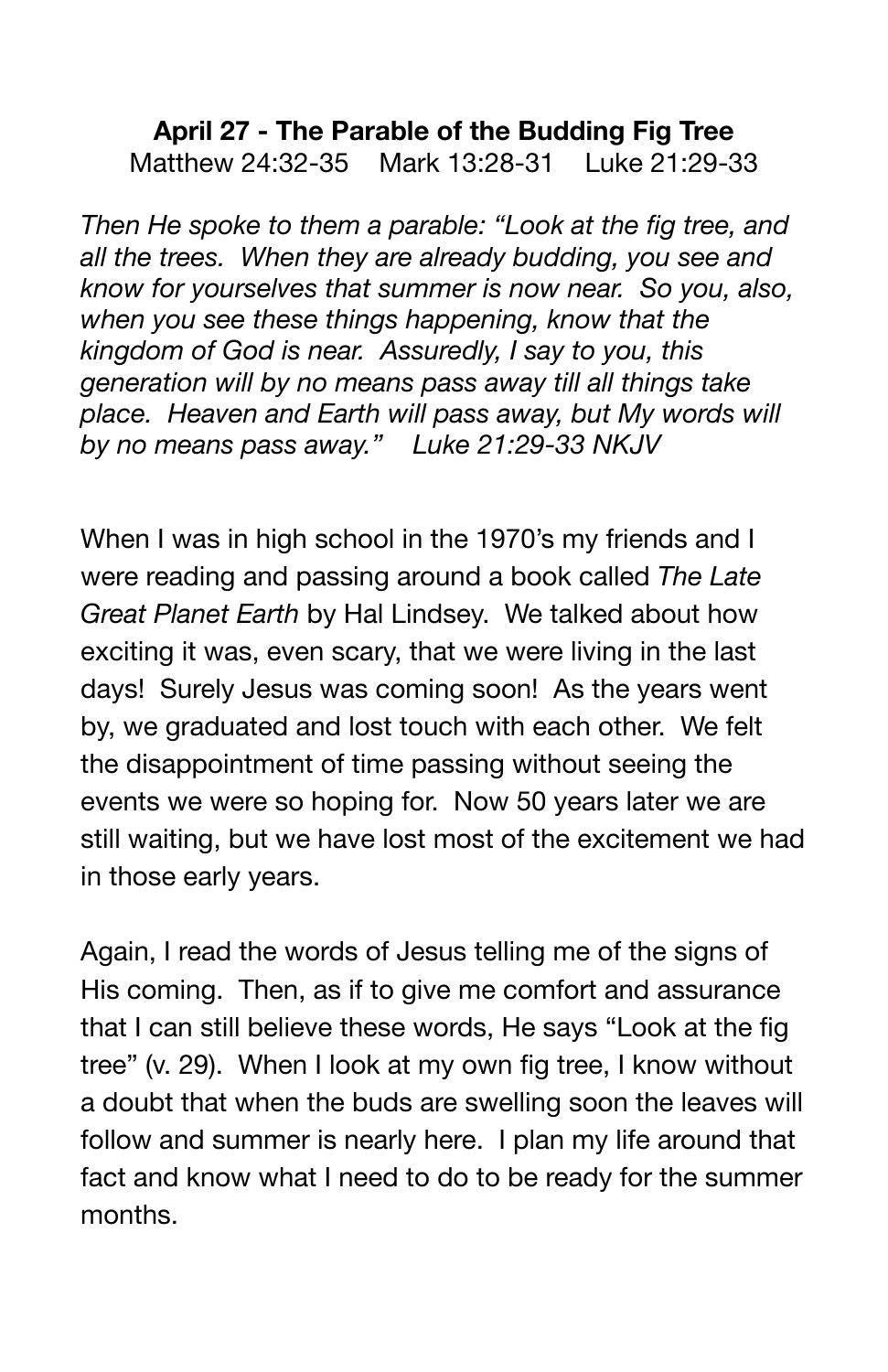Jesus tells us that as we know with assurance the sign we see in the fig tree, he also wants us to know with assurance "the kingdom of God is near" (v. 31), and that "Heaven and Earth will pass away, but my words will by no means pass away" (v. 33).

Can those of us who have long looked for His coming read His message in the fig tree and begin to get excited once more that indeed Jesus is coming soon?

*Prayer: Almighty Father, I pray that you will bless our hearts with assurance and give us renewed minds so that we will receive these words of Jesus and prepare our hearts to be ready for the coming of our Savior.* 

- Evelyn Schmidt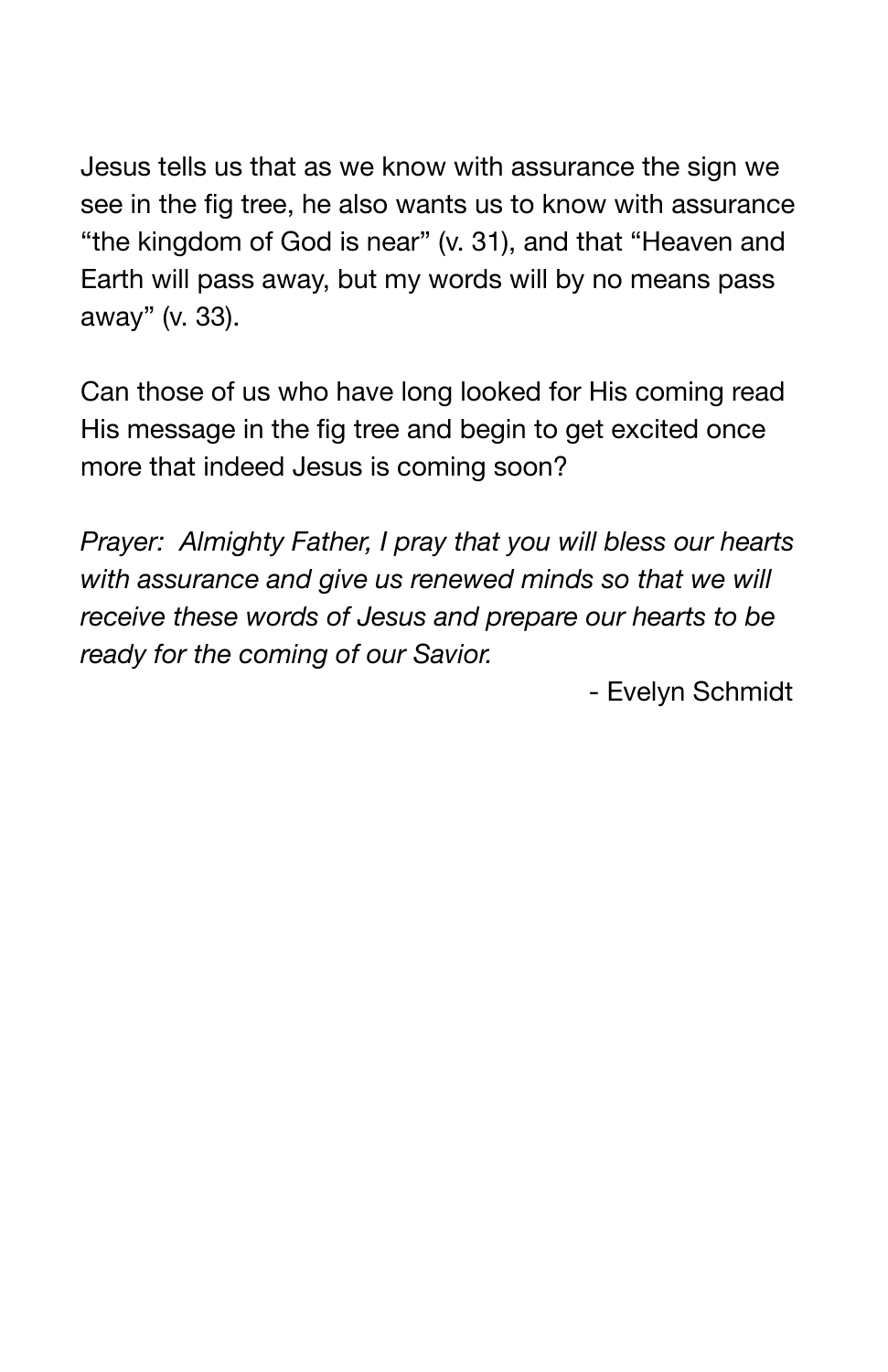#### **April 28 - The Wedding Feast**  Luke 14:7-11

**Introduction:** This is probably my favorite parable. It's one of several parables that are only found in the Gospel of Luke. There's no guessing as to what it means, and It teaches a lesson that we can put into action every day!

**Main Idea:** Be humble even when you have an opportunity to boast or self-promote. Jesus says the proud will be humbled and the humble will be honored.

**Summary:** A man goes to a wedding feast and intentionally seats himself in a place of honor and when he's asked to move, he's humiliated. Jesus tells us to do this instead find a seat for common people and you will be honored when the host says, "Friend, we have a better place for you!" (Luke 14:10) Then Jesus goes on to tell the host to not invite his rich friends and family members to a fancy dinner just so they will repay him by returning the favor. Instead, invite the poor and handicapped, then at the resurrection of the godly, God will reward you for being kind to people who could not repay you (v. 12-14).

**Real-life Connection:** I grew up in a boarding house on Capitol Hill in Seattle. My mother was a nurse's aide at Virginia Mason Hospital. She genuinely loved to help people without regard to being paid back. She was the most humble, generous, and faithful person I've ever known. At dinner time I never knew who was going to show up. One day it was a fireman from the fire station behind our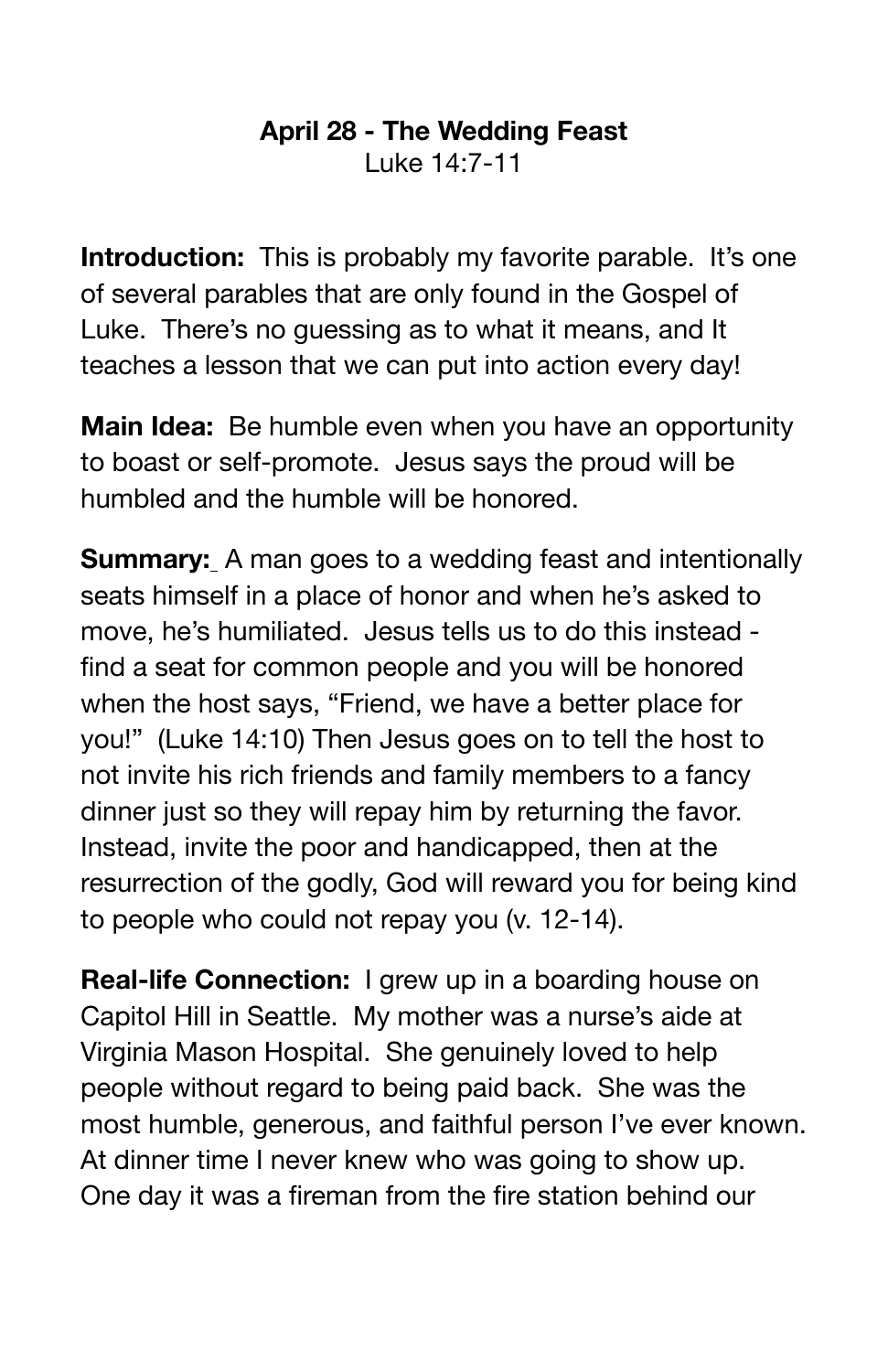house. Usually, they were people from the hospital or someone she met in the grocery store. The most expensive room in the house was \$20 per month. The room in the basement was only \$10. Keep in mind that this is 1950's. We always had four boarders. I never saw her get upset when residents were late with their rent. I know of only one time when a resident skipped out without paying. Wellmeaning people frequently told her that she was being taken advantage of. It never seemed to bother her. Sometimes I was embarrassed by her generosity. She was a wonderful Christian woman who showed her faith by her actions, not her words. Here on earth, she was much loved. In the next life, it's simply, "Well done my good and faithful servant."

Prayer: Pray for opportunities to anonymously give and to serve with no chance of reciprocation. 

Pete McHugh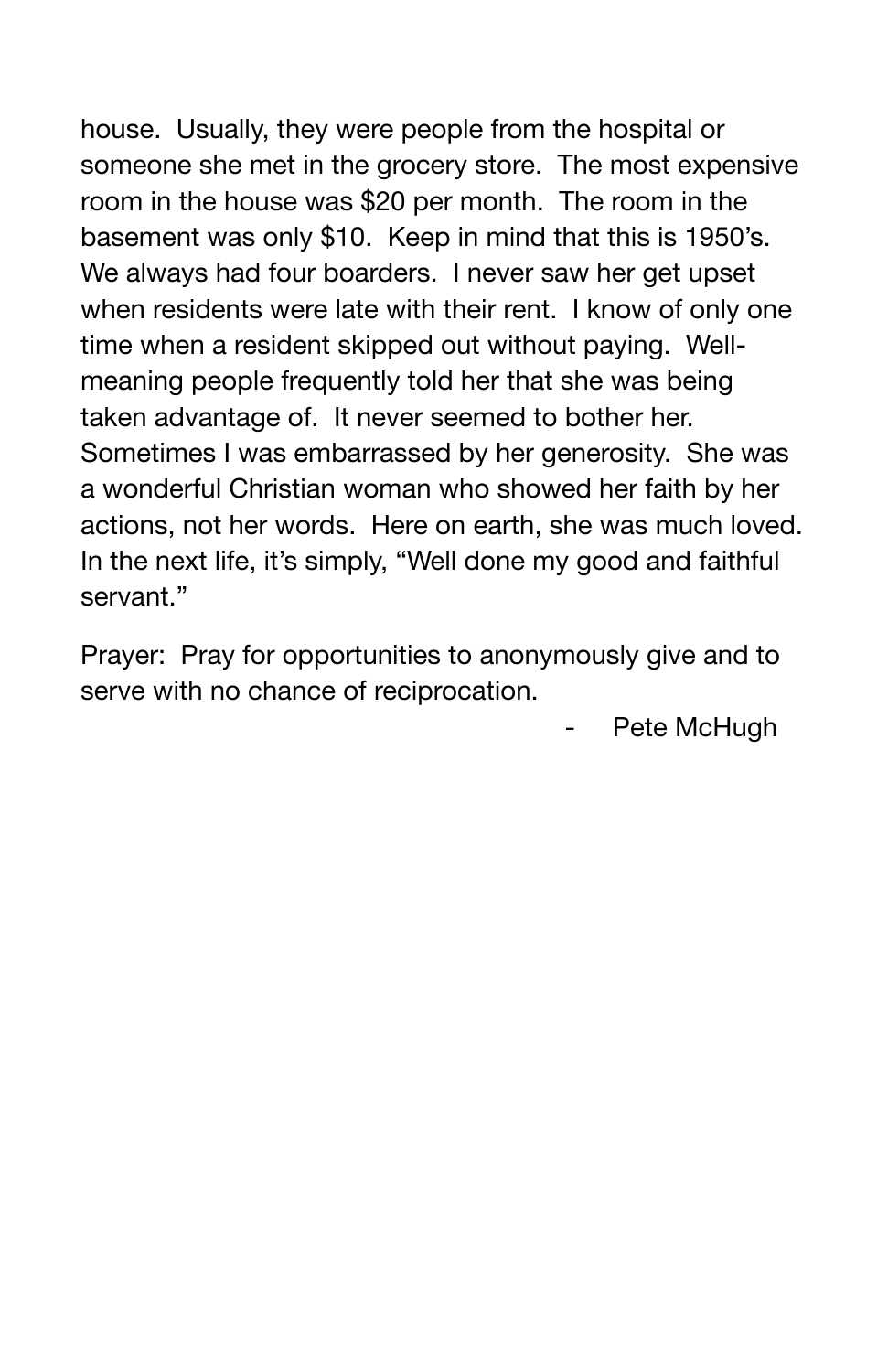#### **April 29 - The Children's Chants How Can I Describe This Generation?**  Matthew 11:16-19 Luke 7:31-34

How would it be to hear Jesus start talking about *you*?

If hearing his stories regarding wheat, bread and water caught people's attention, I wonder what impact an audience would feel when *they themselves* became the subject of his story. In Luke 7 Jesus turns his focus on "the people of this generation" – that is, the very people he was teaching!

After powerfully commending the ministry of John the Baptist and upholding the faithfulness John demonstrated as a messenger, Jesus laments the lack of a good response from his listeners. He likens them to children whining about not getting what they want to see:

"To what, then, can I compare the people of this generation? What are they like? They are like children sitting in the marketplace and calling out to each other: "'We played the flute for you, and you did not dance; we sang a dirge, and you did not cry '" (*Luke 7:31–32 NIV 1984).*

(For those who remember coin-operated juke boxes, I would liken this frustration to the times when I would "put in my quarter" but the machine wouldn't play the song I wanted. *Waaahh*). Jesus denounces their childishness. They are acting like grumpy spectators sitting and waiting for just the entertainment they want to see.